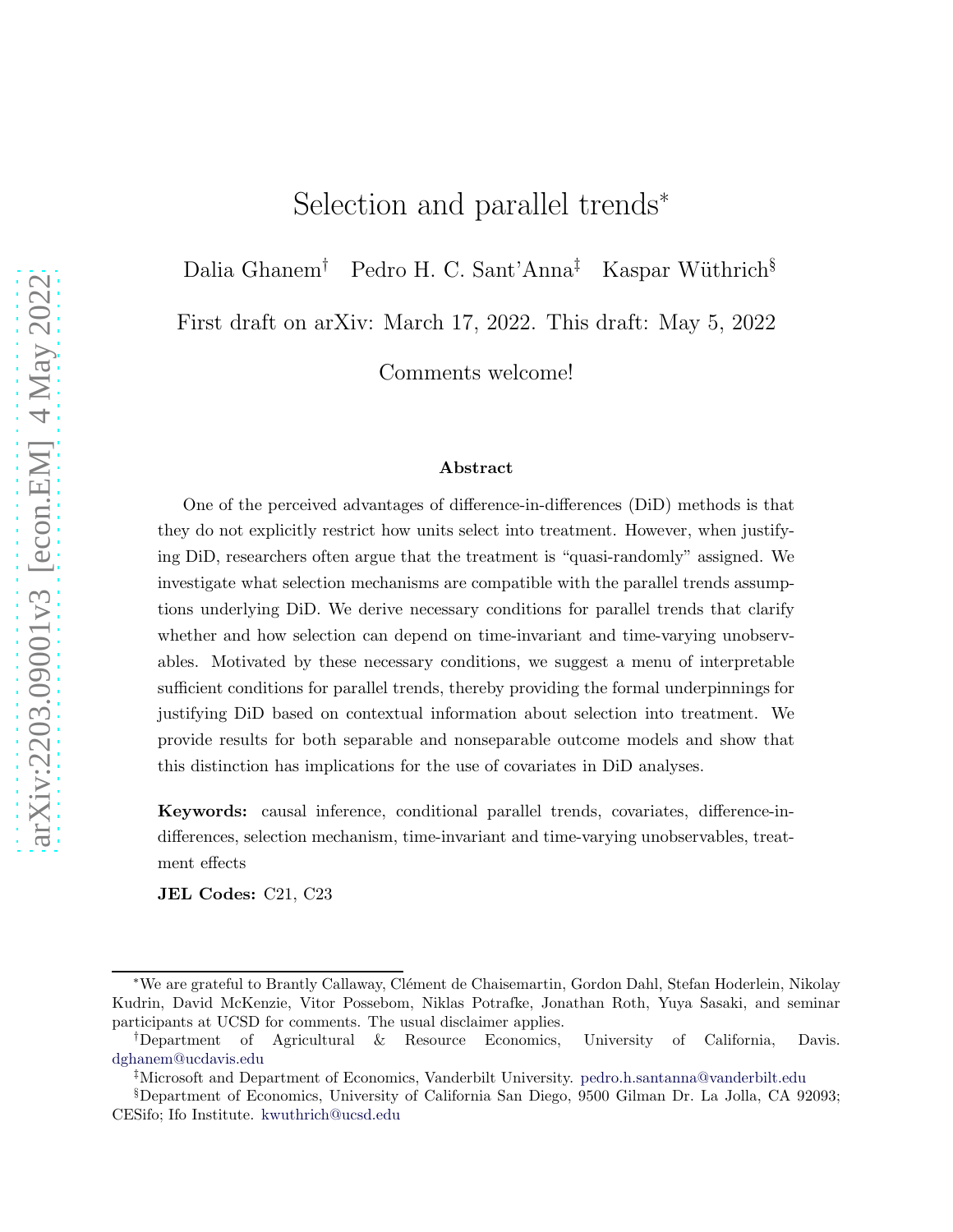. . . while the new papers [in the DiD literature] clarify very well the statistical assumptions needed for estimation, effective use of these methods also requires being able to understand what the threats to these assumptions are in different contexts, and to make a plausible rhetorical argument as to why we should think the assumptions hold.

— David McKenzie, World Bank Development Impact Blog [\(McKenzie,](#page-28-0) [2022\)](#page-28-0)

# 1 Introduction

Difference-in-differences (DiD) designs are widely used in practice to estimate causal effects. One of the perceived advantages of DiD is that it does not require explicit assumptions on how units select into treatment but instead relies on parallel trends assumptions. However, when justifying DiD in empirical applications, researchers often argue that the treatment is "quasirandomly" assigned. Although these discussions allude to potential selection mechanisms, they are often not explicit about what constitutes a "quasi-random" assignment, arguably due to the lack of formal guidance. In this paper, we investigate the connection between selection and parallel trends assumptions and thereby establish formal underpinnings for justifying parallel trends in practice.

To analyze the connection between selection and parallel trends, this paper makes three contributions. First, we provide necessary conditions for parallel trends that characterize trade-offs between restrictions on the selection mechanism and the distribution of unobservables. Our necessary conditions show that parallel trends cannot hold unless one is willing to impose restrictions on the selection mechanism or on the distribution of time-varying unobservables. Second, motivated by these necessary conditions, we derive a menu of interpretable sufficient conditions for parallel trends. Our sufficient conditions provide several avenues for justifying parallel trends in applications based on assumptions on the selection mechanism. Third, we examine the role of covariates in making parallel trends assumptions more plausible. This is important due to the wide use of covariates in empirical practice. Our results provide formal guidance on how to justify the inclusion of covariates in DiD analyses for identification purposes.

We consider the classical DiD setting, where we observe  $N$  units over two time periods. In the first time period, none of the units is treated; in the second period, some units select into treatment (treatment group), while others remain untreated (control group). Let  $Y_{it}(0)$ denote the untreated potential outcome for unit  $i = 1, \ldots, N$  in time period  $t = 1, 2$ . The main identifying assumption of DiD is the parallel trends assumption, which requires that the expected change across time in the untreated potential outcome,  $Y_{it}(0)$ , is identical in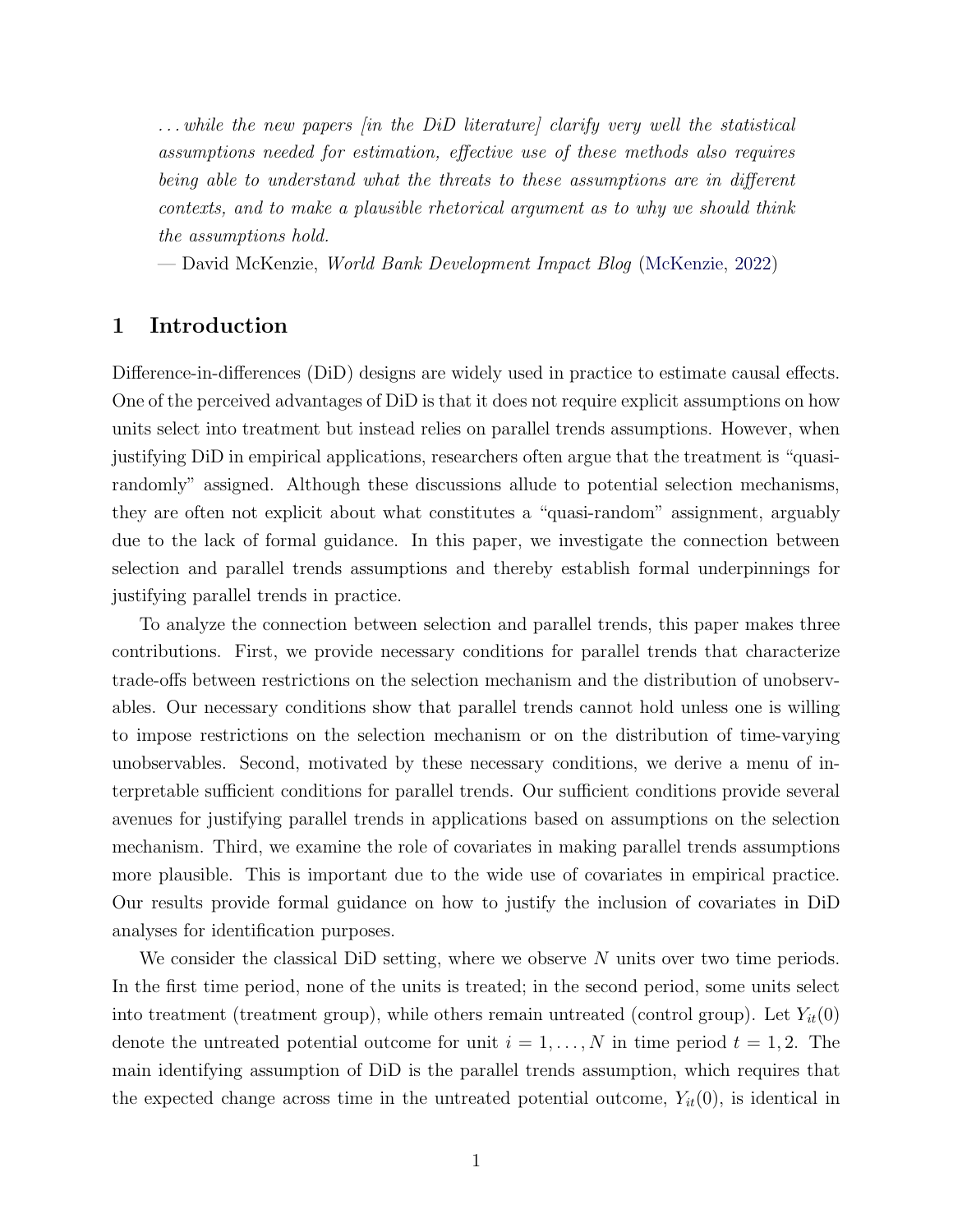the treatment and control group, formally

$$
E[Y_{i2}(0) - Y_{i1}(0)|G_i = 1] = E[Y_{i2}(0) - Y_{i1}(0)|G_i = 0],
$$

where  $G_i = 1$  indicates the treatment group and  $G_i = 0$  indicates the control group.

Our goal within this classical framework is to understand what conditions on selection and unobservables are compatible with parallel trends. In addition to being of independent interest, our results are relevant for more general DiD settings with multiple periods and groups because these more general settings can often be viewed as a sequence of twoperiod, two-group problems (e.g., [de Chaisemartin and D'Haultfœuille](#page-27-0)[,](#page-26-0) [2020;](#page-27-0) Callaway and Sant'Anna, [2021;](#page-26-0) [Goodman-Bacon,](#page-27-1) [2021](#page-27-1); [Sun and Abraham](#page-29-0), [2021\)](#page-29-0).<sup>[1](#page-2-0)</sup>

We begin our analysis with a separable model for the untreated potential outcome,  $Y_{it}(0)$ , and a selection mechanism that depends on all unobservable determinants of  $Y_{it}(0)$ ,

$$
Y_{it}(0) = \alpha_i + \lambda_t + \varepsilon_{it},\tag{1}
$$

<span id="page-2-3"></span><span id="page-2-1"></span>
$$
G_i = g(\alpha_i, \varepsilon_{i1}, \varepsilon_{i2}), \tag{2}
$$

where  $\alpha_i$  and  $\varepsilon_{it}$  are time-invariant and time-varying unobservables, respectively, and  $g(\cdot)$  is an arbitrary function. Equation [\(1\)](#page-2-1) imposes separability in the unobservable determinants of the untreated potential outcome and allows for a transparent discussion of our main theoretical results.<sup>[2](#page-2-2)</sup> Equation  $(2)$  is a general selection mechanism in which selection into treatment may depend on the unobservables that determine the untreated potential outcomes in both periods. Our results extend to general selection mechanisms,

$$
G_i = \check{g}(\alpha_i, \varepsilon_{i1}, \varepsilon_{i2}, \eta_{i1}, \eta_{i2}). \tag{3}
$$

where  $(\eta_{i1}, \eta_{i2})$  are additional unobservables that do not determine the untreated potential outcomes. This selection mechanism accommodates selection based on treatment effects (Roy-style selection) and other economic models of selection.

Our first contribution is to provide necessary conditions for parallel trends. This analysis allows us to characterize the trade-offs between restrictions on selection into treatment and time-varying unobservables. If researchers are not willing to impose any restrictions on how the unobservables affect selection, for parallel trends to hold, it is necessary that all unob-

<span id="page-2-0"></span><sup>1</sup>Other work examining identification and estimation in the multiple-period, multiple-group problem includes, e.g., [Borusyak, Jaravel, and Spiess](#page-26-1) [\(2021\)](#page-26-1); [Gardner](#page-27-2) [\(2021](#page-27-2)); [Marcus and Sant'Anna](#page-28-1) [\(2021\)](#page-28-1); [Wooldridge](#page-29-1) [\(2021](#page-29-1)).

<span id="page-2-2"></span><sup>&</sup>lt;sup>2</sup>Note that, even under the separable outcome model [\(1\)](#page-2-1), parallel trends may not hold without further restrictions on the selection mechanism.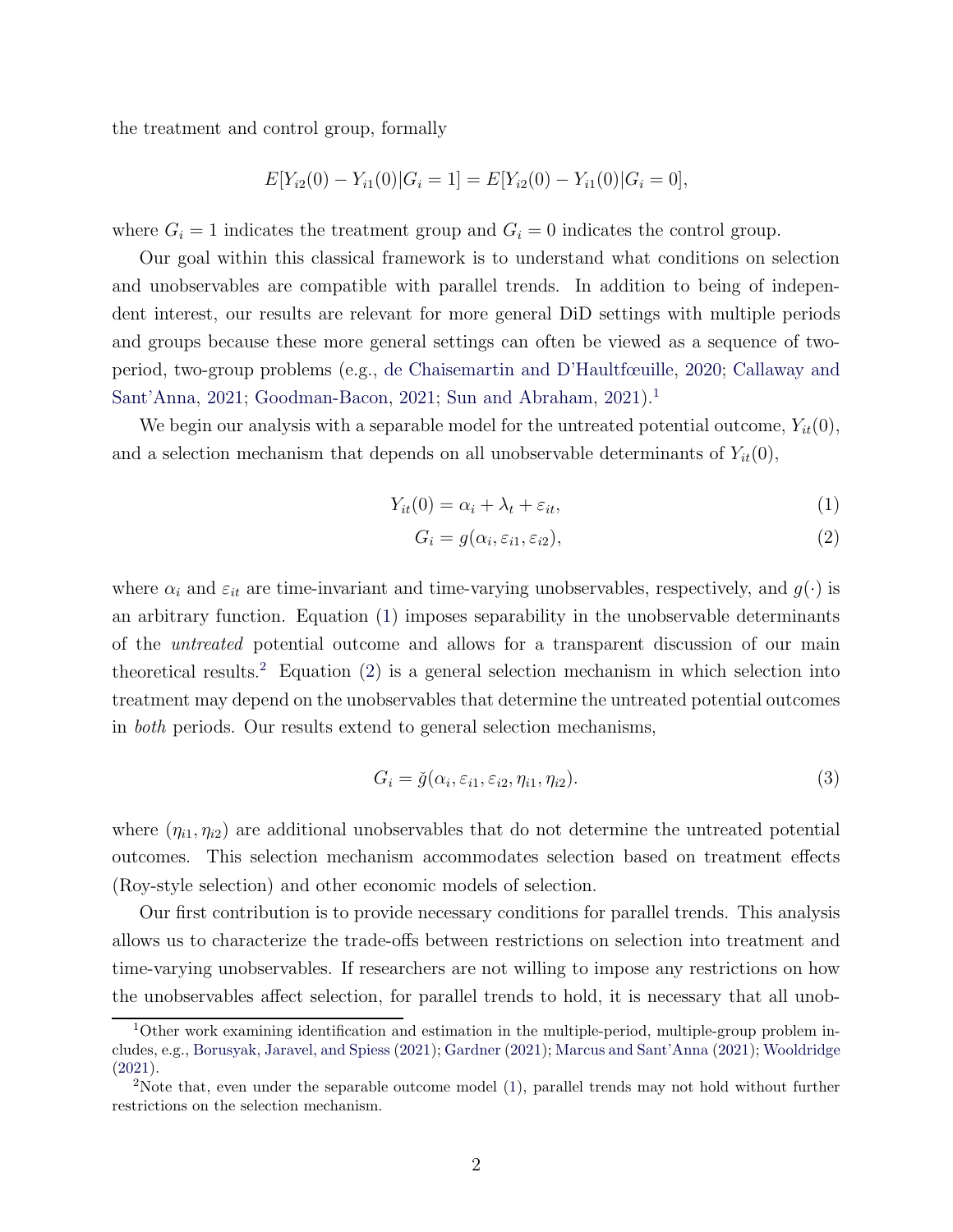servables are time-invariant. Conversely, if they are not willing to impose any restrictions on the distribution of (time-varying) unobservables, then selection needs to be independent of the time-varying unobservables.

Next, motivated by our necessary conditions, we propose a menu of interpretable sufficient conditions on selection and the time-varying unobservables. We specifically consider three selection mechanisms that differ in terms of how they depend on the time-varying unobservables  $(\varepsilon_{i1}, \varepsilon_{i2})$ : (i) selection into treatment does not depend on  $(\varepsilon_{i1}, \varepsilon_{i2})$  but only on the time-invariant unobservable  $\alpha_i$ ; (ii) selection depends on  $\alpha_i$  and symmetrically on  $\varepsilon_{i1}$ and  $\varepsilon_{i2}$ ; (iii) selection only depends on  $(\alpha_i, \varepsilon_{i1})$  but not on  $\varepsilon_{i2}$ . Each selection mechanism is accompanied by distributional restrictions on the unobservables.

We then examine the role of (time-varying) covariates in DiD analyses.<sup>[3](#page-3-0)</sup> We start by incorporating them into the separable model,

<span id="page-3-1"></span>
$$
Y_{it}(0) = \alpha_i + \lambda_t + \gamma_t(X_{it}) + \varepsilon_{it},\tag{4}
$$

where  $\gamma_t(\cdot)$  is an arbitrary, potentially time-varying nonparametric function of the covariates. We provide interpretable conditions that imply conditional parallel trends. These conditions generalize the sufficient conditions for unconditional parallel trends by allowing covariates to enter the selection mechanism and by conditioning on them in all distributional restrictions. Our analysis highlights the importance of time-varying covariates in weakening the sufficient conditions for parallel trends. In all our sufficient conditions, time-varying covariates can enter the selection mechanism in an unrestricted way. In particular, they do not have to obey the symmetry condition imposed on the time-varying unobservables. Furthermore, conditioning on both time-invariant and time-varying covariates makes the restrictions on the distribution of unobservables more plausible.

Finally, we generalize our analysis to a nonseparable model, where covariates and unobservables can interact,

<span id="page-3-2"></span>
$$
Y_{it}(0) = \mu(X_{it}^{\mu}, \alpha_i^{\mu}, \varepsilon_{it}^{\mu}) + \lambda_t(X_{it}^{\lambda}, \alpha_i^{\lambda}, \varepsilon_{it}^{\lambda}).
$$
\n(5)

We show that the basic insights from our analysis of the separable model remain valid. However, nonseparability between the covariates and the unobservables determining selection implies that parallel trends can only hold within subpopulations for which these covariates do not vary across time. This analysis highlights that the role of covariates in DiD analyses depends on how they enter the outcome model.

<span id="page-3-0"></span><sup>&</sup>lt;sup>3</sup>Here [we assume that covariates are not affected by the treatment. See](#page-26-2) Caetano, Callaway, Payne, and Rodrigues [\(2022](#page-26-2)) for some recent results relaxing this assumption.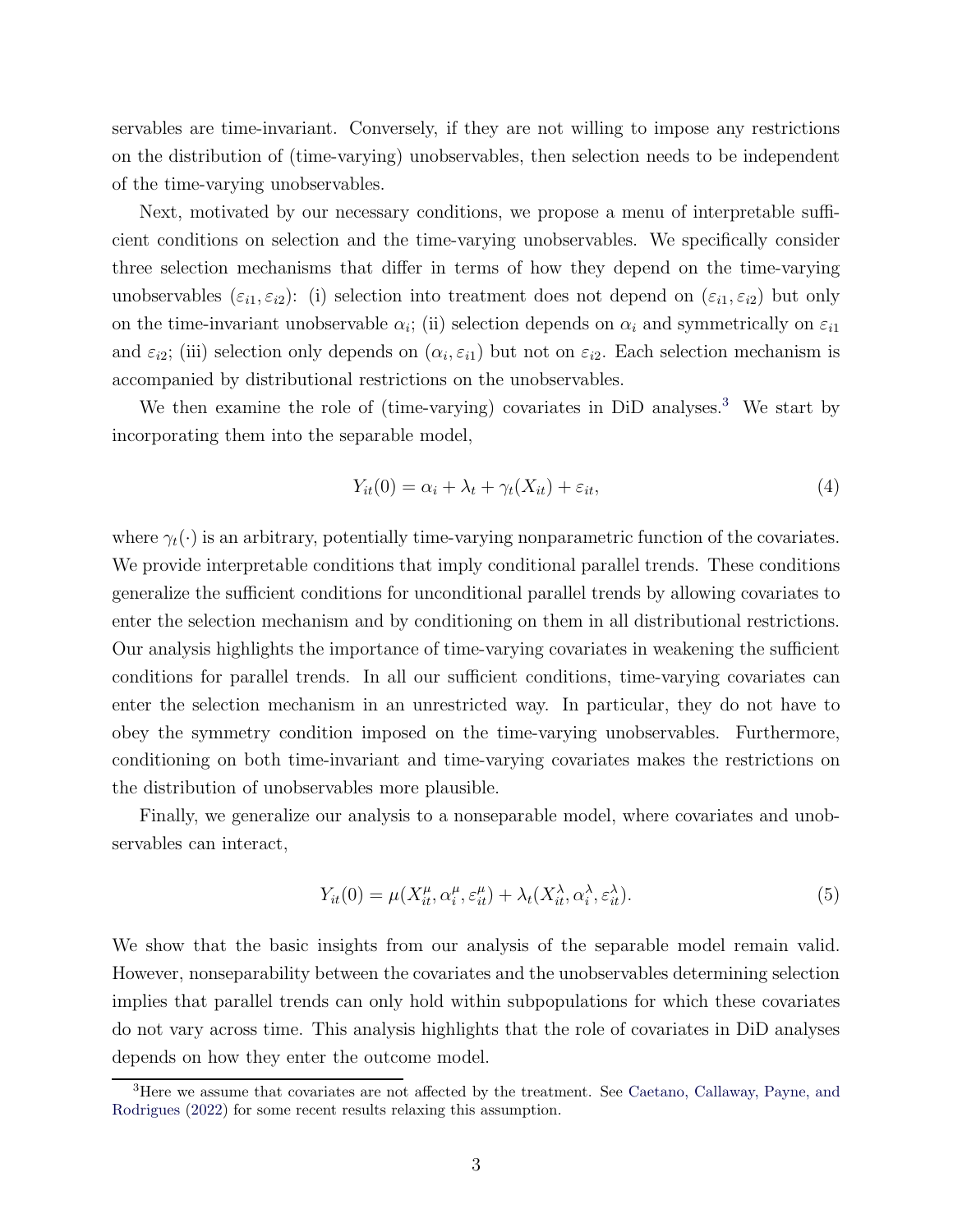Our analysis has important implications for empirical practice. First, our necessary conditions demonstrate that (implicit) assumptions on selection are unavoidable in DiD analyses. Second, we expand the set of formally grounded arguments for justifying DiD based on contextual knowledge about selection, thereby providing formal guidance on what constitutes "quasi-random" assignment. We specifically provide a menu of interpretable conditions that restrict (i) how selection depends on unobservables and (ii) how the distribution of unobservables varies across time. Finally, our results provide guidance on which covariates should be included in DiD analyses to render the required identification conditions more plausible. We discuss these implications in greater detail in Section [6.](#page-24-0)

This paper contributes to several branches of the causal inference literature. Our first contribution is to the classical literature on canonical DiD setups without covariates. See, e.g., [Ashenfelter](#page-26-3) [\(1978\)](#page-26-3), [Ashenfelter and Card](#page-26-4) [\(1985\)](#page-26-4), [Heckman and Robb](#page-28-2) [\(1985](#page-28-2)), [Card](#page-26-5) [\(1990](#page-26-5)), [Card and Krueger](#page-26-6) [\(1994](#page-26-6)), [Meyer, Viscusi, and Durbin](#page-28-3) [\(1995](#page-28-3)), and Angrist and Krueger [\(1999\)](#page-25-0) for early developments, and Section 2 of [Lechner](#page-28-4) [\(2010](#page-28-4)) for a historical perspective. Our contribution is to provide foundations for the parallel trends assumption to hold in non-experimental settings, where selection into treatment may depend on timeinvariant and time-varying unobservables.

Our second contribution is to the more recent literature on DiD methods. See, e.g., [de Chaisemartin and D'Haultfœuille](#page-27-3) [\(2021](#page-27-3)) and [Roth, Sant'Anna, Bilinski, and Poe](#page-29-2) [\(2022\)](#page-29-2) for recent surveys. Within this strand of the literature, our paper is most closely related to [Roth and Sant'Anna](#page-28-5) [\(2021\)](#page-28-5), [Arkhangelsky and Imbens](#page-26-7) [\(2022\)](#page-26-7), and Arkhangelsky, Imbens, Lei, and Luo [\(2021](#page-26-8)), though our focus greatly differs from theirs. [Roth and Sant'Anna](#page-28-5) [\(2021](#page-28-5)) discuss necessary and sufficient conditions under which a parallel trends assumption is satisfied for all (monotonic) transformations of the untreated potential outcomes. We, on the other hand, focus on highlighting conditions that allow selection mechanisms to depend on unobservables and be compatible with parallel trends. [Arkhangelsky and Imbens](#page-26-7) [\(2022](#page-26-7)) and [Arkhangelsky, Imbens, Lei, and Luo](#page-26-8) [\(2021](#page-26-8)) propose doubly robust estimation methods that leverage restrictions on outcome models and/or selection models with unconfoundedness-type restrictions; see also [Athey, Bayati, Doudchenko, Imbens, and Khosravi](#page-26-9) [\(2021\)](#page-26-9). Our results complement theirs as we maintain the parallel trends assumption (and the DiD estimand) and discuss the types of restrictions on selection that are compatible with it.

Our third contribution is to the literature imposing explicit selection and/or outcome models to develop and compare different methods for estimating treatment effects, includ-ing DiD (e.g., [Ashenfelter and Card](#page-26-4), [1985;](#page-28-2) [Heckman and Robb,](#page-28-2) 1985; Chabé-Ferret, [2015;](#page-27-4) [Verdier,](#page-29-3) [2020](#page-29-3)). These selection mechanisms were developed for economic models in applications such as job training and technology adoption. Our results complement this strand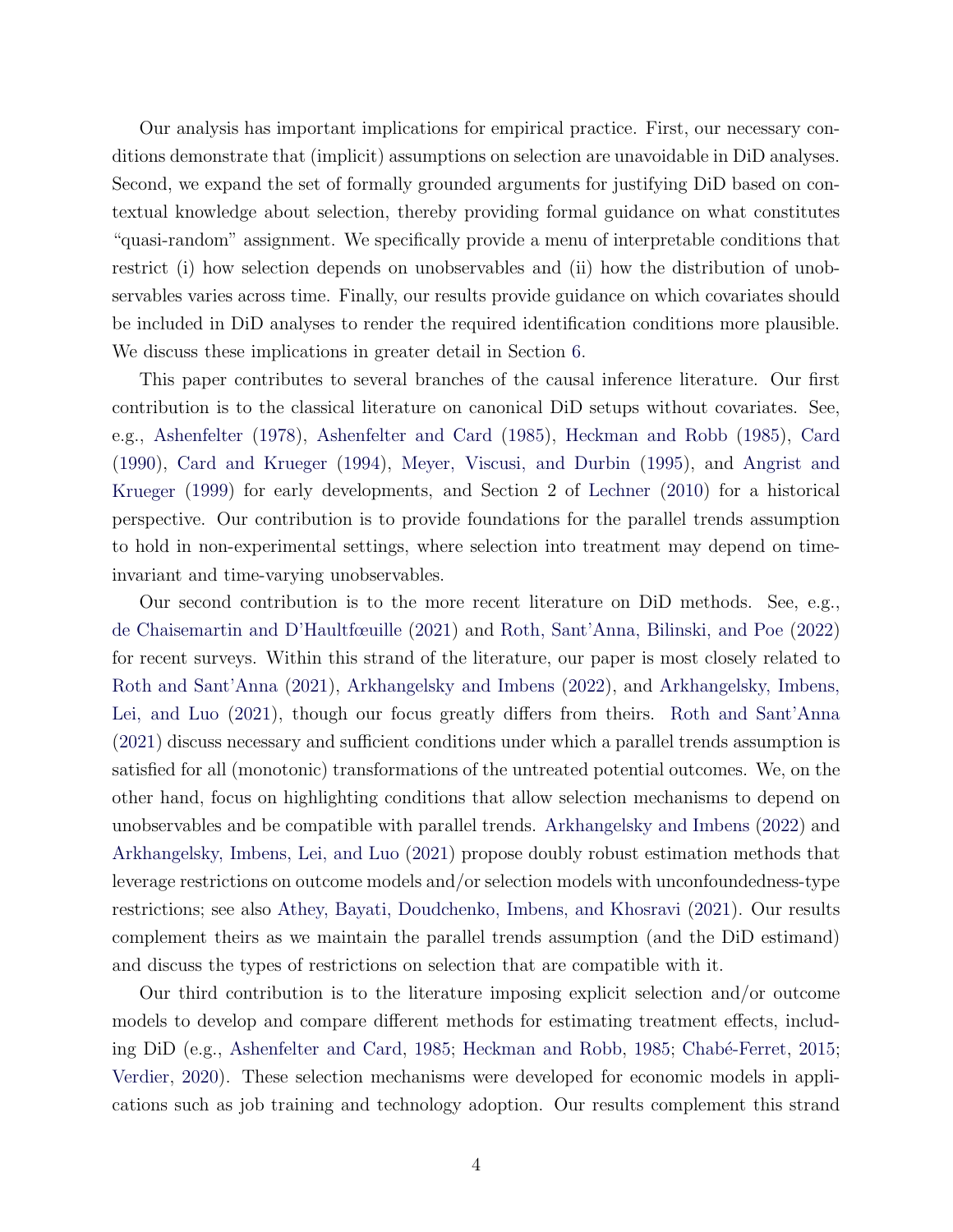of the literature in several ways. First, our necessary conditions clarify the trade-offs between assumptions on selection and time-varying unobservables that arise in the models considered in this literature. Second, our general sufficient conditions nest several of the existing application-specific restrictions. Finally, we provide results for both separable and nonseparable models and consider the role of covariates in the context of parallel trends assumptions.

Finally, we connect the DiD assumptions to the literature on nonparametric identifica-tion in panel models.<sup>[4](#page-5-0)</sup> A strand in this literature has analyzed the identification of average effect[s either by allowing for fixed effects and imposing time homogeneity \(e.g.](#page-28-6) Hoderlein and White, [2012](#page-28-6); Chernozhukov, Fernández-Val, Hahn, and Newey, [2013](#page-27-5)) or restricting individual hete[rogeneity via nonparametric correlated random effects assumptions \(e.g.](#page-25-1) Altonji and Matzkin, [2005](#page-25-1); [Bester and Hansen,](#page-26-10) [2009](#page-26-10)).<sup>[5](#page-5-1)</sup> Here we establish an explicit connection between DiD and the literature on nonseparable panel models. We show that our sufficient conditions for parallel trends imply combinations of time homogeneity and correlated random effects restrictions. Our results demonstrate how restrictions on the selection mechanism can be used to justify existing identification assumptions in the nonseparable panel data literature.

# 2 Setup and parallel trends assumptions

Consider the classical DiD setup where we observe two groups and two periods. While several recent papers have considered more general setups with multiple periods and groups, they typically show that these more general setups can be thought of as a sequence of DiD problems with two groups and two periods.[6](#page-5-2) Thus, for expositional simplicity and clarity, we focus on the classical two-period, two-group setup.

Let  $D_{it}$  and  $Y_{it}$  denote the treatment status and outcome for individual (or unit) i in period t. For a random variable  $A_{it}$ , we denote its time series as  $A_i \equiv (A_{i1}, A_{i2})$ . The

<span id="page-5-0"></span><sup>4</sup>See, e.g., [Altonji and Matzkin](#page-25-1) [\(2005\)](#page-25-1); [Bester and Hansen](#page-26-10) [\(2009\)](#page-26-10); [Hoderlein and White](#page-28-6) [\(2012](#page-28-6)); Cher-nozhukov, Fernández-Val, Hahn, and Newey [\(2013\)](#page-27-5); [Ghanem](#page-27-6) [\(2017](#page-27-6)). This work extends notions of fixed effe[cts and correlated random effects that originated in the linear model](#page-27-7) [\(Mundlak](#page-28-7)[,](#page-27-7) [1961](#page-28-7), [1978](#page-28-8); Chamber-lain, [1982,](#page-27-7) [1984](#page-27-8)). Recent surveys (Arellano and Honoré, [2001;](#page-25-2) [Arellano and Bonhomme](#page-25-3), [2011\)](#page-25-3) and textbook treatments [\(Arellano](#page-25-4), [2003;](#page-25-4) [Wooldridge,](#page-29-4) [2010](#page-29-4)) further describe the role of restrictions on time and individual heterogeneity in linear and nonlinear models. Such restrictions have been imposed in the context of identification in li[mited dependent variable models \(e.g.](#page-28-12) [Manski,](#page-28-9) [1987](#page-28-9); Honoré, [1993;](#page-28-10) [Kyriazidou,](#page-28-11) [1997;](#page-28-11) Honoré and Kyriazidou, [2000a](#page-28-12)[,b\)](#page-28-13) and random coefficient models (e.g. [Chamberlain,](#page-27-9) [1992](#page-27-9); [Graham and Powell](#page-27-10), [2012](#page-27-10); [Arellano and Bonhomme,](#page-25-5) [2012](#page-25-5)). Nonparametric identification of panel models with additivity restrictions has been examined, e.g., in [Evdokimov](#page-27-11) [\(2010](#page-27-11)) and [Freyberger](#page-27-12) [\(2017\)](#page-27-12).

<span id="page-5-1"></span><sup>&</sup>lt;sup>5</sup>It is worth noting that by imposing correlated random effects assumptions, [Altonji and Matzkin](#page-25-1) [\(2005\)](#page-25-1); [Bester and Hansen](#page-26-10) [\(2009\)](#page-26-10) can accommodate arbitrary time heterogeneity.

<span id="page-5-2"></span><sup>6</sup>See, e.g., [de Chaisemartin and D'Haultfœuille](#page-27-0) [\(2020\)](#page-27-0); [Callaway and Sant'Anna](#page-26-0) [\(2021\)](#page-26-0); [Goodman-Bacon](#page-27-1) [\(2021](#page-27-1)); [Sun and Abraham](#page-29-0) [\(2021](#page-29-0)).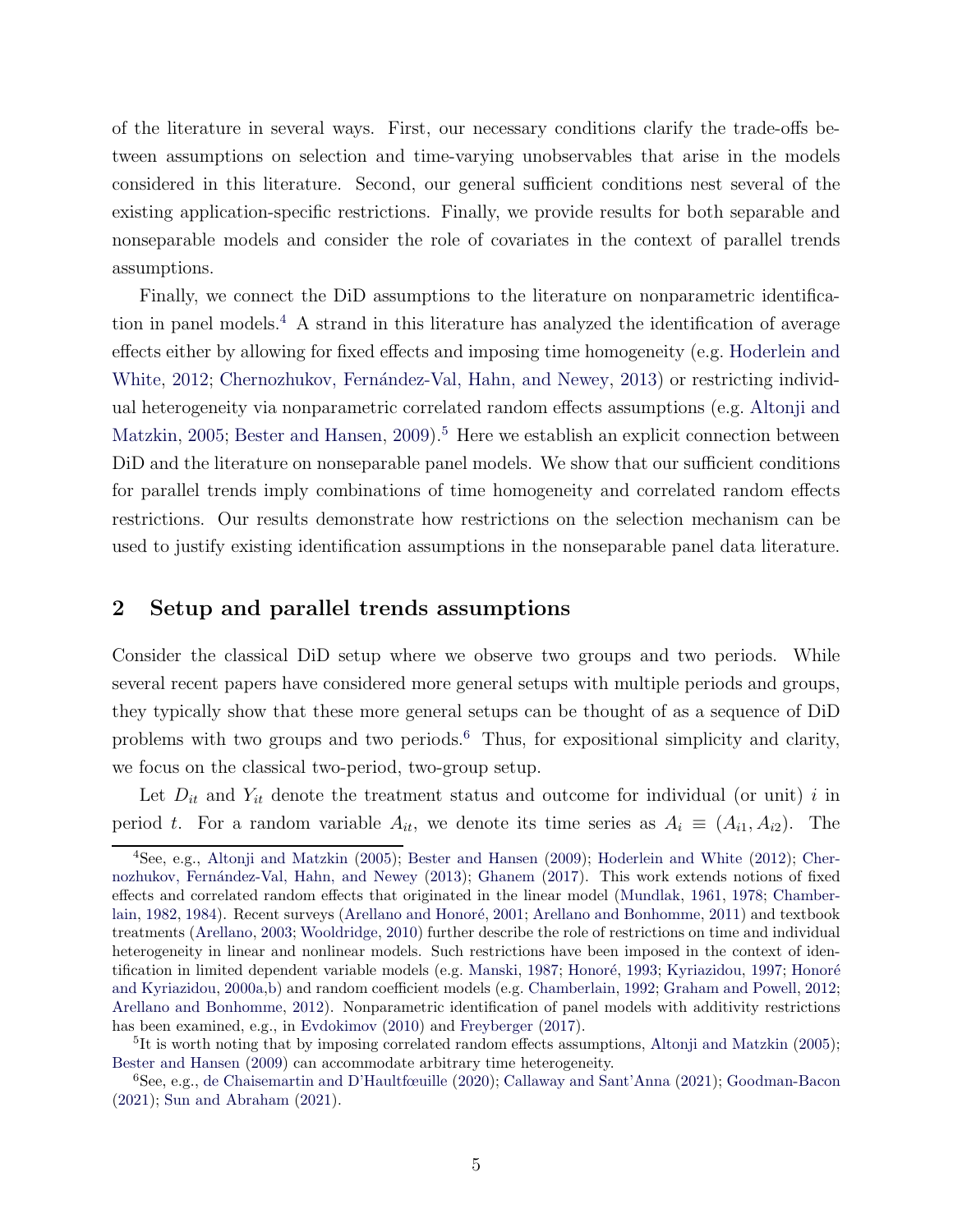treatment group  $(G_i = 1)$  selects the following treatment path,  $D_i = (0, 1)$ ; the control group  $(G_i = 0)$  selects  $D_i = (0, 0)$ . The potential outcomes with and without the treatment are  $Y_{it}(1)$  and  $Y_{it}(0)$ , respectively.<sup>[7](#page-6-0)</sup>

Identification in DiD settings relies on parallel trends assumptions.<sup>[8](#page-6-1)</sup> In Section [3,](#page-7-0) we abstract from covariates and consider the following unconditional parallel trends assumption.

<span id="page-6-2"></span>Assumption PT. The (unconditional) parallel trends assumption holds:

$$
E[Y_{i2}(0) - Y_{i1}(0)|G_i = 1] = E[Y_{i2}(0) - Y_{i1}(0)|G_i = 0].
$$

Under Assumption [PT,](#page-6-2) the unconditional average treatment effect on the treated (ATT) is identified as

$$
E[Y_{i2}(1) - Y_{i2}(0)|G_i = 1] = E[Y_{i2} - Y_{i1}|G_i = 1] - E[Y_{i2} - Y_{i1}|G_i = 0].
$$

In many applications, parallel trends may only be plausible conditional on covariates (e.g., [Heckman, Ichimura, and Todd](#page-28-14), [1997](#page-28-14); [Abadie,](#page-25-6) [2005;](#page-25-6) [Sant'Anna and Zhao](#page-29-5), [2020](#page-29-5)). While many existing approaches focus on time-invariant covariates, we explicitly allow for a vector of both time-invariant and time-varying covariates,  $X_{it}$ , assuming that they are not affected by the treatment.

In Section [4,](#page-16-0) we examine the model in [\(4\)](#page-3-1), which is separable in observables and unobservables. We consider the following parallel trends assumption, which is conditional on the time series of the covariates.

<span id="page-6-3"></span>Assumption PT-X. The conditional parallel trends assumption holds:

$$
E[Y_{i2}(0) - Y_{i1}(0)|G_i = 1, X_i] = E[Y_{i2}(0) - Y_{i1}(0)|G_i = 0, X_i] \text{ almost surely } (a.s.).
$$

Under Assumption [PT-X,](#page-6-3) the conditional ATT is identified as

$$
E[Y_{i2}(1) - Y_{i2}(0)|G_i = 1, X_i] = E[Y_{i2} - Y_{i1}|G_i = 1, X_i] - E[Y_{i2} - Y_{i1}|G_i = 0, X_i].
$$

The unconditional ATT can then be obtained by integrating out with respect to the distri-

<span id="page-6-0"></span><sup>&</sup>lt;sup>7</sup>We assume that the units do not anticipate their treatment. As a result, at period  $t = 1$  we observe untreated outcomes for all units,  $Y_{i1}(0)$ , while at  $t = 2$  we observe  $Y_{i2}(1)$  for treated and  $Y_{i2}(0)$  for untreated units.

<span id="page-6-1"></span><sup>&</sup>lt;sup>8</sup>For identification strategies that rely on alternative assumptions, see, e.g., [Athey and Imbens](#page-26-11) [\(2006\)](#page-26-11); [Bonhomme and Sauder](#page-26-12) [\(2011\)](#page-26-12); [Callaway, Li, and Oka](#page-26-13) [\(2018\)](#page-26-13); [de Chaisemartin and D'Haultfœuille](#page-27-13) [\(2017\)](#page-27-13); [Callaway and Li](#page-26-14) [\(2019](#page-26-14)); [D'Haultfœuille, Hoderlein, and Sasaki](#page-27-14) [\(2021\)](#page-27-14).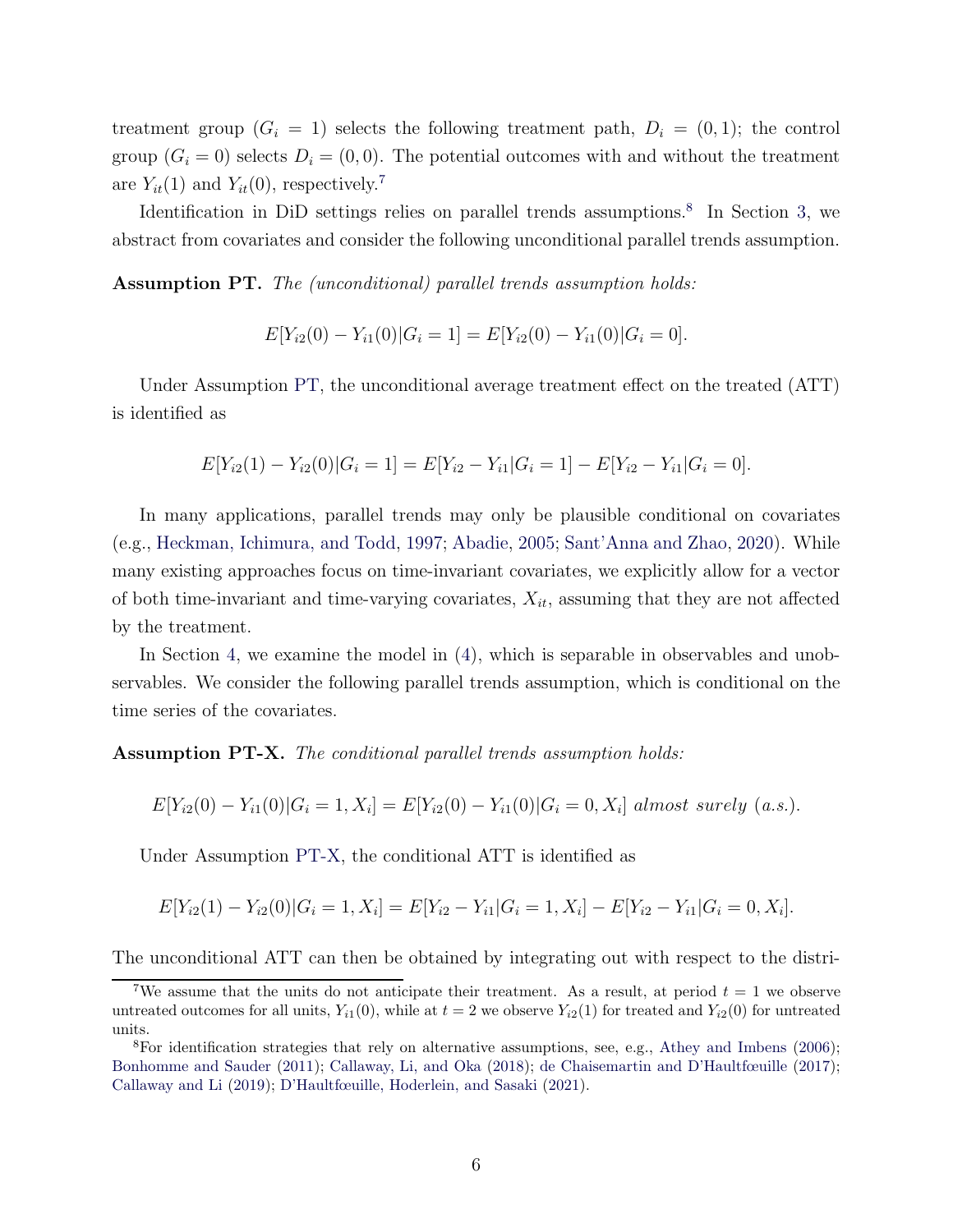bution of  $X_i$  conditional on  $G_i = 1$ ,

$$
E[Y_{i2}(1) - Y_{i2}(0)|G_i = 1] = E[E[Y_{i2} - Y_{i1}|G_i = 1, X_i] - E[Y_{i2} - Y_{i1}|G_i = 0, X_i]|G_i = 1].
$$

In Section [5,](#page-18-0) we examine the model in [\(5\)](#page-3-2), which is nonseparable in observables and unobservables. In this context, it is crucial to differentiate between the covariates that interact with the unobservables determining selection,  $X_{it}^{\mu}$ , and those that do not,  $X_{it}^{\lambda}$ . Intuitively, this is because in general we cannot have parallel trends between treatment and control subpopulations that experience changes in  $X_{it}^{\mu}$  over time. We therefore examine the following modified version of Assumption [PT-X.](#page-6-3)

<span id="page-7-1"></span>Assumption PT-NSP. The (modified) conditional parallel trends assumption holds:

$$
E[Y_{i2}(0) - Y_{i1}(0)|G_i, X_i^{\lambda}, X_{i1}^{\mu} = X_{i2}^{\mu}] = E[Y_{i2}(0) - Y_{i1}(0)|X_i^{\lambda}, X_{i1}^{\mu} = X_{i2}^{\mu}] a.s.
$$

Under Assumption [PT-NSP,](#page-7-1) we can no longer identify the ATT,  $E[Y_{i2}(1)-Y_{i2}(0)|G_i=1]$ , because we cannot identify the conditional ATT,  $E[Y_{i2}(1) - Y_{i2}(0)|G_i = 1, X_i^{\lambda}, X_i^{\mu}]$ . Instead, we can identify the following conditional ATT,

$$
E[Y_{i2}(1) - Y_{i2}(0)|G_i = 1, X_i^{\lambda}, X_{i1}^{\mu} = X_{i2}^{\mu}].
$$

After integrating out with respect to the distribution of covariates, we can identify the ATT for subpopulations that do not experience changes in  $X_{it}^{\mu}$ ,

$$
E[Y_{i2}(1) - Y_{i2}(0)|G_i = 1, X_{i1}^{\mu} - X_{i2}^{\mu} = 0].
$$

It is important to note that if  $X_{it}^{\mu}$  is time-invariant, then  $X_{i1}^{\mu} = X_{i2}^{\mu}$  holds by definition such that Assumptions [PT-X](#page-6-3) and [PT-NSP](#page-7-1) are equivalent.

# <span id="page-7-0"></span>3 Selection and parallel trends in separable models

In this section, we examine the trade-off between restrictions on the selection mechanism and the distribution of unobservables in the context of the parallel trends assumption. In order to keep the presentation transparent, we start with a separable outcome model without covariates here and extend the analysis to covariates in Section [4](#page-16-0) and to nonseparable models in Section [5.](#page-18-0)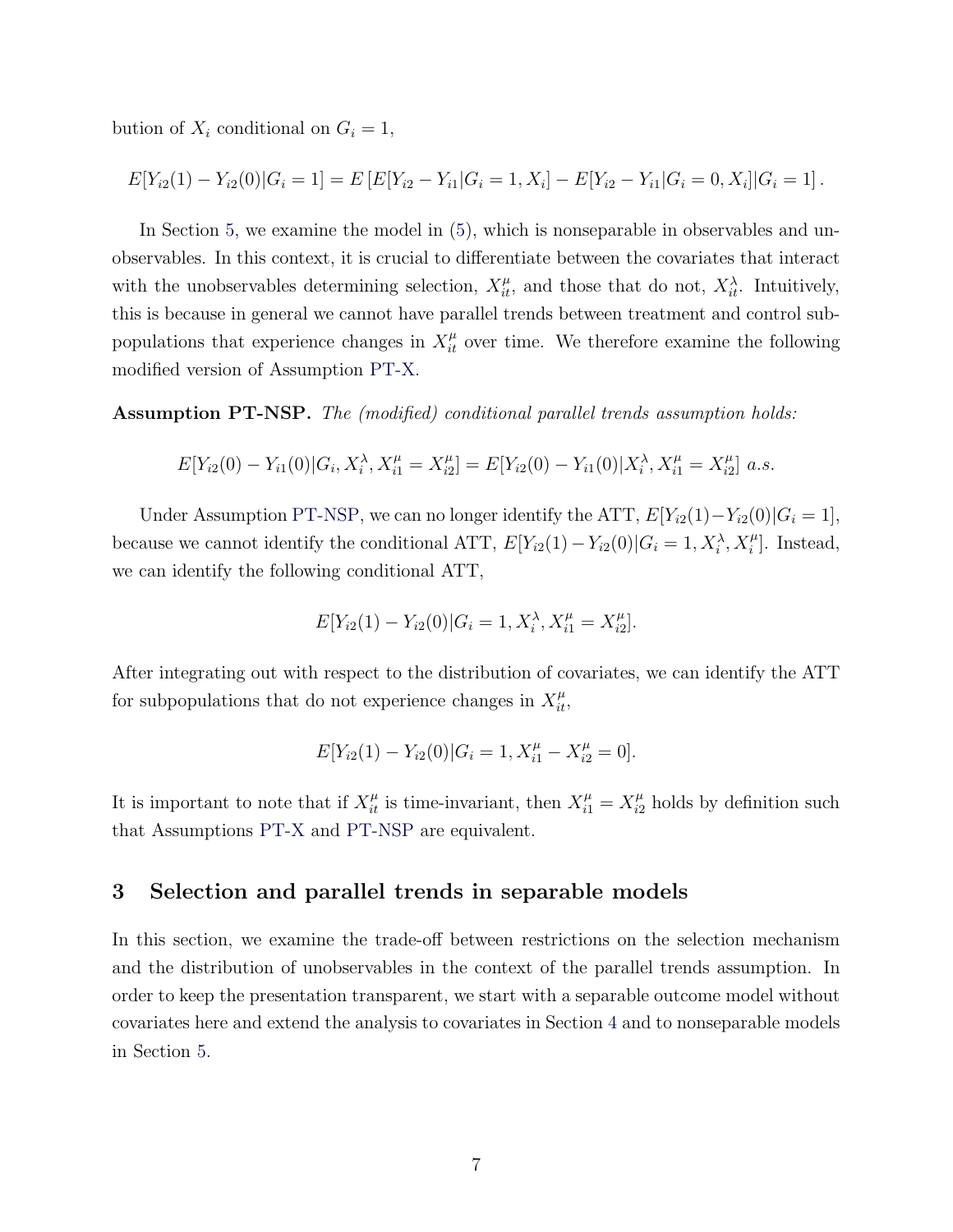# 3.1 Model

We consider a model for the potential outcome without the treatment that is separable in the time-invariant and time-varying unobservables.

### <span id="page-8-0"></span>Assumption SP.

$$
Y_{it}(0) = \alpha_i + \lambda_t + \varepsilon_{it}, \quad E[\varepsilon_{it}] = 0, \quad i = 1, \dots, N, \quad t = 1, 2.
$$

In Assumption [SP,](#page-8-0)  $\alpha_i$  is the time-invariant unobservable,  $\lambda_t$  is the (non-stochastic) time fixed effect, and  $\varepsilon_{it}$  is the time-varying, individual-specific unobservable.<sup>[9](#page-8-1)</sup> The assumption that the time-varying unobservables have mean zero,  $E[\varepsilon_{it}] = 0$ , is a normalization. It is without loss of generality since we can always redefine  $\lambda_t$  such that this assumption holds. In what follows, we denote the supports of  $\alpha_i$  and  $\varepsilon_{it}$  as A and E, respectively.<sup>[10](#page-8-2)</sup>

**Remark 1** (Two-way fixed effects model). Assumption [SP](#page-8-0) does not impose the standard two-way fixed effects model for the realized outcomes,

$$
Y_{it} = \delta D_{it} + \alpha_i + \lambda_t + \varepsilon_{it},
$$

which implicitly imposes treatment effect homogeneity. Since Assumption [SP](#page-8-0) does not restrict the potential outcome with the treatment,  $Y_{it}(1)$ , it is consistent with arbitrary treatment effect heterogeneity. □

To analyze the role of selection, it is useful to express Assumption [PT](#page-6-2) equivalently as an orthogonality condition.

<span id="page-8-3"></span>**Lemma 3.1** (Equivalence). Suppose that Assumption [SP](#page-8-0) holds and that  $P(G_i = 1) \in (0, 1)$ . Then Assumption [PT](#page-6-2) is equivalent to  $E[G_i(\varepsilon_{i2} - \varepsilon_{i1})] = 0$ .

Recall that under Assumption [SP,](#page-8-0) the counterfactual trend for each unit i,  $Y_{i2}(0)-Y_{i1}(0)$ , consists of two components: a common component,  $\lambda_2 - \lambda_1$ , and an individual-specific component,  $\varepsilon_{i2} - \varepsilon_{i1}$ . Lemma [3.1](#page-8-3) allows us to state Assumption [PT](#page-6-2) as an orthogonality condition between the selection indicator and the individual-specific component.

The key implication of Lemma [3.1](#page-8-3) is that for Assumption [PT](#page-6-2) to hold, we need to impose additional restrictions on the selection mechanism and/or the distribution of the timevarying unobservables. To formalize these additional restrictions, we consider a general

<sup>&</sup>lt;sup>9</sup>The assumption that  $\lambda_t$  is non-stochastic is w.l.o.g. since we can always reparametrize the model as  $Y_{it}(0) = \alpha_i + \tilde{\lambda}_t + \tilde{\varepsilon}_{it}$ , where  $\tilde{\lambda}_t$  is stochastic and  $E[\tilde{\lambda}_t] = \lambda_t$  and  $\tilde{\varepsilon}_{it} = \varepsilon_{it} - (\tilde{\lambda}_t - \lambda_t)$ .

<span id="page-8-2"></span><span id="page-8-1"></span><sup>&</sup>lt;sup>10</sup>For simplicity, we assume that the supports do not depend on  $(i, t)$ .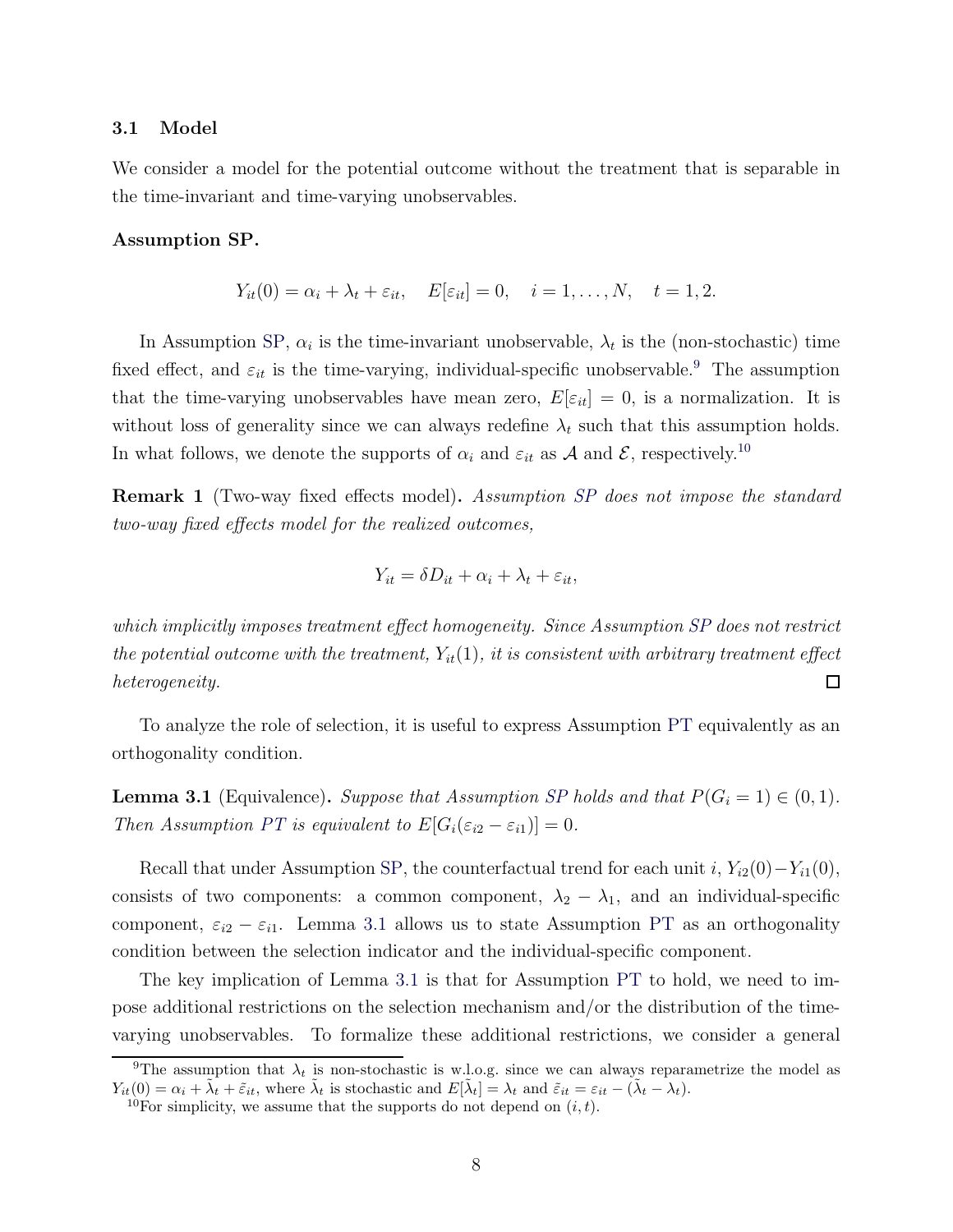selection mechanism in which units select into treatment based on both the time-invariant unobservable,  $\alpha_i$ , and the time-varying unobservables,  $(\varepsilon_{i1}, \varepsilon_{i2})$ .

# <span id="page-9-0"></span>**Assumption SEL.**  $G_i = g(\alpha_i, \varepsilon_{i1}, \varepsilon_{i2})$ , where  $P(G_i = 1) \in (0, 1)$ .

Without further restrictions, Assumptions [SP](#page-8-0) and [SEL](#page-9-0) do not imply the [PT](#page-6-2) assumption. In Section [3.2,](#page-9-1) we examine the trade-off between restrictions on the selection mechanism and the distribution of unobservables by deriving necessary conditions for [PT](#page-6-2) in terms of restrictions on  $g(\cdot)$  and the distribution of  $(\alpha_i, \varepsilon_{i1}, \varepsilon_{i2})$ .

Remark 2 (General selection mechanisms). In Assumption [SEL,](#page-9-0) selection into treatment depends on the unobservable determinants of the untreated potential outcome,  $(\alpha_i, \varepsilon_{i1}, \varepsilon_{i2})$ . Our results extend to more general selection mechanisms that also depend on a vector of timeinvariant and time-varying unobservables,  $\eta_{it}$ , such that  $G_i = \check{g}(\alpha_i, \varepsilon_{i1}, \varepsilon_{i2}, \eta_{i1}, \eta_{i2})$ .<sup>[11](#page-9-2)</sup> This general selection mechanism nests several existing economic models of treatment selection. We provide formal results and an example of Roy-style selection based on treatment effects in Section [3.4.](#page-13-0) П

### <span id="page-9-1"></span>3.2 Necessary conditions for parallel trends

To better understand the implications of the [PT](#page-6-2) assumption for selection, we derive necessary conditions for this assumption in two scenarios.<sup>[12](#page-9-3)</sup> The first is where researchers are not willing to make any assumptions on how the selection mechanism depends on the time-invariant and time-varying unobservables; in the second, researchers are not willing to restrict the distribution of unobservables. These two scenarios clarify the trade-offs between restrictions on selection into treatment and time-varying unobservables.

We first provide a necessary condition for the scenario where researchers are not willing to make any assumptions on the selection mechanism  $q(.)$ .

<span id="page-9-4"></span>**Proposition 3.1** (Necessary condition for parallel trends for any selection mechanism). Suppose that Assumptions [SP](#page-8-0) and [SEL](#page-9-0) hold. Suppose further that  $(\alpha_i, \varepsilon_{i1}, \varepsilon_{i2})$  is a vector of non-degenerate random variables satisfying  $\alpha_i \perp (\varepsilon_{i1}, \varepsilon_{i2})$ ,  $P(\varepsilon_{i1} \leq \varepsilon_{i2}) > 0$ , and  $P(\varepsilon_{i1} \geq$  $\varepsilon_{i2}$  > 0. If Assumption [PT](#page-6-2) holds for all  $g : \mathcal{A} \times \mathcal{E}^2 \mapsto \{0,1\}$ , then  $\varepsilon_{i1} = \varepsilon_{i2}$  w.p.1.

Proposition [3.1](#page-9-4) shows that for Assumption [PT](#page-6-2) to hold for any selection mechanism  $g(\cdot)$ , it is necessary that the time-varying unobservables are in fact time-invariant, even in the "ideal" case where  $\alpha_i \perp (\varepsilon_{i1}, \varepsilon_{i2})$ . Put simply, if one were to allow for an unrestricted selection

 $11$ Random assignment of the treatment is nested as a special case of the general selection mechanism, where  $g(\alpha_i, \varepsilon_{i1}, \varepsilon_{i2}, \eta_{i1}, \eta_{i2})$  is a trivial function of  $(\alpha_i, \varepsilon_{i1}, \varepsilon_{i2})$  and  $(\alpha_i, \varepsilon_{i1}, \varepsilon_{i2}) \perp (\eta_{i1}, \eta_{i2})$ .

<span id="page-9-3"></span><span id="page-9-2"></span> $12$ Similar conditions hold for the nonseparable model; see Appendix [A.](#page-30-0)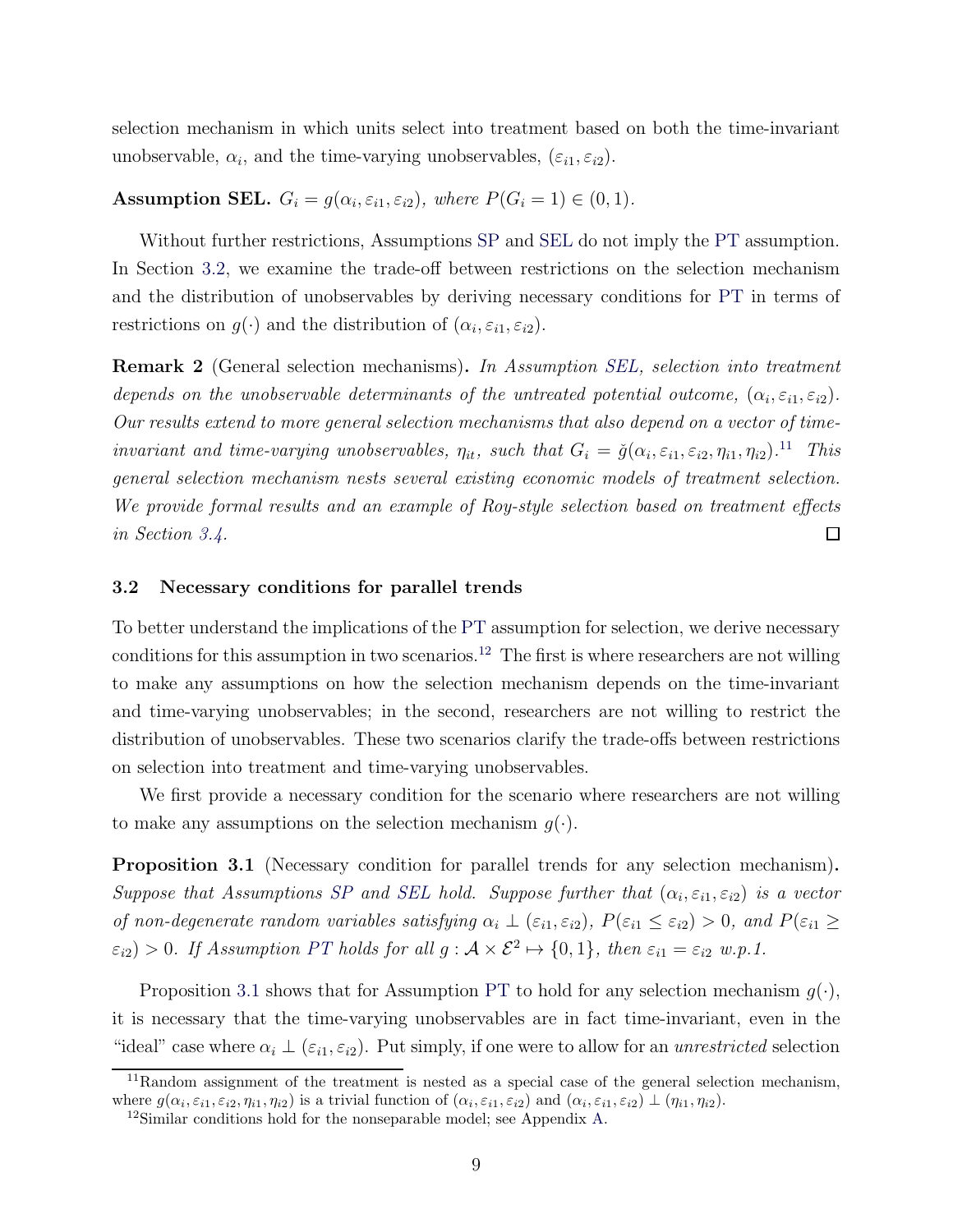mechanism, one would need to rule out time-varying shocks. This assumption is too strong in many applications, motivating restrictions on the selection mechanism, which we examine in Section [3.3.](#page-11-0)

Next, consider a scenario where researchers are not willing to impose any restrictions on the distribution of unobservables,  $F_{\alpha_i,\varepsilon_{i1},\varepsilon_{i2}}$ . The following proposition shows that for As-sumption [PT](#page-6-2) to hold for any  $F_{\alpha_i,\varepsilon_{i1},\varepsilon_{i2}}$ , selection needs to be independent of the time-varying unobservables  $(\varepsilon_{i1}, \varepsilon_{i2})$ . To state the proposition, we recall the definition of a complete class of distributions (Equations (4.8)–(4.9) on p.115 in [Lehmann and Romano](#page-28-15), [2005\)](#page-28-15).

**Definition 3.1** (Completeness of a class of distributions). A family of distributions  $\mathcal F$  is complete if

$$
E[f(\alpha_i, \varepsilon_{i1}, \varepsilon_{i2})] = 0 \quad \text{for all} \ \ F_{\alpha_i, \varepsilon_{i1}, \varepsilon_{i2}} \in \mathcal{F}
$$

implies

$$
f(a, e_1, e_2) = 0
$$
 almost everywhere  $(a.e.)$   $F$ .

<span id="page-10-0"></span>Proposition 3.2 (Necessary condition for parallel trends for any distribution of unobserv-ables). Suppose that Assumptions [SP](#page-8-0) and [SEL](#page-9-0) hold. Suppose further that  $F_{\alpha_i,\varepsilon_{i1},\varepsilon_{i2}} \in \mathcal{F}$ , where F is a complete family of distributions satisfying  $P(\varepsilon_{i1} \neq \varepsilon_{i2}) = 1$ ,  $E[\varepsilon_{i1}] = E[\varepsilon_{i2}] = 0$ , and  $P(G_i = 1) \in (0,1)$ . If Assumption [PT](#page-6-2) holds for all  $F_{\alpha_i, \varepsilon_{i1}, \varepsilon_{i2}} \in \mathcal{F}$ , then  $P(G_i = 1)$  $1|\varepsilon_{i1}, \varepsilon_{i2}| = P(G_i = 1)$  a.s. for all  $F_{\alpha_i, \varepsilon_{i1}, \varepsilon_{i2}} \in \mathcal{F}$ .

In Proposition [3.2,](#page-10-0) we require  $F_{\alpha_i,\varepsilon_{i1},\varepsilon_{i2}}$  to belong to a complete family of distributions,  $\mathcal{F}$ . Completeness requires that the class of possible distributions of unobservables is rich enough. This condition allows us to obtain a necessary condition for Assumption [PT](#page-6-2) holding for all  $F_{\alpha_i,\varepsilon_{i1},\varepsilon_{i2}} \in \mathcal{F}.$ 

Taken together, Propositions [3.1](#page-9-4) and [3.2](#page-10-0) show that the [PT](#page-6-2) assumption cannot hold absent additional restrictions on the selection mechanism and the distribution of unobservables. In particular, these results highlight the role of restrictions on time-varying unobservables, either in terms of how they vary over time or how they determine selection. As a result, researchers using DiD approaches cannot avoid making meaningful and nontrivial assumptions on selection and time-varying unobservables.

A natural question is which combinations of restrictions on the selection mechanism and unobservables are consistent with parallel trends. Since Propositions [3.1](#page-9-4) and [3.2](#page-10-0) are stated for all  $g(\cdot)$  and all  $F_{\alpha_i,\varepsilon_{i1},\varepsilon_{i2}}$ , respectively, they do not provide an answer to this question. In Section [3.3,](#page-11-0) we therefore complement our necessary conditions with a menu of restrictions on  $g(\cdot)$  and  $F_{\alpha_i,\varepsilon_{i1},\varepsilon_{i2}}$  that imply parallel trends.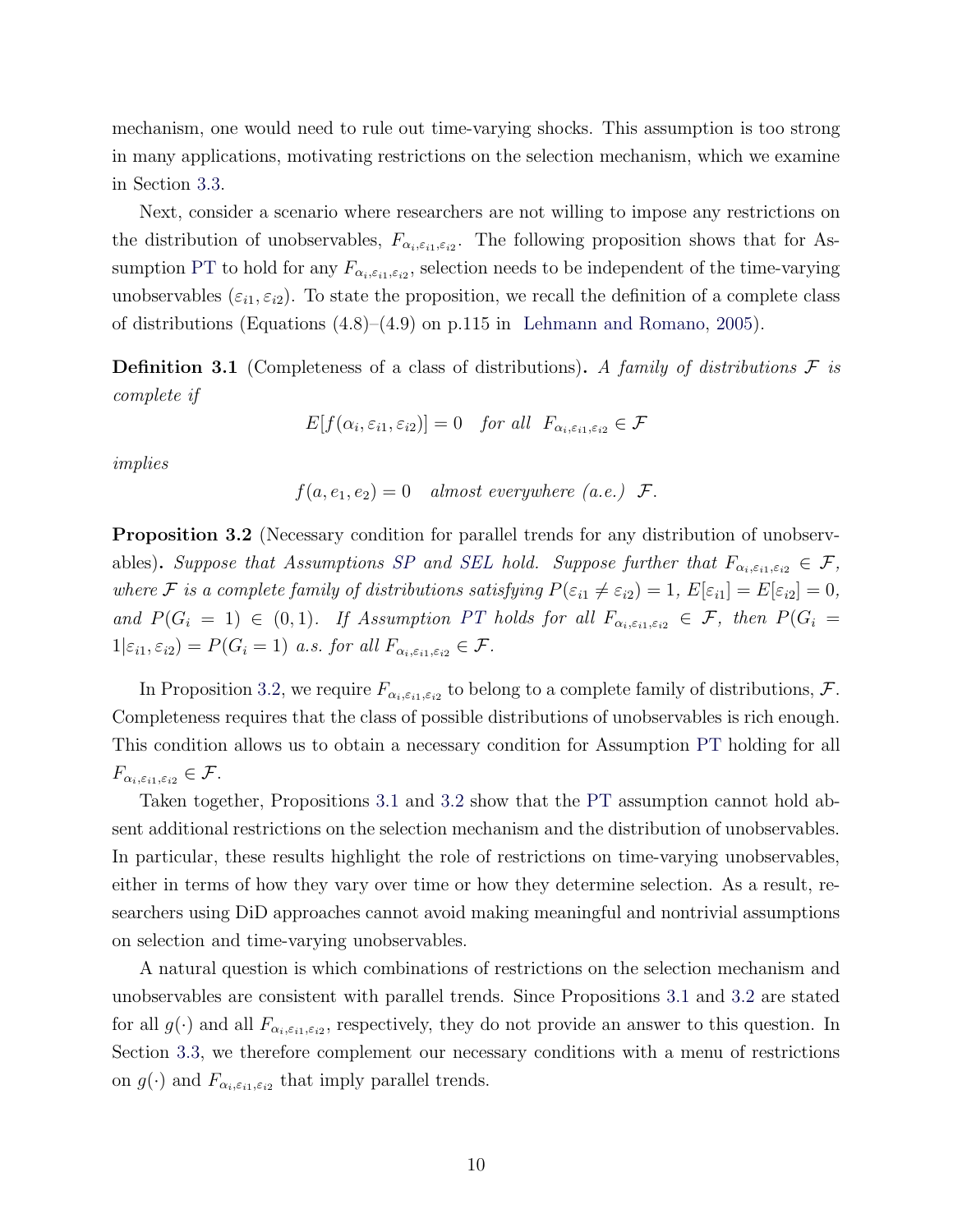# <span id="page-11-0"></span>3.3 Sufficient conditions for parallel trends

The goal in this section is to provide a menu of interpretable restrictions on the selection mechanism and the distribution of unobservables that are sufficient for the [PT](#page-6-2) assumption.

To illustrate our general sufficient conditions, we will use a simple threshold-crossing selection mechanism inspired by the selection mechanisms considered by [Ashenfelter and Card](#page-26-4) [\(1985](#page-26-4)). Suppose that individuals select into treatment if the discounted sum of untreated potential outcomes is below a certain cutoff.

<span id="page-11-5"></span>
$$
G_i = 1\left\{ Y_{i1}(0) + \beta Y_{i2}(0) \le c \right\} = 1\left\{ (1+\beta)\alpha_i + \varepsilon_{i1} + \beta \varepsilon_{i2} \le \tilde{c} \right\},\tag{6}
$$

where  $\beta \in [0, 1]$  is a discount factor and  $\tilde{c} = c - \lambda_1 - \beta \lambda_2$ . In Section [3.4,](#page-13-0) we consider general selection mechanisms, which also accommodate Roy-type selection on treatment effects.

In the first sufficient condition, Assumption [SC1,](#page-11-1) selection can only depend on the timeinvariant unobservable. In the following, for random variables  $Z$  and  $W$  with supports  $\mathcal Z$  and W, respectively, we say that  $f(Z, W)$  is a trivial function of W if  $f(z, w) = f(z, w') = h(z)$ for all  $z \in \mathcal{Z}$ ,  $w \neq w'$ , and  $(w, w') \in \mathcal{W}^2$ .

<span id="page-11-2"></span><span id="page-11-1"></span>Assumption SC1. Suppose that the following conditions hold:

- <span id="page-11-3"></span>1.  $g(\alpha_i, \varepsilon_{i1}, \varepsilon_{i2})$  is a trivial function of  $\varepsilon_{i1}$  and  $\varepsilon_{i2}$ .
- 2. Either (i)  $(\varepsilon_{i1}, \varepsilon_{i2}) \perp \alpha_i$  or (ii)  $\varepsilon_{i1} | \alpha_i \stackrel{d}{=} \varepsilon_{i2} | \alpha_i$ .

Assumption [SC1](#page-11-1)[.1](#page-11-2) requires the selection mechanism to be a trivial function of the timevarying unobservables. Assumption [SC1](#page-11-1)[.2](#page-11-3) requires the time-varying unobservables to be either (i) independent of  $\alpha_i$  or (ii) time homogeneous.<sup>[13](#page-11-4)</sup> It is well-understood that the key advantage of panel data is that they allow researchers to account for time-invariant unobservable confounders, i.e. unobservables that can determine selection. Assumption [SC1](#page-11-1) corresponds to this classical type of selection. A simple example of a selection mechanism satisfying Assumption [SC1](#page-11-1)[.1](#page-11-2) is  $g(\alpha_i, \varepsilon_{i1}, \varepsilon_{i2}) = 1\{\alpha_i \le c\}$ , which corresponds to the selection mechanism in [Ashenfelter and Card](#page-26-4) [\(1985,](#page-26-4) p.650).

It is interesting to compare Assumption [SC1](#page-11-1) to the strict exogeneity condition, which is the main identification condition in linear static panel models (e.g., [Wooldridge,](#page-29-4) [2010,](#page-29-4) Section 10). In our setting, strict exogeneity on the potential outcome model is given by  $E[\varepsilon_{it}|D_i,\alpha_i] = E[\varepsilon_{it}|G_i,\alpha_i] = E[\varepsilon_{it}] = 0$  for  $t = 1,2$ , where the first equality follows by the definition of  $G_i$ . Since selection only depends on  $\alpha_i$ , independence between time-invariant

<span id="page-11-4"></span> $13\,\text{We borrow the terminology "time homogeneity" from the nonseparable panel data literature (e.g., Cher 13\,\text{We borrow the terminology "time homogeneity" from the nonseparable panel data literature (e.g., Cher 13\,\text{We borrow the terminology "time homogeneity" from the nonseparable panel data literature (e.g., Cher-$ nozhukov, Fernández-Val, Hahn, and Newey, [2013;](#page-27-5) [Ghanem](#page-27-6), [2017](#page-27-6)).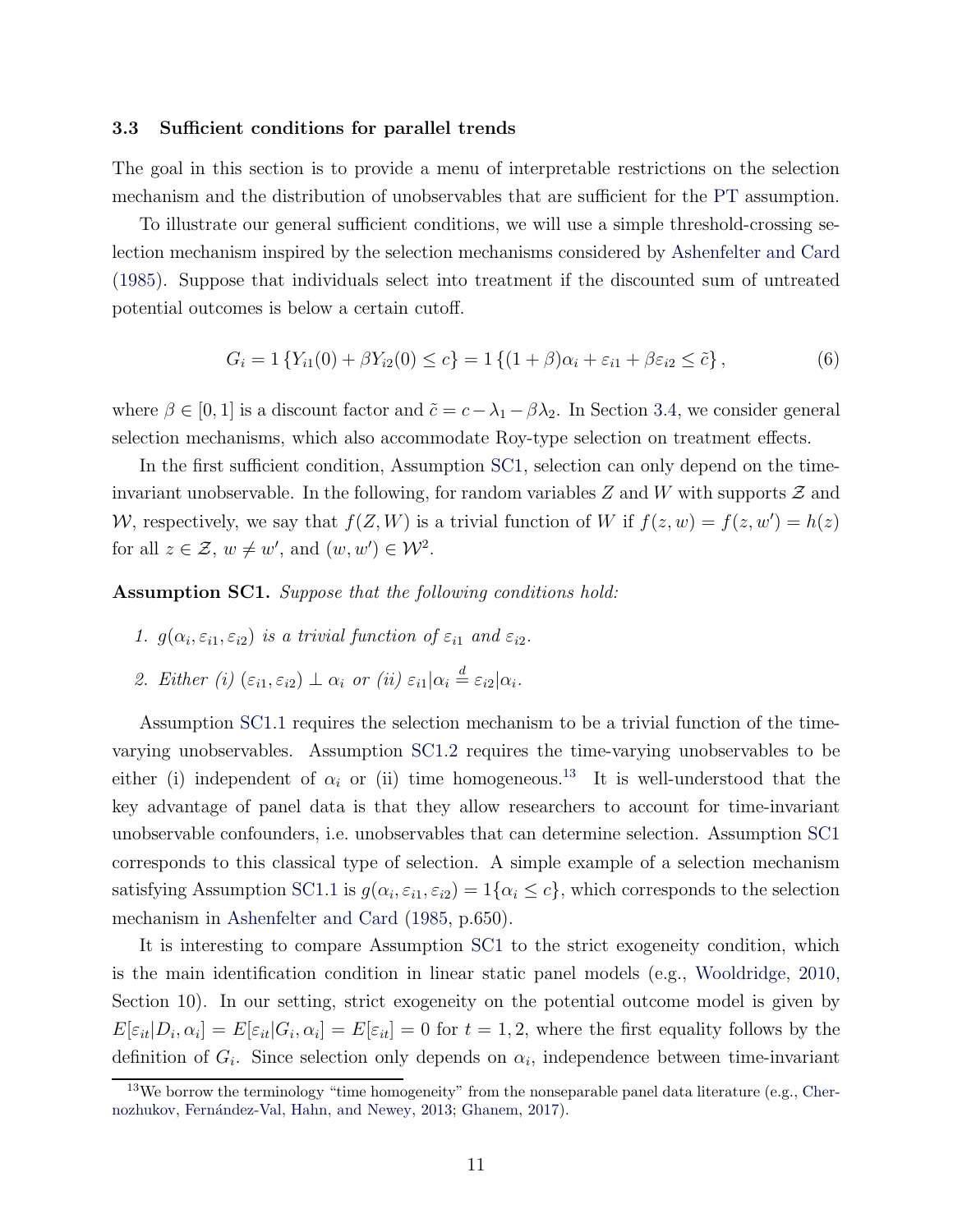and time-varying unobservables,  $\alpha_i \perp (\varepsilon_{i1}, \varepsilon_{i2})$ , implies strict exogeneity. On the other hand, the time homogeneity restriction,  $\varepsilon_{i1}|\alpha_i \stackrel{d}{=} \varepsilon_{i2}|\alpha_i$ , implies  $E[\varepsilon_{i1}|G_i,\alpha_i] = E[\varepsilon_{i2}|G_i,\alpha_i]$ , which does not require mean independence of  $\varepsilon_{it}$  and  $(G_i, \alpha_i)$ ,  $E[\varepsilon_{it}|G_i, \alpha_i] = E[\varepsilon_{it}]$ .

Selection on time-varying unobservables is a major concern in DiD analyses. Therefore, we also consider sufficient conditions that allow selection into treatment to depend on timevarying unobservables. In the following sufficient condition, selection is determined by the time-invariant as well as the time-varying unobservables.

<span id="page-12-1"></span><span id="page-12-0"></span>Assumption SC2. The following conditions hold:

- <span id="page-12-2"></span>1.  $g(\alpha_i, \varepsilon_{i1}, \varepsilon_{i2}) = g(\alpha_i, \varepsilon_{i2}, \varepsilon_{i1}).$
- 2.  $\varepsilon_{i1}, \varepsilon_{i2} | \alpha_i \stackrel{d}{=} \varepsilon_{i2}, \varepsilon_{i1} | \alpha_i.$

While Assumption [SC2](#page-12-0)[.1](#page-12-1) allows for selection based on time-varying unobservables, it requires them to enter the selection mechanism symmetrically. For the simple selection mechanism in Equation [\(6\)](#page-11-5), Assumption [SC2.](#page-12-0)[1](#page-12-1) requires that there is no discounting,  $\beta = 1$ , so that

$$
G_i = 1\left\{ Y_{i1}(0) + Y_{i2}(0) \le c \right\} = 1\left\{ 2\alpha_i + \varepsilon_{i1} + \varepsilon_{i2} \le \tilde{c} \right\}.
$$
 (7)

Assumption [SC2](#page-12-0)[.2](#page-12-2) imposes that the joint distribution of the time-varying unobservables conditional on  $\alpha_i$  is exchangeable. We emphasize that the exchangeability restriction we impose here is different from the restrictions previously exploited in [Altonji and Matzkin](#page-25-1) [\(2005](#page-25-1)); see also [Arkhangelsky and Imbens](#page-25-7) [\(2019](#page-25-7), [2022\)](#page-26-7) for related assumptions. We further discuss the connection to [Altonji and Matzkin](#page-25-1) [\(2005\)](#page-25-1) in Section [5.](#page-18-0)

The last sufficient condition we consider allows selection into treatment to depend on the time-invariant unobservable and the time-varying unobservable in the first period only.

<span id="page-12-5"></span><span id="page-12-4"></span>Assumption SC3. The following conditions hold:<sup>[14](#page-12-3)</sup>

- <span id="page-12-6"></span>1.  $g(\alpha_i, \varepsilon_{i1}, \varepsilon_{i2})$  is a trivial function of  $\varepsilon_{i2}$ .
- 2.  $(\varepsilon_{i2} \varepsilon_{i1}) \perp (\alpha_i, \varepsilon_{i1}).$

In Assumption [SC3.](#page-12-4)[1,](#page-12-5) the time-varying unobservable in the second period does not affect selection. For the selection mechanism in Equation [\(6\)](#page-11-5), Assumption [SC2](#page-12-0)[.1](#page-12-1) requires that  $Y_{i2}(0)$  does not affect selection into treatment,  $\beta = 0$ , so that

$$
G_i = 1\{Y_{i1}(0) \le c\} = 1\{\alpha_i + \varepsilon_{i1} \le \tilde{c}\}.
$$
\n(8)

<span id="page-12-3"></span><sup>&</sup>lt;sup>14</sup>Note that the roles of  $\varepsilon_{i1}$  and  $\varepsilon_{i2}$  can be reversed so that selection depends on  $\varepsilon_{i2}$  but not on  $\varepsilon_{i1}$ .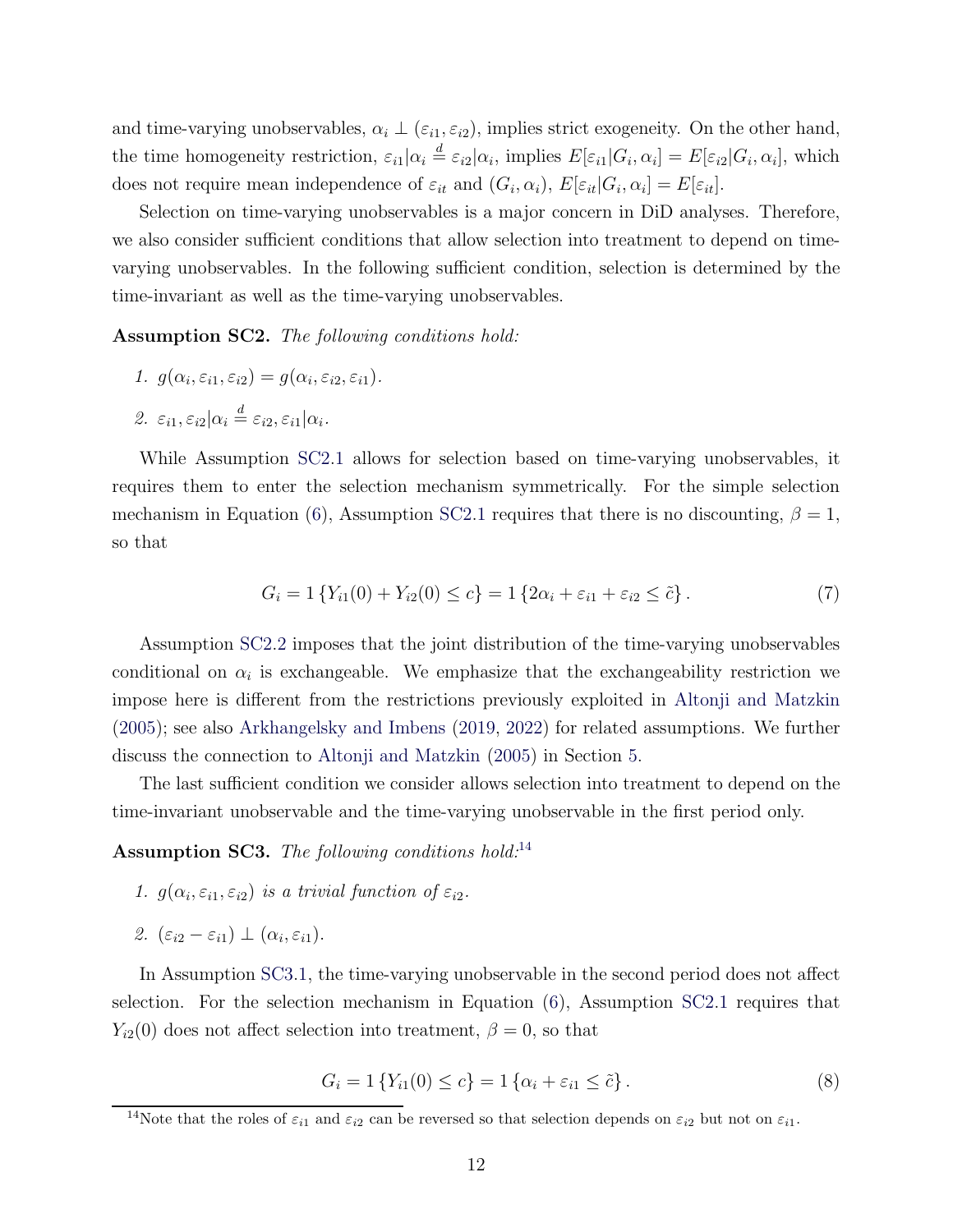This corresponds to the selection mechanism considered in [Ashenfelter and Card](#page-26-4) [\(1985,](#page-26-4) p.651).

Assumption [SC3.](#page-12-4)[2](#page-12-6) requires the change in the time-varying unobservables to be independent of the determinants of selection  $(\alpha_i, \varepsilon_{i1})$ . The conditional mean version of this assumption,  $E[\varepsilon_{i2} - \varepsilon_{i1} | \alpha_i, \varepsilon_{i1}] = 0$ , implies a martingale property and, thus, restricts the time series dependence.

The following proposition shows that either of these three sufficient conditions implies the [PT](#page-6-2) assumption.

<span id="page-13-1"></span>Proposition 3.3 (Sufficient conditions for parallel trends). Suppose that Assumptions [SP](#page-8-0) and [SEL](#page-9-0) hold. Then (i) Assumption [SC1](#page-11-1) implies Assumption [PT,](#page-6-2) (ii) Assumption [SC2](#page-12-0) implies Assumption [PT,](#page-6-2) and (iii) Assumption [SC3](#page-12-4) implies Assumption [PT.](#page-6-2)

In sum, this section provides a menu of interpretable sufficient conditions for [PT](#page-6-2) that take the form of combinations of restrictions on the selection mechanism and the distribution of unobservables. In empirical practice, these conditions can be used to justify parallel trends based on contextual knowledge about the selection mechanism. See Section [6](#page-24-0) for a discussion.

### <span id="page-13-0"></span>3.4 General selection mechanisms

Our menu of sufficient conditions is tailored to the case where selection is function of the unobservable determinants of the untreated potential outcomes. This is a consequence of the [PT](#page-6-2) assumption being imposed on the untreated potential outcomes, since most DiD applications focus on the ATT. Here we extend our analysis to more general selection mechanisms

<span id="page-13-2"></span>
$$
G_i = \check{g}(\alpha_i, \varepsilon_{i1}, \varepsilon_{i2}, \eta_{i1}, \eta_{i2}), \qquad (9)
$$

where  $(\eta_{i1}, \eta_{i2})$  are vectors of time-invariant and time-varying unobservables that do not determine the untreated potential outcomes. This allows us to accommodate additional selection mechanisms, including Roy-style selection based on treatment effects and other selection mechanisms based on economic decision problems (e.g. [Heckman and Robb](#page-28-2), [1985;](#page-28-2) Chabé-Ferret, [2015\)](#page-27-4).

The following corollary to Proposition [3.3](#page-13-1) shows that Assumptions [SC1,](#page-11-1) [SC2,](#page-12-0) and [SC3](#page-12-4) imply the [PT](#page-6-2) assumption where  $g(\alpha_i, \varepsilon_{i1}, \varepsilon_{i2})$  is a conditional expectation function, specifically,

$$
g(\alpha_i, \varepsilon_{i1}, \varepsilon_{i2}) \equiv \int \check{g}(\alpha_i, \varepsilon_{i1}, \varepsilon_{i2}, t_1, t_2) dF_{\eta_{i1}, \eta_{i2}|\alpha_i, \varepsilon_{i1}, \varepsilon_{i2}}(t_1, t_2).
$$
 (10)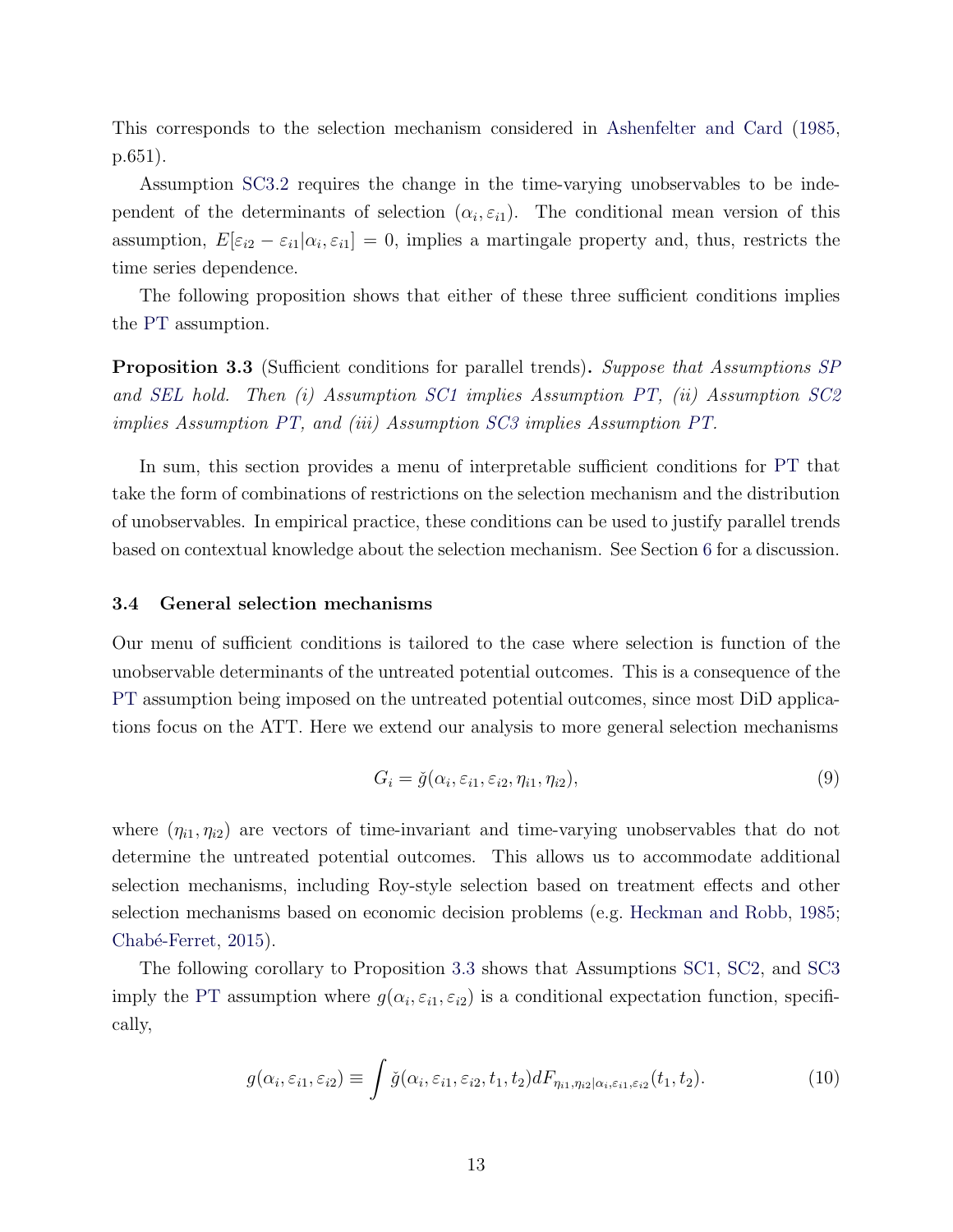<span id="page-14-0"></span>Corollary 3.1 (Sufficient conditions for parallel trends). Suppose that Assumption [SP](#page-8-0) holds. Suppose further that  $P(G_i = 1) \in (0, 1)$ . Then (i) Assumption [SC1](#page-11-1) implies Assumption [PT,](#page-6-2) (ii) Assumption [SC2](#page-12-0) implies Assumption [PT,](#page-6-2) and (iii) Assumption [SC3](#page-12-4) implies Assumption [PT,](#page-6-2) where in each assumption  $g(\alpha_i, \varepsilon_{i1}, \varepsilon_{i2}) \equiv E[G_i | \alpha_i, \varepsilon_{i1}, \varepsilon_{i2}]$  as defined in [\(10\)](#page-13-2).

The corollary clarifies that Assumptions [SC1](#page-11-1)[.1,](#page-11-2) [SC2.](#page-12-0)[1,](#page-12-1) and [SC3](#page-12-4)[.1](#page-12-5) extend in a straightforward manner to the case where  $g(\cdot)$  is a conditional expectation function. These assumptions can therefore be interpreted as high-level conditions on  $q(\cdot)$ , the projected selection mechanism. For parallel trends to hold, the restrictions on  $q(\cdot)$  have to be accompanied by the distributional restrictions on  $(\alpha_i, \varepsilon_{i1}, \varepsilon_{i2})$  in Assumptions [SC1](#page-11-1)[.2,](#page-11-3) [SC2.](#page-12-0)[2,](#page-12-6) and [SC3.](#page-12-4)2, respectively.

Corollary [3.1](#page-14-0) does not provide primitive conditions on  $\check{g}(\cdot)$  and  $F_{\eta_{i1},\eta_{i2}|\alpha_i,\varepsilon_{i1},\varepsilon_{i2}}$  that imply the high-level conditions on the projected selection mechanism  $g(\cdot)$ . The next proposition gives such primitive sufficient conditions for Assumptions [SC1.](#page-11-1)[1,](#page-11-2) [SC2](#page-12-0)[.1,](#page-12-1) and [SC3.](#page-12-4)[1.](#page-12-5)

<span id="page-14-1"></span>Proposition 3.4 (General selection mechanisms). Suppose Assumption [SP](#page-8-0) holds. Suppose further that

$$
G_i = \check{g}(\alpha_i, \varepsilon_{i1}, \varepsilon_{i2}, \eta_{i1}, \eta_{i2}), \qquad (11)
$$

<span id="page-14-2"></span>where  $P(G_i = 1) \in (0, 1)$ .

- <span id="page-14-3"></span>(i) If  $\check{g}(\alpha_i, \varepsilon_{i1}, \varepsilon_{i2}, \eta_{i1}, \eta_{i2})$  is a trivial function of  $(\varepsilon_{i1}, \varepsilon_{i2})$  and  $(\eta_{i1}, \eta_{i2}) \perp (\varepsilon_{i1}, \varepsilon_{i2}) | \alpha_i$ , then  $g(\alpha_i, \varepsilon_{i1}, \varepsilon_{i2})$  is a trivial function of  $\varepsilon_{i1}$  and  $\varepsilon_{i2}$ .
- (ii) If  $\check{g}(\alpha_i, \varepsilon_{i1}, \varepsilon_{i2}, \eta_{i1}, \eta_{i2}) = \check{g}(\alpha_i, \varepsilon_{i2}, \varepsilon_{i1}, \eta_{i1}, \eta_{i2})$  and  $\eta_{i1}, \eta_{i2} | \alpha_i, \varepsilon_{i1}, \varepsilon_{i2} \stackrel{d}{=} \eta_{i1}, \eta_{i2} | \alpha_i, \varepsilon_{i2}, \varepsilon_{i1},$ then  $g(\alpha_i, \varepsilon_{i1}, \varepsilon_{i2}) = g(\alpha_i, \varepsilon_{i2}, \varepsilon_{i1}).$
- <span id="page-14-4"></span>(iii) If  $\check{g}(\alpha_i, \varepsilon_{i1}, \varepsilon_{i2}, \eta_{i1}, \eta_{i2})$  is a trivial function of  $\varepsilon_{i2}$  and  $\eta_{i1}, \eta_{i2} | \alpha_i, \varepsilon_{i1}, \varepsilon_{i2} \stackrel{d}{=} \eta_{i1}, \eta_{i2} | \alpha_i, \varepsilon_{i1},$ then  $g(\alpha_i, \varepsilon_{i1}, \varepsilon_{i2})$  is a trivial function of  $\varepsilon_{i2}$ .

The conditions in Proposition [3.4\(](#page-14-1)[i\)](#page-14-2) ensure that neither the selection mechanism nor the conditional distribution of  $(\eta_{i1}, \eta_{i2})$  depend on  $(\varepsilon_{i1}, \varepsilon_{i2})$ . Together, they imply that the conditional expectation function  $g(\cdot)$  is a trivial function of  $(\varepsilon_{i1}, \varepsilon_{i2})$ . Proposition [3.4](#page-14-1)[\(ii\)](#page-14-3) imposes symmetry in  $\varepsilon_{i1}$  and  $\varepsilon_{i2}$  on both the selection mechanism  $\check{g}(\cdot)$  and the conditional distribution  $F_{\eta_{i1},\eta_{i2}|\alpha_i,\varepsilon_{i1},\varepsilon_{i2}}$ , implying symmetry of  $g(\cdot)$  in  $(\varepsilon_{i1},\varepsilon_{i2})$ . Finally, the conditions in Proposition [3.4](#page-14-1)[\(iii\)](#page-14-4) ensure that neither the selection mechanism  $\check{g}(\cdot)$  nor the conditional distribution  $F_{\eta_{i1},\eta_{i2}|\alpha_i,\varepsilon_{i1},\varepsilon_{i2}}$  depend on  $\varepsilon_{i2}$  so that  $g(\cdot)$  is a trivial function of  $\varepsilon_{i2}$ . Importantly, none of the sufficient conditions in Proposition [3.4](#page-14-1) imposes any restrictions on how  $\eta_{i1}$  and  $\eta_{i2}$  determine selection.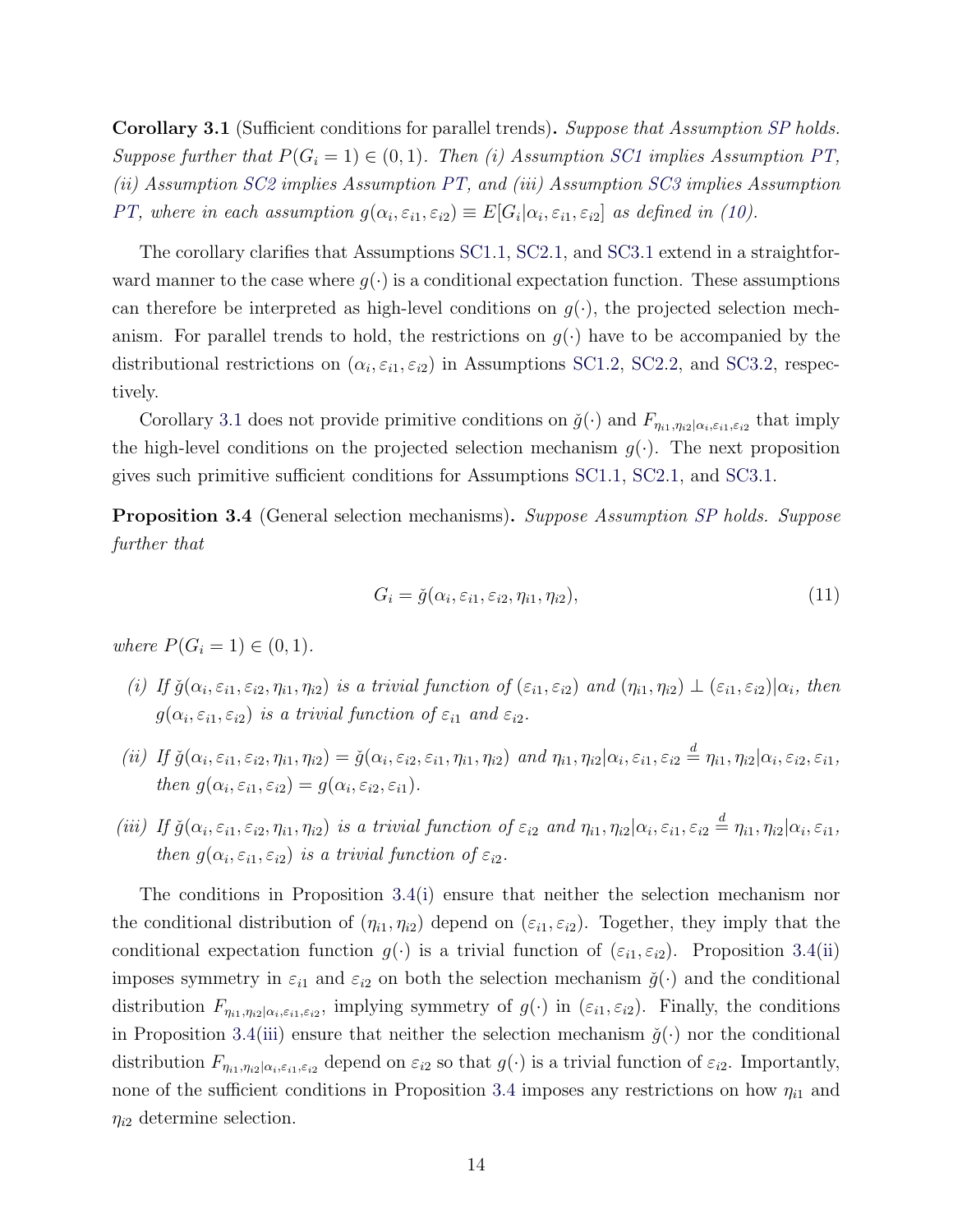Finally, we illustrate the sufficient conditions on  $\check{g}(\cdot)$  using a simple example of Roy-style selection on treatment effects.

Example 1 (Roy-style selection). Consider the following random coefficients model for the observed outcome

$$
Y_{it} = \alpha_i + \delta_{it} D_{it} + \lambda_t + \epsilon_{it},\tag{12}
$$

and suppose that selection depends on the treatment effects  $(\eta_{i1}, \eta_{i2})$  as well as an individualspecific cost to treatment,  $c_i$ , that may depend on  $\alpha_i$ 

<span id="page-15-0"></span>
$$
G_i = 1\{f(\delta_{i1}, \delta_{i2}) > c_i\}.
$$
\n(13)

Since the selection mechanism in [\(13\)](#page-15-0) does not depend on  $(\varepsilon_{i1}, \varepsilon_{i2})$ , the conditions on  $\check{g}(\cdot)$ in Proposition [3.4](#page-14-1)[\(i\)](#page-14-2)-[\(iii\)](#page-14-4) hold. We therefore only have to impose the distributional restric-tions in Proposition [3.4](#page-14-1)[\(i\)](#page-14-2)-[\(iii\)](#page-14-4). Specifically, for Assumption [SC1](#page-11-1)[.1](#page-11-2) to hold, it is sufficient that the treatment effects and costs are independent of the time-varying unobservable determinants of the untreated potential outcome conditional on  $\alpha_i$ , that is  $(\delta_{i1}, \delta_{i2}, c_i) \perp (\varepsilon_{i1}, \varepsilon_{i2}) | \alpha_i$ . For Assumption [SC2.](#page-12-0)[1](#page-12-1) to hold, the conditional distribution of the treatment effects and costs has to be exchangeable in  $(\varepsilon_{i1}, \varepsilon_{i2}), i.e., (\delta_{i1}, \delta_{i2}, c_i)|(\alpha_i, \varepsilon_{i1}, \varepsilon_{i2}) \stackrel{d}{=} (\delta_{i1}, \delta_{i2}, c_i)|(\alpha_i, \varepsilon_{i2}, \varepsilon_{i1}).$  Finally, for Assumption [SC3.](#page-12-4)[1](#page-12-5) to hold, the treatment effects and costs have to be independent of  $\varepsilon_{i2}$  conditional on  $(\alpha_i, \varepsilon_{i1})$ , formally  $(\delta_{i1}, \delta_{i2}, c_i)|(\alpha_i, \varepsilon_{i1}, \varepsilon_{i2}) \stackrel{d}{=} (\delta_{i1}, \delta_{i2}, c_i)|(\alpha_i, \varepsilon_{i1})$ .

Overall, the example with Roy-style selection illustrates that the time-varying treatment effects can enter the selection mechanism in an unrestricted way. In fact,  $f(\cdot)$  can depend on  $\delta_{i1}$  and  $\delta_{i2}$  asymmetrically (e.g.,  $f(\cdot)$  could be a trivial function of one or the other). As a result, in the context of Roy-style selection, researchers do not have to impose any restrictions on how the selection mechanism depends on the treatment effects or costs. Instead, they have to justify the required distributional restrictions.  $\Box$ 

**Remark 3** (Covariates and nonseparable models). The results here can be extended to ac-commodate covariates (Section [4\)](#page-16-0). In this case, the conditional expectation of  $G_i$  would be taken after conditioning on the covariates in addition to  $(\alpha_i, \varepsilon_{i1}, \varepsilon_{i2})$ . By similar arguments, our results on the nonseparable models (Section [5\)](#page-18-0) extend to more general selection mechanisms. □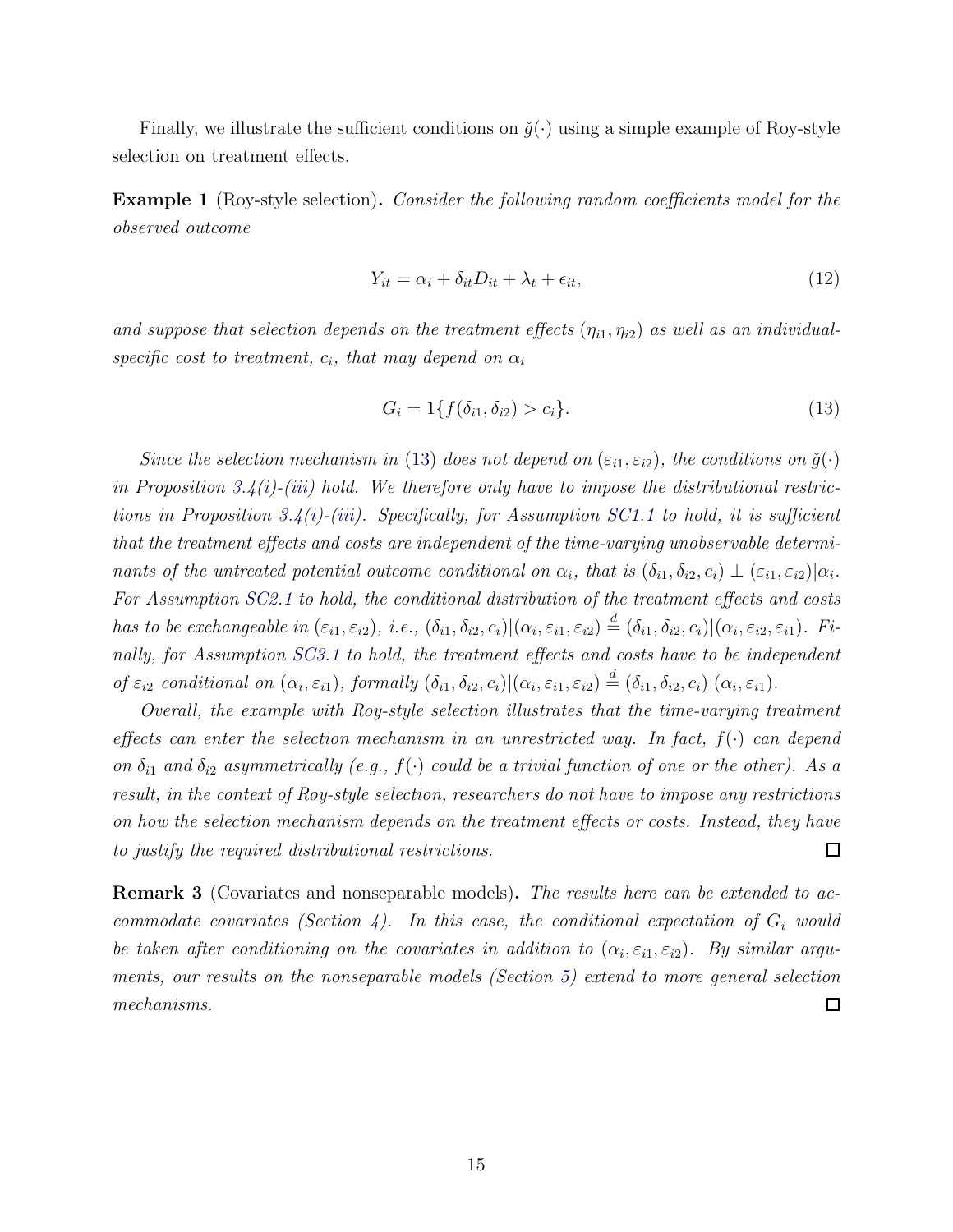# <span id="page-16-0"></span>4 Covariates in the separable model

In this section, we introduce covariates in a separable model. The necessary conditions in Propositions [3.1](#page-9-4) and [3.2](#page-10-0) can be extended in a straightforward manner to incorporate covariates. Therefore, we focus on sufficient conditions here. We first provide conditions under which the unconditional parallel trends assumption (Assumption [PT\)](#page-6-2) continues to hold. We then allow covariates to enter the selection mechanism and give primitive conditions under which the conditional parallel trends assumption (Assumption [PT-X\)](#page-6-3) holds. The results have implications for the choice of covariates to be included in DiD analyses, which we discuss in detail in Section [6.](#page-24-0)

# 4.1 Model

Throughout this section, we consider the following separable model, which includes covariates,  $X_{it}$ .

# <span id="page-16-1"></span>Assumption SP-X.

$$
Y_{it}(0) = \alpha_i + \lambda_t + \gamma_t(X_{it}) + \varepsilon_{it}, \quad E[\varepsilon_{it}] = 0, \quad i = 1, ..., N, \quad t = 1, 2. \tag{14}
$$

Assumption [SP-X](#page-16-1) extends the separable model to include covariates, both time-invariant and time-varying. The model allows for nonparametric covariate-specific trends, which is a key reason for incorporating covariates in DiD analyses. It nests commonly-used parametric specifications such as  $\gamma_t(X_{it}) = X'_{it}\beta_t$  and  $\gamma_t(X_{it}) = X'_{it}\beta$ . Recall that we assume that the treatment does not affect  $X_{it}$ . In what follows, we denote the support of  $X_{it}$  as  $\mathcal{X}$ .

### 4.2 Sufficient conditions for unconditional parallel trends

A natural first question is whether and when unconditional parallel trends (Assumption [PT\)](#page-6-2) continues to hold despite covariates entering the outcome equation as in Assumption [SP-X.](#page-16-1) To this end, we maintain the selection mechanism in Assumption [SEL,](#page-9-0) which does not depend on covariates.

<span id="page-16-2"></span>**Proposition 4.1.** Suppose that Assumptions [SP-X](#page-16-1) and [SEL](#page-9-0) hold. If  $E[G_i(\varepsilon_{i2} - \varepsilon_{i1})] = 0$ and  $X_i \perp (\alpha_i, \varepsilon_{i1}, \varepsilon_{i2})$ , then Assumption [PT](#page-6-2) holds.

Proposition [4.1](#page-16-2) shows that if selection is orthogonal to the change in the time-varying unobservables, and covariates are independent of all unobservables, then unconditional par-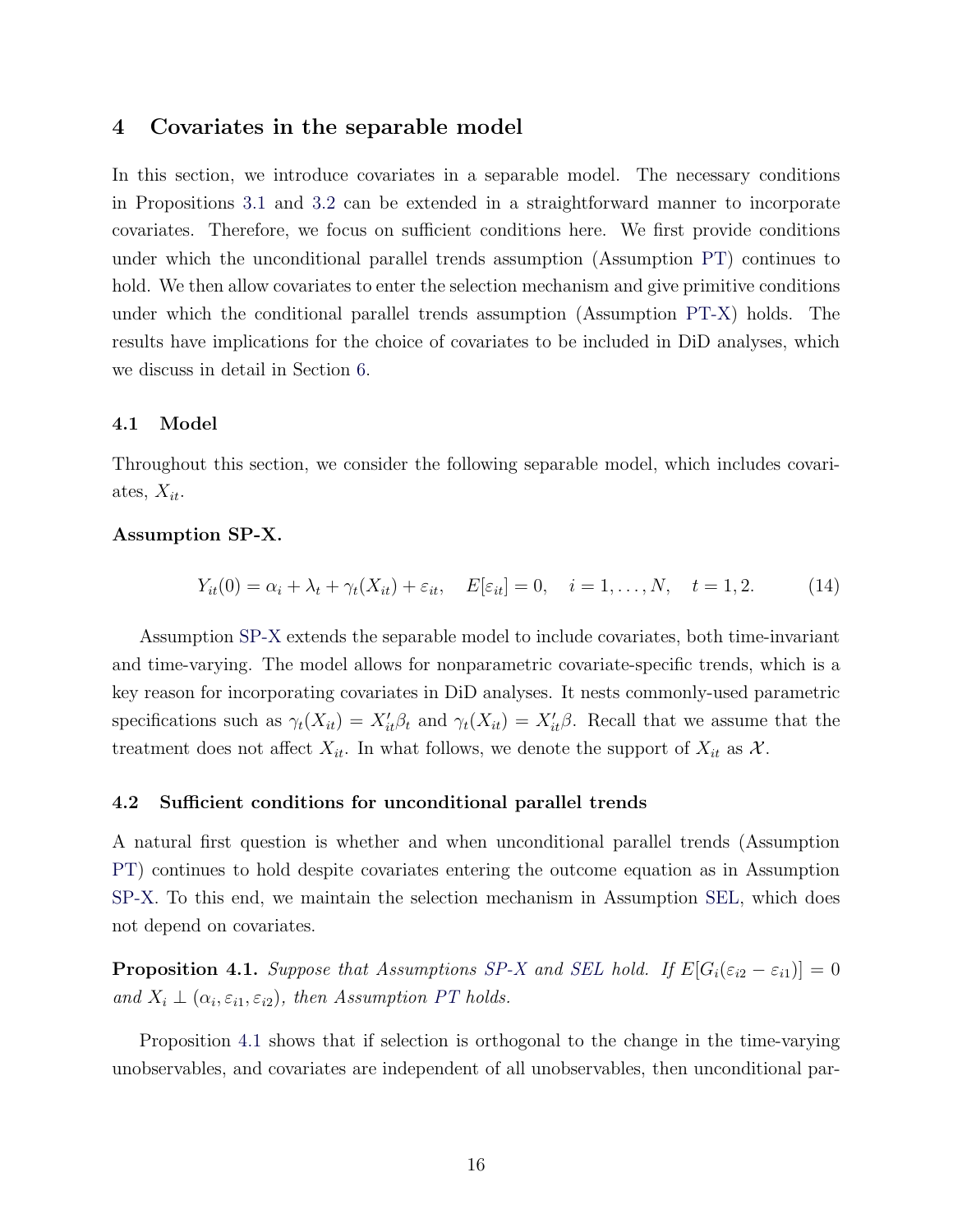allel trends continues to hold under Assumption [SP-X.](#page-16-1) [15](#page-17-0) While Proposition [4.1](#page-16-2) demonstrates a case where covariates may not be required for identification, even if there are covariatespecific trends, the conditions are restrictive. Not only do they rule out covariates determining selection, but they also require them to be independent of all unobservable determinants of the outcome and selection models.[16](#page-17-1)

# 4.3 Sufficient conditions for conditional parallel trends

Here we allow covariates to determine selection into treatment and give interpretable sufficient conditions for Assumption [PT-X.](#page-6-3) Specifically, we consider the following selection mechanism.

<span id="page-17-8"></span>**Assumption SEL-X.**  $G_i = g(\alpha_i, X_{i1}, X_{i2}, \varepsilon_{i1}, \varepsilon_{i2})$ , where  $P(G_i = 1 | X_i) \in (0, 1)$  a.s.

In the following, we weaken the three sets of sufficient conditions discussed in Section [3.3](#page-11-0) by including covariates in the selection mechanism and conditioning on them in the distributional assumptions.

<span id="page-17-5"></span><span id="page-17-2"></span>Assumption SC1-X. The following conditions hold:

- <span id="page-17-7"></span>1.  $g(\alpha_i, X_{i1}, X_{i2}, \varepsilon_{i1}, \varepsilon_{i2})$  is a trivial function of  $\varepsilon_{i1}$  and  $\varepsilon_{i2}$ .
- 2. Either (i)  $(\varepsilon_{i1}, \varepsilon_{i2}) \perp \alpha_i | X_i$  or (ii)  $\varepsilon_{i1} | \alpha_i, X_i \stackrel{d}{=} \varepsilon_{i2} | \alpha_i, X_i$ .

<span id="page-17-6"></span><span id="page-17-3"></span>Assumption SC2-X. The following conditions hold:

- 1.  $g(\alpha_i, X_{i1}, X_{i2}, \varepsilon_{i1}, \varepsilon_{i2}) = g(\alpha_i, X_{i1}, X_{i2}, \varepsilon_{i2}, \varepsilon_{i1}).$
- 2.  $\varepsilon_{i1}, \varepsilon_{i2} | \alpha_i, X_i \stackrel{d}{=} \varepsilon_{i2}, \varepsilon_{i1} | \alpha_i, X_i.$

<span id="page-17-4"></span>Assumption SC3-X. The following conditions hold:

- 1.  $g(\alpha_i, X_{i1}, X_{i2}, \varepsilon_{i1}, \varepsilon_{i2})$  is a trivial function of  $\varepsilon_{i2}$ .
- 2.  $(\varepsilon_{i2} \varepsilon_{i1}) \perp (\alpha_i, \varepsilon_{i1}) | X_i$ .

Assumptions [SC1-X,](#page-17-2) [SC2-X,](#page-17-3) and [SC3-X](#page-17-4) demonstrate that incorporating time-varying covariates is crucial for making the restrictions on the selection mechanism more plausible.

<span id="page-17-0"></span><sup>&</sup>lt;sup>15</sup>The independence between covariates and unobservables can be relaxed to the arguably less interpretable high-level condition  $E[G_i|X_i] = E[G_i]$  a.s.

<span id="page-17-1"></span><sup>&</sup>lt;sup>16</sup>This independence condition and the assumptions on selection have testable implications:  $(X_{i1}, X_{i2}) \perp$  $G_i$ . The implied tests are reminiscent of "balance tests" in randomized experiments. However, here the testable restrictions concern only the covariates and not the pre-treatment outcomes.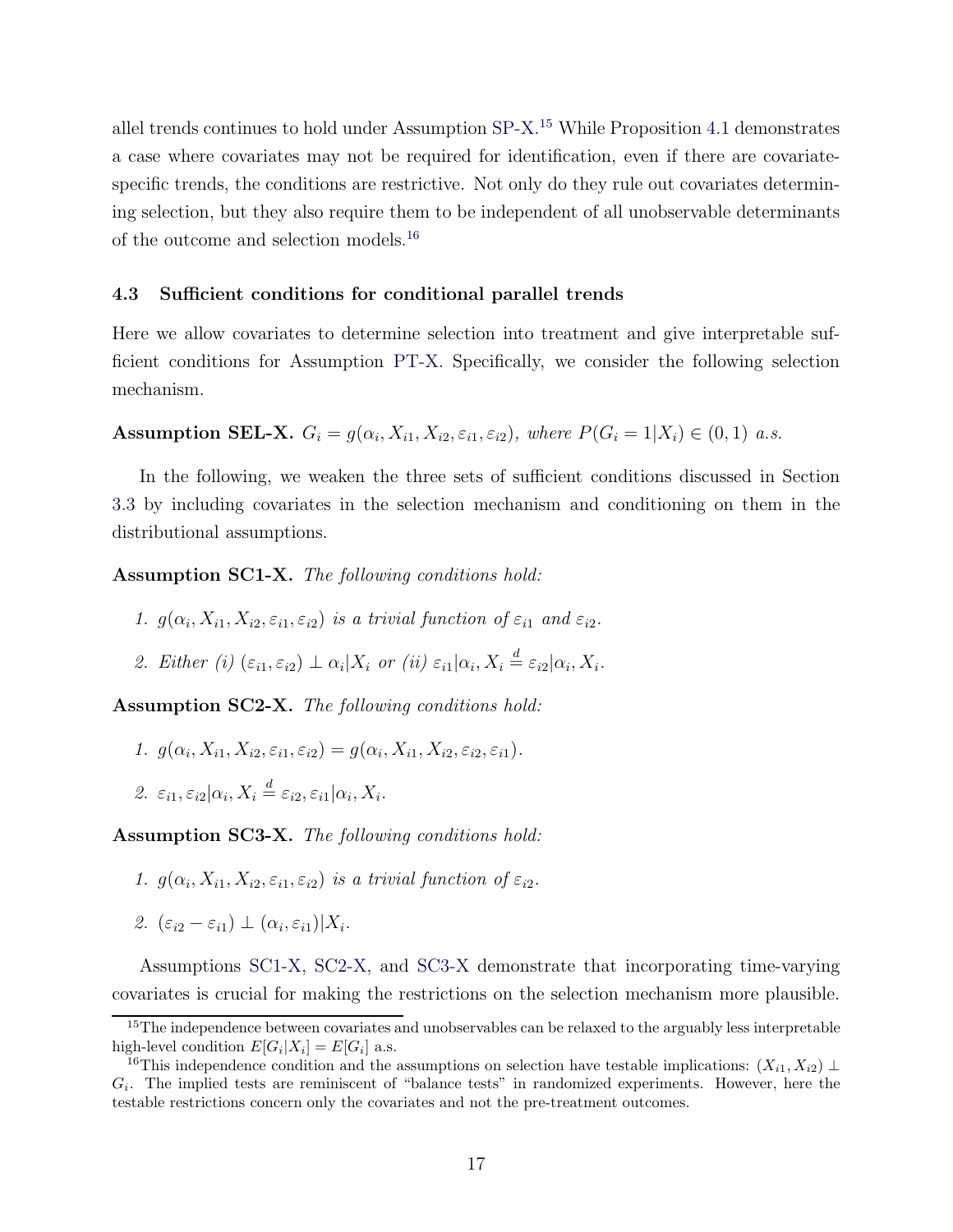None of the assumptions impose any restrictions on how the time-varying covariates determine selection, making them more plausible in applications than Assumptions [SC1,](#page-11-1) [SC2,](#page-12-0) and [SC3.](#page-12-4) For instance, in Assumption [SC1-X.](#page-17-2)[1,](#page-17-5) while we rule out selection on time-varying unobservables, we can allow the selection mechanism to depend on time-varying covariates. Similarly, in Assumption [SC2-X.](#page-17-3)[1,](#page-17-6) the time-varying unobservables have to enter the selection mechanism symmetrically, whereas the time-varying covariates do not have to obey any symmetry restrictions.

Conditioning on covariates also weakens the distributional restrictions in Assumptions [SC1-X,](#page-17-2) [SC2-X,](#page-17-3) and [SC3-X](#page-17-4) relative to Assumptions [SC1,](#page-11-1) [SC2,](#page-12-0) and [SC3.](#page-12-4) For example, the independence and time homogeneity conditions in Assumption [SC1-X.](#page-17-2)[2](#page-17-7) are more likely to be satisfied once we focus on subpopulations with the same time-invariant covariates and the same evolution of time-varying covariates.

The following proposition shows that Assumptions [SC1-X,](#page-17-2) [SC2-X,](#page-17-3) and [SC3-X](#page-17-4) are sufficient for the [PT-X](#page-6-3) assumption.

<span id="page-18-1"></span>Proposition 4.2. Suppose that Assumptions [SP-X](#page-16-1) and [SEL-X](#page-17-8) hold. Then (i) Assumption [SC1-X](#page-17-2) implies Assumption [PT-X,](#page-6-3) (ii) Assumption [SC2-X](#page-17-3) implies Assumption [PT-X,](#page-6-3) and (iii) Assumption [SC3-X](#page-17-4) implies Assumption [PT-X.](#page-6-3)

Proposition [4.2](#page-18-1) provides several avenues for justifying the inclusion of covariates in DiD analyses. In particular, it shows that time-invariant and time-varying covariates play different roles in satisfying the [PT-X](#page-6-3) assumption. Any time-varying factors that asymmetrically affect selection should be included as covariates. In addition, practitioners should include time-invariant and time-varying covariates that render the distributional restrictions plausible in their application.

The conclusions in this section crucially depend on the separability between covariates and the unobservables that determine selection. Assumption [PT-X](#page-6-3) will generally not hold in models where  $\alpha_i$  and  $X_{it}$  interact. A simple example is a correlated random coefficients model (e.g., [Chamberlain,](#page-27-9) [1992](#page-27-9)),  $Y_{it}(0) = \alpha_i X_{it} + \lambda_t + \varepsilon_{it}$ , where the scalar  $X_{it}$  and  $\alpha_i$ enter the selection mechanism. In the next section, we relax the separability restriction and demonstrate the implications of relaxing separability for the type of conditional parallel trends assumptions that can hold in this setting.

# <span id="page-18-0"></span>5 Selection in a nonseparable model with covariates

So far, we have studied separable models to keep the presentation transparent. However, since DiD is a model-agnostic reduced-form approach, it is crucial to generalize the results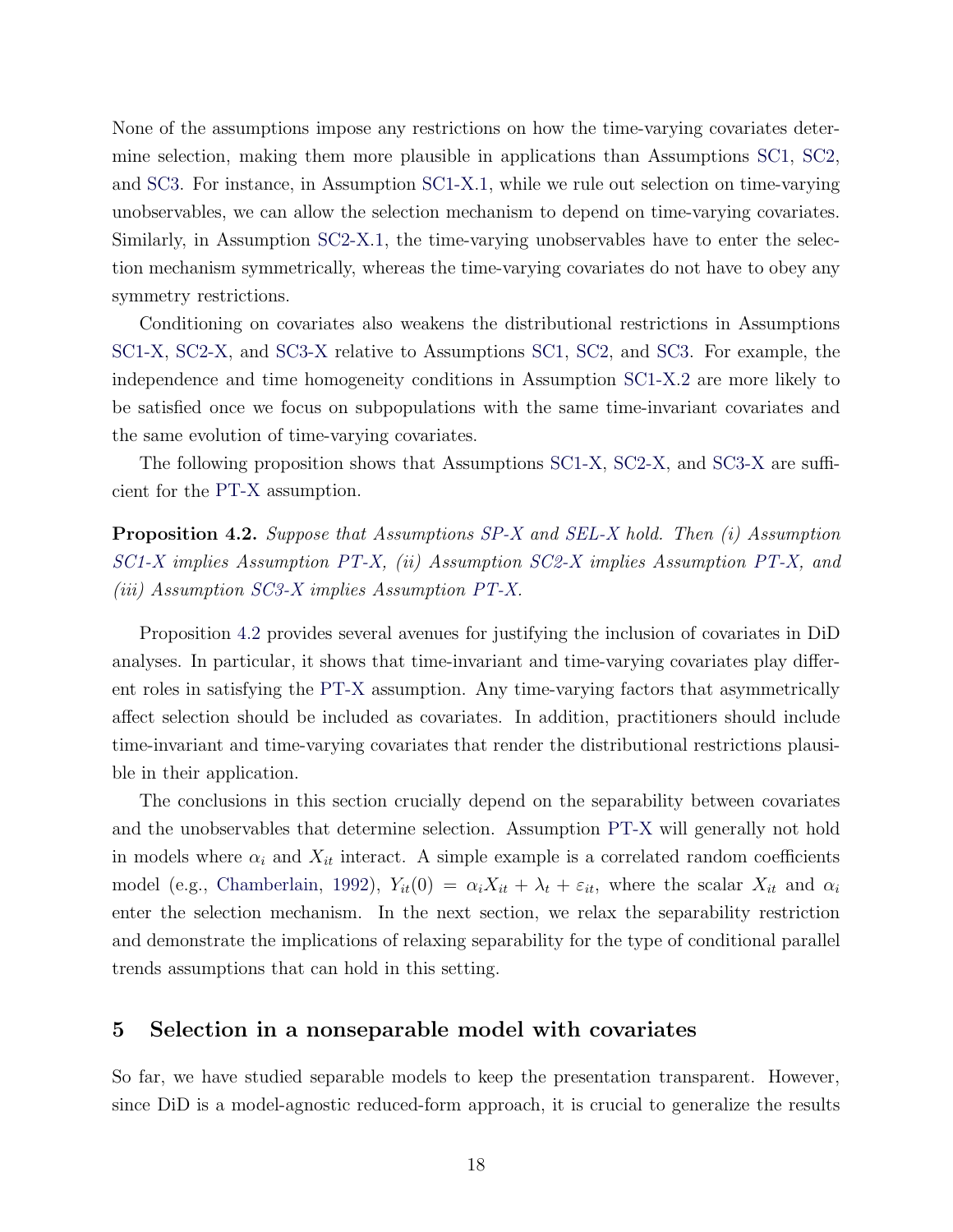to nonseparable models for practical and theoretical reasons. In doing so, we establish interesting connections between our sufficient conditions for parallel trends and identifying assumptions from the nonseparable panel literature. Our results have important implications for the choice of covariates in DiD analyses. See Section [6](#page-24-0) for further discussions.

The necessary conditions we provide in Section [3](#page-7-0) illustrate the trade-offs between restrictions on selection and the time-varying unobservables. Because the nonseparable model nests the separable model as a special case, these trade-offs remain relevant for this more general class of models as we show in Appendix [A.](#page-30-0) We therefore focus on sufficient conditions for Assumption [PT-NSP](#page-7-1) in this section.

### 5.1 Model

We consider the following nonseparable model, which nests the models in Assumptions [SP](#page-8-0) and [SP-X.](#page-16-1)

# <span id="page-19-0"></span>Assumption NSP.

$$
Y_{it}(0) = \mu(X_{it}^{\mu}, \alpha_i^{\mu}, \varepsilon_{it}^{\mu}) + \lambda_t(X_{it}^{\lambda}, \alpha_i^{\lambda}, \varepsilon_{it}^{\lambda}), \quad i = 1, ..., N, \quad t = 1, 2,
$$

where  $X_{it}^{\mu}$ ,  $X_{it}^{\lambda}$ ,  $\alpha_i^{\mu}$  $\hat{u}_i^{\mu}, \alpha_i^{\lambda}, \varepsilon_{it}^{\mu},$  and  $\varepsilon_{it}^{\lambda}$  are finite-dimensional vector-valued random variables.

The above model consists of time-invariant and time-varying nonseparable components. Without further restrictions on the unobservables, the additive structure in Assumption [NSP](#page-19-0) is without loss of generality and the superscripts  $\mu$  and  $\lambda$  are merely labels. Indeed, it is possible that  $X_{it}^{\mu} = X_{it}^{\lambda}, \ \alpha_i^{\mu} = \alpha_i^{\lambda}, \$ and  $\varepsilon_{it}^{\mu} = \varepsilon_{it}^{\lambda}$ , which implies that the model is fully nonseparable and time-varying in an arbitrary way. In the following, we denote the supports of  $X_{it}^{\mu}$ ,  $X_{it}^{\lambda}$ ,  $\alpha_i^{\mu}$  $i_t^{\mu}$ , and  $\varepsilon_{it}^{\mu}$  using  $\mathcal{X}_{\mu}$ ,  $\mathcal{X}_{\lambda}$ ,  $\mathcal{A}$ , and  $\mathcal{E}$ , respectively.

To extend our analysis of the separable models, it is natural to consider selection based on the unobservables entering  $\mu(\cdot)$ , since they can be viewed as the counterparts of the unob-servables in the separable model.<sup>[17](#page-19-1)</sup> We therefore consider the following selection mechanism, which can depend on all covariates, whereas it can only depend on the unobservables that enter the time-invariant component of the structural function.

# <span id="page-19-2"></span>Assumption SEL-NSP.

$$
G_i = g(\alpha_i^{\mu}, X_{i1}^{\mu}, X_{i2}^{\mu}, X_{i1}^{\lambda}, X_{i2}^{\lambda}, \varepsilon_{i1}^{\mu}, \varepsilon_{i2}^{\mu}),
$$

where  $P(G_i = 1 | X_i^{\lambda}, X_{i1}^{\mu} = X_{i2}^{\mu})$  $\binom{\mu}{i2} \in (0,1)$  a.s.

<span id="page-19-1"></span><sup>&</sup>lt;sup>17</sup>To see this, note that the separable model in Assumption [SP-X](#page-16-1) is nested in Assumption [NSP](#page-19-0) by setting  $\mu(X_{it}^{\mu}, \alpha_{i}^{\mu}, \varepsilon_{it}^{\mu}) = \alpha_{i}^{\mu} + \varepsilon_{it}^{\mu}$  and  $\lambda_{t}(X_{it}^{\lambda}, \alpha_{i}^{\lambda}, \varepsilon_{it}^{\lambda}) = \lambda_{t} + \gamma_{t}(X_{it}^{\lambda}).$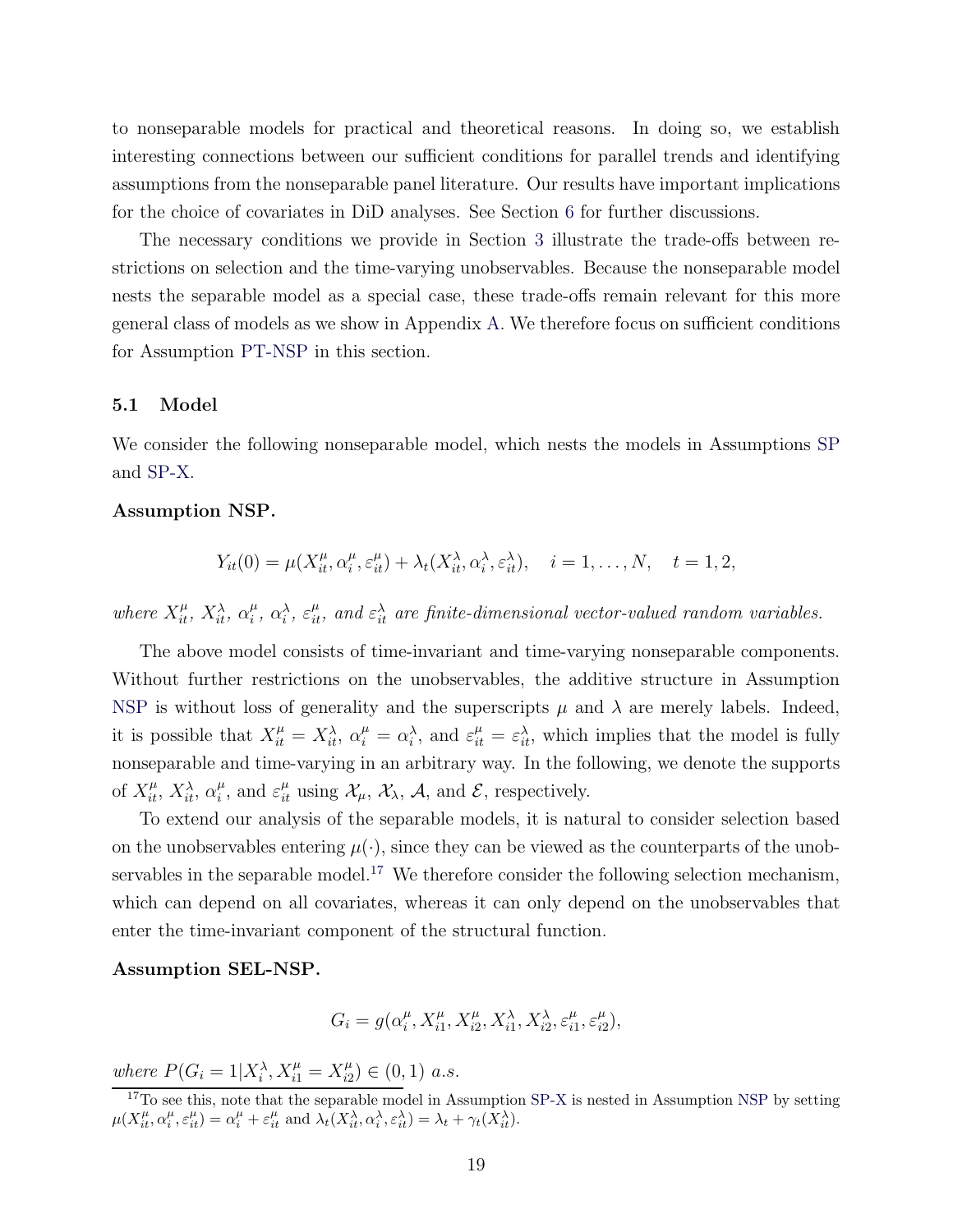### 5.2 Sufficient conditions

Our first sufficient condition generalizes Assumptions [SC1](#page-11-1) and [SC1-X,](#page-17-2) accounting for the different types of unobservables and covariates in the nonseparable model.

<span id="page-20-2"></span><span id="page-20-0"></span>Assumption SC1-NSP. The following conditions hold:

- <span id="page-20-4"></span>1.  $g(\alpha_i^{\mu})$  $_{i}^{\mu}, X_{i1}^{\mu}, X_{i2}^{\mu}, X_{i1}^{\lambda}, X_{i2}^{\lambda}, \varepsilon_{i1}^{\mu}$  $\frac{\mu}{i1}, \varepsilon_{i2}^{\mu}$  $\binom{\mu}{i2}$  is a trivial function of  $\varepsilon_{i1}^{\mu}$  $\frac{\mu}{i1}$  and  $\varepsilon_{i2}^{\mu}$  $\frac{\mu}{i2}$ .
- <span id="page-20-3"></span>2.  $\varepsilon_{i}^{\mu}$  $\frac{\mu}{i1}$   $\alpha_i^{\mu}$  $_{i}^{\mu},X_{i}^{\mu},X_{i}^{\lambda}\stackrel{d}{=}\varepsilon _{i\scriptscriptstyle 2}^{\mu}$  $\frac{\mu}{i2}$ | $\alpha_i^{\mu}$  $_i^{\mu}, X_i^{\mu}, X_i^{\lambda}.$
- 3.  $\alpha_i^{\mu} \perp (\alpha_i^{\lambda}, \varepsilon_{i1}^{\lambda}, \varepsilon_{i2}^{\lambda}) | X_i^{\mu}$  $i^{\mu}, X_i^{\lambda}.$

Assumption [SC1-NSP](#page-20-0) imposes different conditions on the unobservables, depending on whether they enter the time-invariant or time-varying component of the structural function,  $\mu(\cdot)$  and  $\lambda_t(\cdot)$ , respectively. The distribution of  $\varepsilon_{it}^{\mu}$ , which enters the time-invariant component, is required to be time homogeneous conditional on  $(\alpha_i^{\mu})$  $i<sup>\mu</sup>, X<sub>i</sub><sup>\mu</sup>, X<sub>i</sub><sup>\lambda</sup>$ . On the other hand, the unobservables that enter the time-varying component,  $(\alpha_i^{\lambda}, \varepsilon_{i1}^{\lambda}, \varepsilon_{i2}^{\lambda})$ , are required to be independent of the unobservables that determine selection,  $\alpha_i^{\mu}$  $\mu_i^{\mu}$ , conditional on  $(X_i^{\mu})$  $i^{\mu}, X_i^{\lambda}).$ 

The next sufficient condition allows selection to depend on all unobservables that enter the time-invariant component of the structural function, imposing a symmetry restriction on the selection mechanism similar to Assumptions [SC2](#page-12-0) and [SC2-X.](#page-17-3)

<span id="page-20-5"></span><span id="page-20-1"></span>Assumption SC2-NSP. The following conditions hold:

- <span id="page-20-6"></span>1.  $g(\alpha_i^{\mu})$  $_{i}^{\mu}, X_{i1}^{\mu}, X_{i2}^{\mu}, X_{i1}^{\lambda}, X_{i2}^{\lambda}, \varepsilon_{i1}^{\mu}$  $_{i1}^{\mu},\varepsilon_{i2}^{\mu}$  $\binom{\mu}{i2} = g(\alpha_i^{\mu})$  $_{i}^{\mu}, X_{i1}^{\mu}, X_{i2}^{\mu}, X_{i1}^{\lambda}, X_{i2}^{\lambda}, \varepsilon_{i2}^{\mu}$  $\frac{\mu}{i2}$ ,  $\varepsilon_{i1}^{\mu}$  $_{i1}^{\mu}$ ). 2.  $\varepsilon_{i1}^{\mu}$  $\frac{\mu}{i1}, \varepsilon_{i2}^{\mu}$  $\frac{\mu}{i2}$ | $\alpha_i^{\mu}$  $_{i}^{\mu},X_{i}^{\mu},X_{i}^{\lambda}\stackrel{d}{=}\varepsilon _{i2}^{\mu}$  $\mu_{i2}^{\mu}, \varepsilon_{i1}^{\mu}$  $\frac{\mu}{i1}$   $\alpha_i^{\mu}$  $_i^{\mu}, X_i^{\mu}, X_i^{\lambda}.$
- <span id="page-20-7"></span>3.  $(\alpha_i^{\mu}$  $i^{\mu}, \varepsilon_{i1}^{\mu}$  $\frac{\mu}{i1}, \varepsilon_{i2}^{\mu}$  $\sum_{i=1}^{\mu} \mathcal{L}(\alpha_i^{\lambda}, \varepsilon_{i1}^{\lambda}, \varepsilon_{i2}^{\lambda}) | X_i^{\mu}$  $i^{\mu}, X_i^{\lambda}.$

Here, we require the distribution of  $(\varepsilon_i^{\mu})$  $_{i1}^{\mu},\varepsilon_{i2}^{\mu}$  $\binom{\mu}{i2}$  to be exchangeable conditional on  $(\alpha_i^{\mu})$  $_i^{\mu}, X_i^{\mu}, X_i^{\lambda}).$ Since the selection mechanism depends on  $(\alpha_i^{\mu})$  $i^{\mu}, \varepsilon_{i}^{\mu}$  $_{i1}^{\mu},\varepsilon_{i2}^{\mu}$  $\binom{\mu}{i2}$ , we require them to be independent of the unobservables entering  $\lambda_t(\cdot)$  conditional on  $(X_i^{\mu})$  $i^{\mu}, X_i^{\lambda}).$ 

The exchangeability restriction in Assumption [SC2-NSP](#page-20-1) is different from the exchangeability assumption in [Altonji and Matzkin](#page-25-1) [\(2005\). The exchangeability assumption in](#page-25-1) Altonji and Matzkin [\(2005](#page-25-1)) requires the conditional distribution of all unobservables that enter  $\mu(\cdot)$ and  $\lambda_t(\cdot)$  to be invariant to permutations of covariates in the conditioning set, which is a nonparametric correlated random effects restriction [\(Ghanem](#page-27-6), [2017](#page-27-6)). By contrast, we assume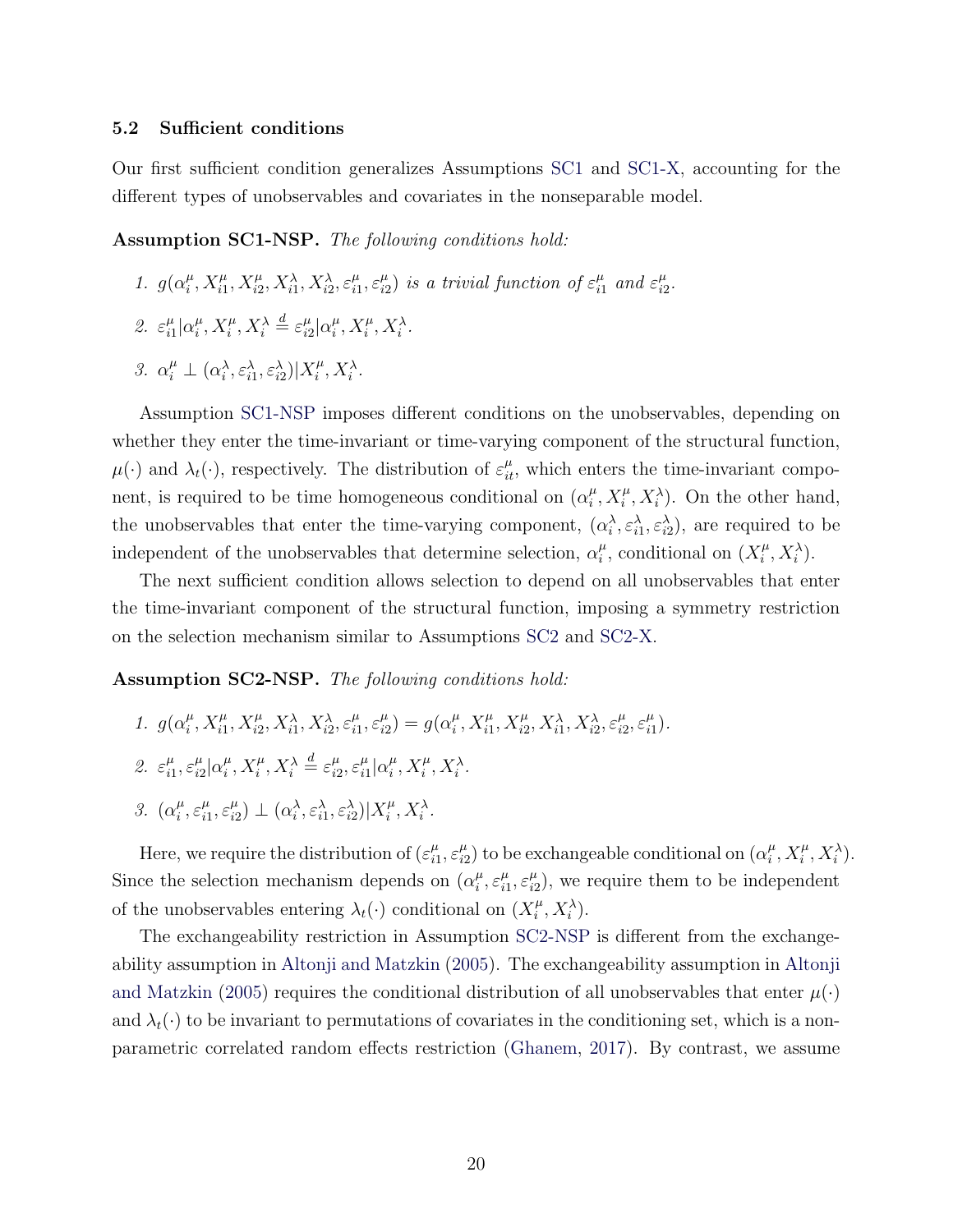that the time-varying unobservables are exchangeable conditional on  $(\alpha_i^{\mu})$  $_{i}^{\mu}, X_{i}^{\mu}, X_{i}^{\lambda}$  without imposing any restrictions on the distribution of  $\alpha_i^{\mu}$  $_i^{\mu}|G_i, X_i^{\mu}, X_i^{\lambda}$ .<sup>[18](#page-21-0)</sup>

To generalize Assumptions [SC3](#page-12-4) and [SC3-X,](#page-17-4) we require the selection mechanism to be a trivial function of  $\varepsilon_{i2}^{\mu}$  $\frac{\mu}{i2}$  in the following sufficient condition.

<span id="page-21-5"></span><span id="page-21-1"></span>Assumption SC3-NSP. The following conditions hold:

- <span id="page-21-2"></span>1.  $g(\alpha_i^{\mu})$  $_{i}^{\mu}, X_{i1}^{\mu}, X_{i2}^{\mu}, X_{i1}^{\lambda}, X_{i2}^{\lambda}, \varepsilon_{i1}^{\mu}$  $_{i1}^{\mu},\varepsilon_{i2}^{\mu}$  $\binom{\mu}{i2}$  is a trivial function of  $\varepsilon_{i2}^{\mu}$  $\frac{\mu}{i2}$ .
- <span id="page-21-3"></span>2.  $(\alpha_i^{\mu}$  $i^{\mu}, \varepsilon_{i1}^{\mu}$  $\sum_{i=1}^{\mu}$   $\perp \Delta_{\mu,i} | X_i^{\lambda}, X_{i1}^{\mu} = X_{i2}^{\mu}$  $\mu_{i2}^{\mu}$ , where  $\Delta_{\mu,i} \equiv \mu(X_{i2}^{\mu})$  $\mu_{i2}^{\mu}, \alpha_i^{\mu}$  $i^{\mu}, \varepsilon_{i2}^{\mu}$  $\mu_{i2}^{\mu}$ ) –  $\mu(X_{i1}^{\mu})$  $\mu_{i1}^{\mu}, \alpha_i^{\mu}$  $i^{\mu}, \varepsilon_{i1}^{\mu}$  $_{i1}^{\mu}$ ).
- 3.  $(\alpha_i^{\mu}$  $i^{\mu}, \varepsilon_{i1}^{\mu}$  $\sum_{i=1}^{\mu}$ )  $\perp (\alpha_i^{\lambda}, \varepsilon_{i1}^{\lambda}, \varepsilon_{i2}^{\lambda}) | X_i^{\mu}$  $i^{\mu}, X_i^{\lambda}.$

Assumption [SC3-NSP](#page-21-1)[.2](#page-21-2) implicitly imposes separability conditions on  $\mu(\cdot)$  and restrictions on time series dependence. The independence condition in Assumption [SC3-NSP](#page-21-1)[.3](#page-21-3) requires that the unobservables that determine selection are independent of the unobservables that enter  $\lambda_t(\cdot)$  conditional on the times series of the covariates.

Looking across the three sufficient conditions, we can see that all of them consist of three components: (i) a restriction on selection, (ii) a restriction on the unobservables entering the selection equation, and (iii) an independence assumption that ensures that the time-varying component of the structural function is independent of  $G_i$ , conditional on the time series of the covariates.

The next proposition shows that each of these conditions is sufficient for Assumption [PT-NSP.](#page-7-1)

<span id="page-21-4"></span>Proposition 5.1. Suppose that Assumptions [NSP](#page-19-0) and [SEL-NSP](#page-19-2) hold. Then (i) Assumption [SC1-NSP](#page-20-0) implies Assumption [PT-NSP,](#page-7-1) (ii) Assumption [SC2-NSP](#page-20-1) implies Assumption [PT-NSP,](#page-7-1) and (iii) Assumption [SC3-NSP](#page-21-1) implies Assumption [PT-NSP.](#page-7-1)

The proof is based on two observations. First, the combination of conditions on selection and  $(\alpha_i^{\mu}$  $i^{\mu}, \varepsilon_{i1}^{\mu}$  $\frac{\mu}{i1}, \varepsilon^{\mu}_{i2}$  $\mu_{i2}^{\mu}$  ensures that we can cancel out the components involving  $\mu(\cdot)$  when taking

<span id="page-21-0"></span><sup>&</sup>lt;sup>18</sup>In fact, the exchangeability assumption in [Altonji and Matzkin](#page-25-1) [\(2005](#page-25-1)) is not suitable for identification in our setting with a never-treated control group. To provide an example, abstract from covariates and consider a setting where we have a richer set of treatment trajectories  $D_i = (D_{i1}, D_{i2}) \in$  $\{(0,0), (0,1), (1,0), (1,1)\},$  i.e., there are four instead of two groups. For the general nonseparable model  $Y_{it}(0) = \xi_t(\alpha_i, \varepsilon_{it})$ , the exchangeability restriction in [Altonji and Matzkin](#page-25-1) [\(2005](#page-25-1)) is given by  $(\alpha_i, \varepsilon_{i1}, \varepsilon_{i2}) | (D_{i1}, D_{i2}) \stackrel{d}{=} (\alpha_i, \varepsilon_{i1}, \varepsilon_{i2}) | (D_{i2}, D_{i1})$ . As a result, one would identify the average treatment effect for the subpopulation  $D_i = (1,0)$  using a simple between-group difference as follows  $E[Y_{i1}(1) - Y_{i1}(0)|D_i =$  $(1, 0)$ ] =  $E[Y_{i1}|D_i = (1, 0)] - E[Y_{i1}|D_i = (0, 1)]$  thereby using the subpopulation  $D_i = (0, 1)$  as a control group for  $D_i = (1, 0)$  in period 1, and vice versa in period 2. The reason that taking a simple between-group difference is sufficient for identification is that the exchangeability assumption in [Altonji and Matzkin](#page-25-1) [\(2005](#page-25-1)) essentially rules out "fixed effects" by imposing restrictions on the distribution of  $\alpha_i|D_i$ .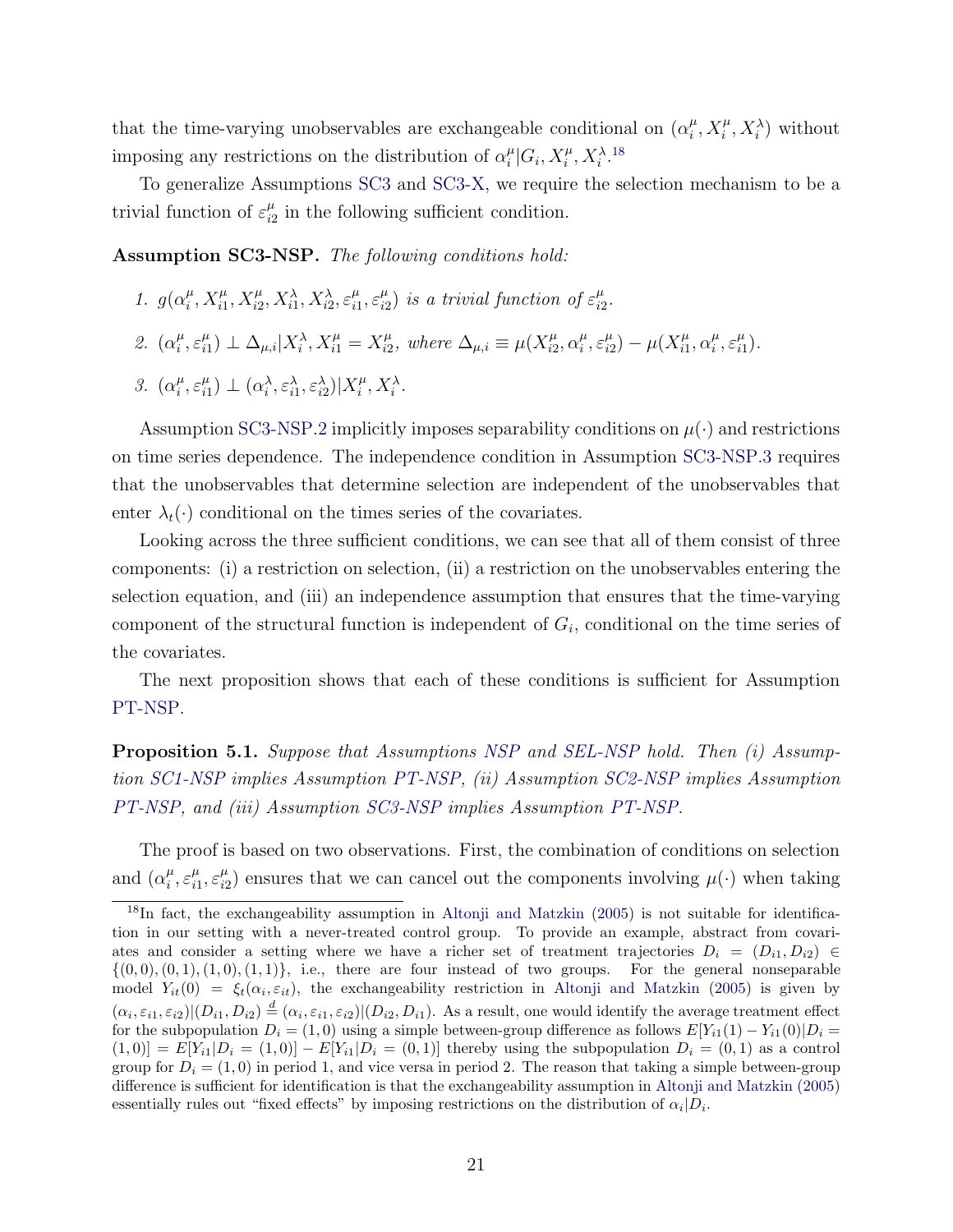differences between the expected potential outcomes over time within each group conditional on covariates. In the nonseparable model,  $X_{it}^{\mu}$  may interact with the unobservables determining selection. As a result, the treatment and the control group may not experience the same change in their untreated potential outcome after conditioning on the time series of  $X_{it}^{\mu}$ it and  $X_{it}^{\lambda}$ . In general, parallel trends will hold when we examine subpopulations that do not experience a change in  $X_{it}^{\mu}$ . Second, independence between  $\lambda_t(X_{it}^{\lambda}, \alpha_i^{\lambda}, \varepsilon_{it}^{\lambda})$  and  $G_i$  ensures that the expected change in  $\lambda_t(X_{it}^{\lambda}, \alpha_i^{\lambda}, \varepsilon_{it}^{\lambda})$  is the same for both groups.

The theoretical results on the nonseparable model presented in this section have important implications for practice, particularly for the choice of covariates in DiD analyses. We further discuss these implications in Section [6.](#page-24-0)

### 5.3 Selection, fixed effects, and correlated random effects

DiD methods have traditionally been motivated using two-way fixed effects models. Fixed effects assumptions allow for unrestricted dependence between time-invariant unobservables and the regressors in separable and nonseparable models, thereby implicitly allowing for selection on time-invariant unobservables.<sup>[19](#page-22-0)</sup> The main contribution of this paper is to analyze explicitly the connection between selection mechanisms and the parallel trends assumptions underlying DiD. Therefore, a natural question is how our sufficient conditions relate to the identification assumptions in the panel literature, and those pertaining to nonseparable models in particular.

The literature on nonseparable panel models has considered two broad categories of identification assumptions. First, time homogeneity conditions (e.g., [Hoderlein and White,](#page-28-6) [2012;](#page-28-6) Chernozhukov, Fernández-Val, Hahn, and Newey, [2013](#page-27-5)) require the distribution of timevarying unobservables to be stationary across time while allowing for unrestricted individual heterog[eneity \(fixed effects\). Second, correlated random effects restrictions \(e.g.,](#page-25-1) Altonji and Matzkin, [2005](#page-25-1); [Bester and Hansen](#page-26-10), [2009](#page-26-10)) impose restrictions on individual heterogeneity, but can allow for unrestricted time heterogeneity. However, neither category of assumptions is explicit about the selection mechanism and, in particular, about how unobservables determine selection.

The existing identification results based on time homogeneity or correlated random effects assumptions suggest a trade-off between restrictions on time and individual heterogeneity. Here, we show that our sufficient conditions for parallel trends constitute interpretable primitive conditions on the selection mechanism that imply combinations of time homogeneity and correlated random effects restrictions from the nonseparable panel literature. To simplify

<span id="page-22-0"></span><sup>19</sup>See, e.g., [Chamberlain](#page-27-8) [\(1984\)](#page-27-8); [Arellano](#page-25-4) [\(2003](#page-25-4)); [Evdokimov](#page-27-11) [\(2010](#page-27-11)); [Wooldridge](#page-29-4) [\(2010](#page-29-4)); Hoderlein and White [\(2012](#page-28-6)); Chernozhukov, Fernández-Val, Hahn, and Newey [\(2013\)](#page-27-5).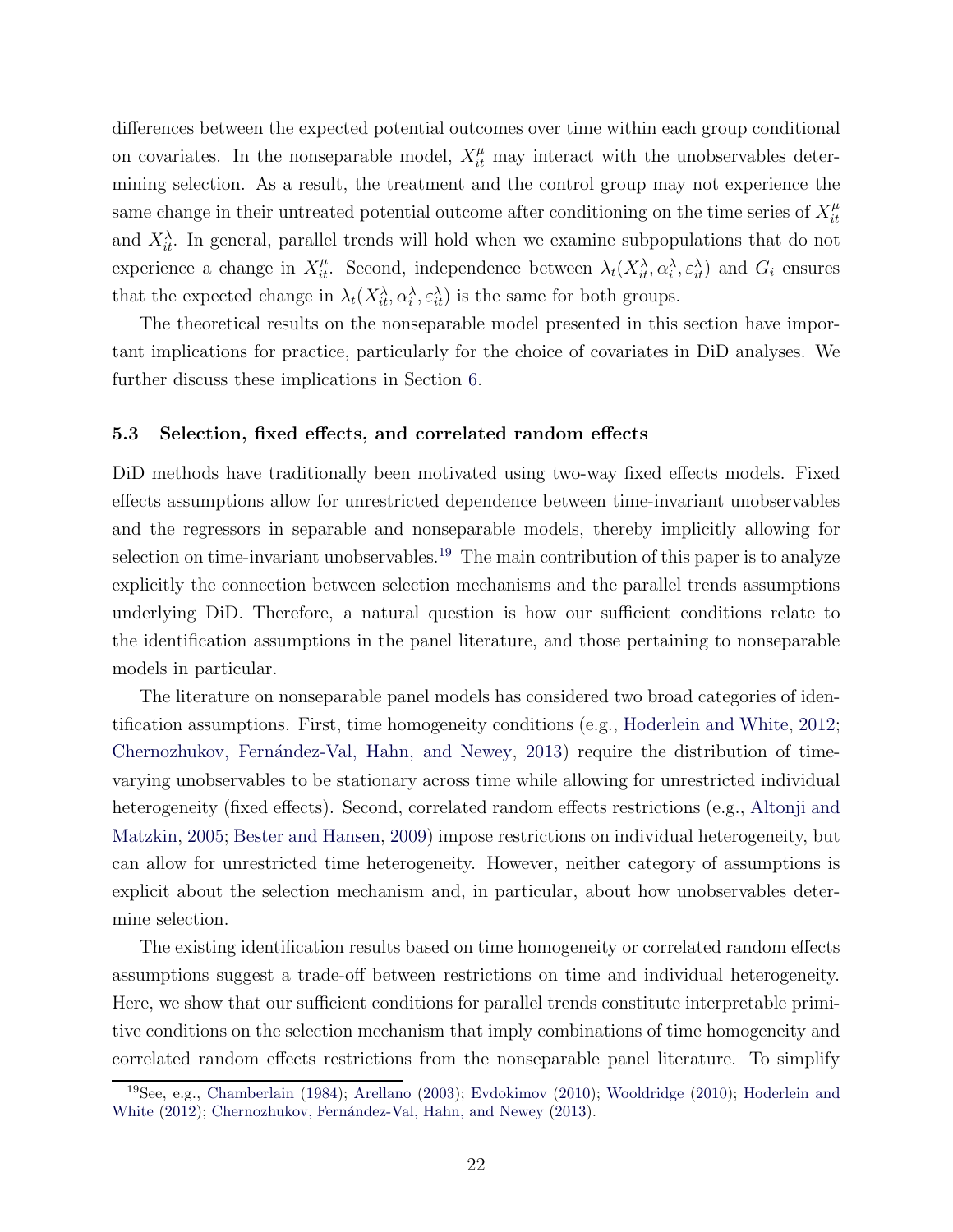exposition, we abstract from covariates.

The following assum[ption is the time homogeneity assumption from](#page-27-5) Chernozhukov, Fernández-Val, Hahn, and Newey [\(2013](#page-27-5)) imposed on the unobservables that enter  $\mu(\cdot)$ , the timeinvariant component of the structural function in Assumption [NSP.](#page-19-0)

#### <span id="page-23-0"></span>Assumption TH.  $\varepsilon_{i1}^{\mu}$  $_{i1}^{\mu}|G_i,\alpha_i^{\mu}$  $\frac{\mu}{i} \stackrel{d}{=} \varepsilon_{i2}^{\mu}$  $\frac{\mu}{i2}|G_i,\alpha_i^{\mu}$ i

Assumption [TH](#page-23-0) requires the distribution of  $\varepsilon_{it}^{\mu}$  to be time homogeneous conditional on  $G_i$ and  $\alpha_i^{\mu}$  $\mu_i^{\mu}$ . However, it does not impose any restrictions on the conditional distribution of  $\varepsilon_i^{\mu}$  $\frac{i}{1}$ given  $G_i$  and  $\alpha_i^{\mu}$  $\mu_i^{\mu}$ . Furthermore, there are no restrictions imposed on the distribution of  $\alpha_i^{\mu}$  $_i^{\mu}|G_i$ consistent with the notion of fixed effects in the nonseparable panel literature [\(Evdokimov,](#page-27-11) [2010;](#page-27-11) [Hoderlein and White](#page-28-6), [2012;](#page-28-6) [Chernozhukov, Fern´andez-Val, Hahn, and Newey](#page-27-5), [2013](#page-27-5)).

The [next assumption is a nonparametric random effects assumption](#page-25-1) (e.g., Altonji and Matzkin, [2005](#page-25-1); [Ghanem,](#page-27-6) [2017\)](#page-27-6), which generalizes the classical notion of (correlated) random effects (e.g., [Mundlak](#page-28-8), [1978](#page-28-8); [Chamberlain](#page-27-8), [1984](#page-27-8)).

# <span id="page-23-1"></span>Assumption RE.  $(\alpha_i^{\lambda}, \varepsilon_{i1}^{\lambda}, \varepsilon_{i2}^{\lambda}) | G_i \stackrel{d}{=} (\alpha_i^{\lambda}, \varepsilon_{i1}^{\lambda}, \varepsilon_{i2}^{\lambda}).$

Assumption [RE](#page-23-1) is an independence condition between  $G_i$  and the unobservables that enter the time-varying component of the structural function,  $\lambda_t(\cdot)$ . This does not imply random assignment,  $(Y_{i1}(0), Y_{i2}(0)) \perp G_i$ , since selection into treatment can depend on the unobservables entering the time-invariant component  $\mu(\cdot)$ . With covariates, Assumption [RE](#page-23-1) corresponds to a correlated random effects restriction that takes the form of a conditional independence assumption.

It is straightforward to show that Assumptions [TH](#page-23-0) and [RE](#page-23-1) imply Assumption [PT.](#page-6-2) In the following proposition, we show that Assumptions [SC1-NSP](#page-20-0) and [SC2-NSP](#page-20-1) are primitive sufficient conditions on the selection mechanism for the nonseparable model satisfying Assumptions [TH](#page-23-0) and [RE.](#page-23-1) [20](#page-23-2) This result demonstrates how restrictions on the selection mechanism can be used to justify combinations of Assumptions [TH](#page-23-0) and [RE.](#page-23-1)

<span id="page-23-3"></span>**Proposition 5.2.** Suppose that Assumptions [NSP](#page-19-0) and [SEL-NSP](#page-19-2) hold with  $X_{it}^{\mu} = X_{it}^{\lambda} =$ ∅. Then (i) Assumption [SC1-NSP](#page-20-0) implies Assumptions [TH](#page-23-0) and [RE,](#page-23-1) and (ii) Assumption [SC2-NSP](#page-20-1) implies Assumptions [TH](#page-23-0) and [RE](#page-23-1) if  $P(G_i = 1 | \alpha_i^{\mu} = a) \in (0,1)$  for all  $a \in \mathcal{A}$ .

Given the selection mechanisms in Assumptions [SC1-NSP](#page-20-0) and [SC2-NSP,](#page-20-1) the results in Proposition [5.2](#page-23-3) follow from two observations. First, the restrictions on the unobservables that enter  $\mu(\cdot)$  constitute primitive conditions for Assumption [TH.](#page-23-0) Second, the independence

<span id="page-23-2"></span> $^{20}$ In the context of correlated random coefficient models, [Graham and Powell](#page-27-10) [\(2012](#page-27-10)) impose a similar structure on their random coefficient. They assume that the random coefficient consists of a time-invariant and time-varying component.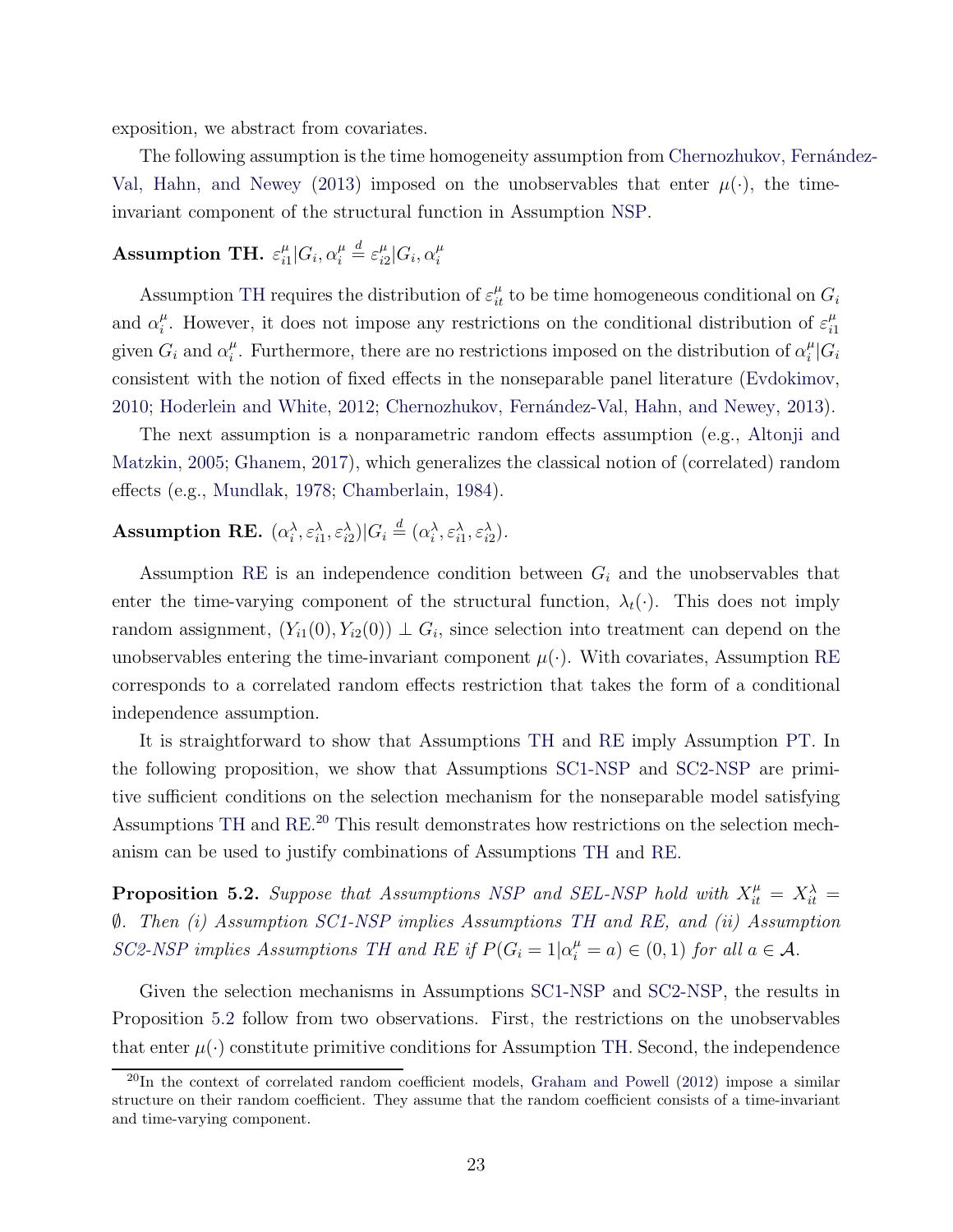between the unobservables determining selection and those entering  $\lambda_t(\cdot)$  are primitive conditions for Assumption [RE.](#page-23-1)

Proposition [5.2](#page-23-3) sheds light on the connection between selection, fixed effects, and correlated random effects in our nonseparable DiD framework. On the one hand, Assumptions [SC1-NSP](#page-20-0) and [SC2-NSP](#page-20-1) allow the distribution of  $\alpha_i^{\mu}$  $i<sup>\mu</sup>$  (*G<sub>i</sub>* to be unrestricted, consistent with the notion of fixed effects. On the other hand, both conditions require  $(\alpha_i^{\lambda}, \varepsilon_{i1}^{\lambda}, \varepsilon_{i2}^{\lambda})$  to be independent of the determinants of selection and therefore independent of  $G_i$ , consistent with the notion of random effects.

# <span id="page-24-0"></span>6 Implications for practice

This paper studies the connection between selection and parallel trends in DiD analyses. We first provide necessary conditions that demonstrate that researchers relying on parallel trends assumptions implicitly impose restrictions on how selection depends on unobservables. We then derive sufficient conditions on selection for parallel trends assumptions with and without covariates. These conditions provide empirical practitioners with new and explicit theorybased templates for justifying parallel trends assumptions based contextual information on the selection mechanism.

Our necessary conditions for parallel trends demonstrate a trade-off between assumptions on selection and the presence of time-varying unobservables. First, we show that absent any restrictions on how the selection mechanism depends on the unobservable determinants of the outcome, parallel trends rules out time-varying unobservables. Conversely, for parallel trends to hold for any distribution of (time-invariant and time-varying) unobservables, selection needs to be independent of time-varying unobservables.

This analysis highlights that to justify parallel trends in applications, researchers have to impose restrictions on selection and time-varying unobservables. We therefore provide different sets of interpretable conditions that imply parallel trends. Our conditions consist of combinations of restrictions on (i) which/how unobservables determine selection and (ii) how their distribution varies over time. We recommend that applied researchers relying on our conditions use contextual information to assess and explicitly discuss which determinants of the outcome affect selection. Once a suitable selection mechanism is identified, the next step is to discuss the plausibility of the corresponding assumption on the distribution of the unobservables. In this context, periodicity is crucial both to distinguish between timeinvariant and time-varying factors and to justify the distributional assumptions. These restrictions are typically more plausible the closer the pre- and post-treatment period are.

Our theoretical results have important implications for the role of covariates in DiD anal-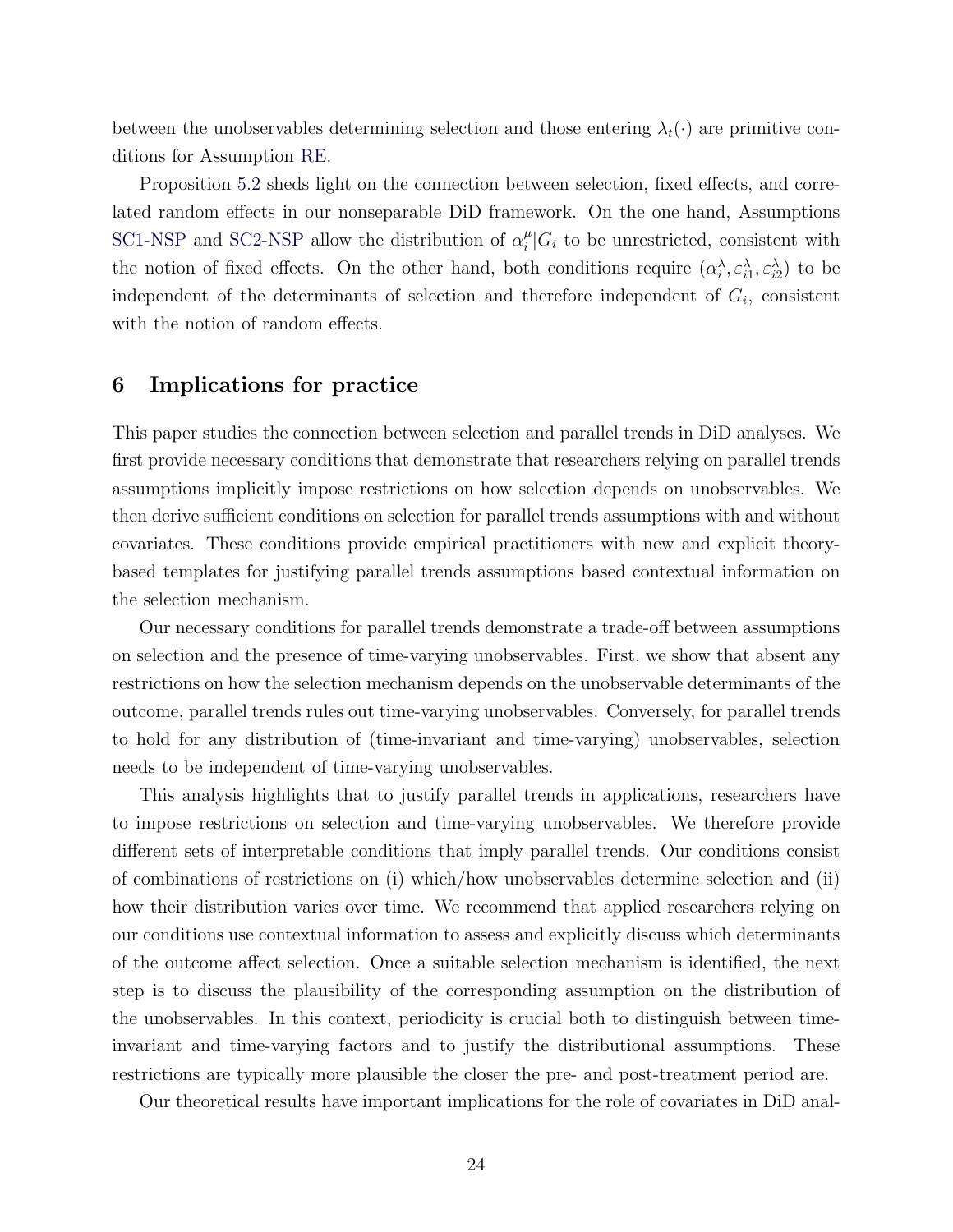yses. First, they clarify how covariates can weaken restrictions on selection. We show that time-varying covariates do not have to obey the strong symmetry and exclusion restrictions required for time-varying unobservables. Thus, researchers should include time-varying factors that asymmetrically determine selection into treatment. Second, conditioning on covariates makes the distributional restrictions on unobservables weaker/more plausible. However, even after conditioning on covariates, researchers still have to take a stance on how selection depends on the remaining unobservables.

Finally, by analyzing parallel trends through the lens of nonseparable panel models, we demonstrate the implications of separability restrictions on the outcome model for how researchers should condition on covariates in their DiD analyses. If covariates and unobservable determinants of selection enter the outcome model separably, researchers should condition on the entire time series of covariates. If, in addition, there are covariates that interact with the unobservable determinants of selection in the outcome model, researchers have to condition on these covariates not changing over time. Indeed, even if treatment and control groups experience the same change in these covariates, the two groups may not exhibit the same counterfactual trends.

# References

- <span id="page-25-6"></span>ABADIE, A. (2005): "Semiparametric Difference-in-Differences Estimators," The Review of Economic Studies,  $72(1)$ , 1–19.
- <span id="page-25-1"></span>Altonji, J. G., and R. L. Matzkin (2005): "Cross Section and Panel Data Estimators for Nonseparable Models with Endogenous Regressors," Econometrica, 73(4), 1053–1102.
- <span id="page-25-0"></span>ANGRIST, J. D., AND A. B. KRUEGER (1999): "Chapter 23 - Empirical Strategies in Labor Economics," vol. 3 of Handbook of Labor Economics, pp. 1277–1366. Elsevier.
- <span id="page-25-4"></span>ARELLANO, M. (2003): Panel Data Econometrics. Oxford University Press.
- <span id="page-25-3"></span>ARELLANO, M., AND S. BONHOMME (2011): "Nonlinear Panel Data Analysis," Annual Review of Economics, 3, 395–424.
- <span id="page-25-5"></span>ARELLANO, M., AND S. BONHOMME (2012): "Identifying Distributional Characteristics in Random Coefficients Panel Data Models," The Review of Economic Studies, 79(3), 987–1020.
- <span id="page-25-2"></span>ARELLANO, M., AND B. HONORÉ (2001): "Panel Data Models: Some Recent Developments," in *Handbook of Econometrics*, ed. by J. Heckman, and E. Leamer, vol. 5. Elsevier Science.
- <span id="page-25-7"></span>Arkhangelsky, D., and G. W. Imbens (2019): "The Role of the Propensity Score in Fixed Effect Models,"  $arXiv:1807.02099$  [econ].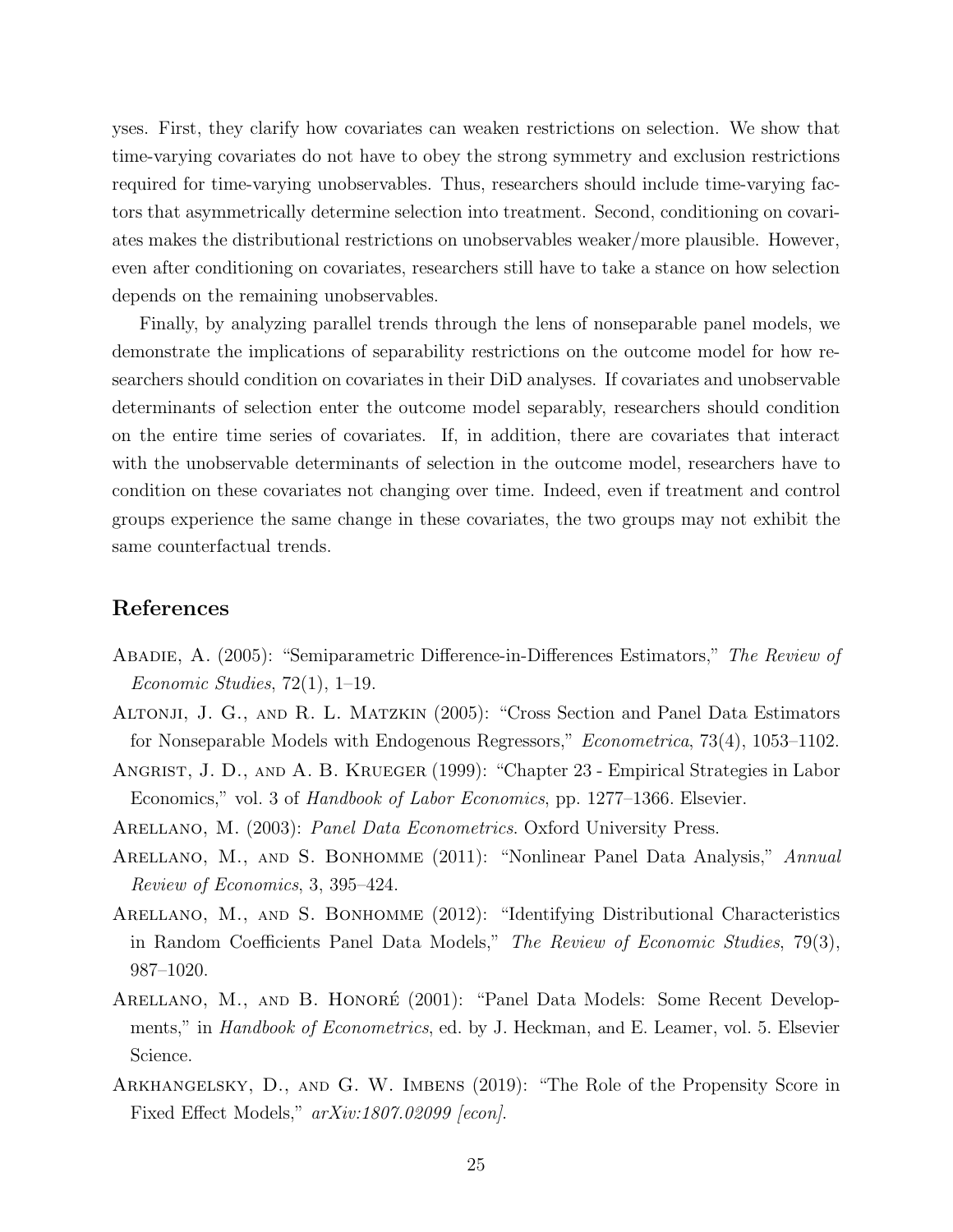<span id="page-26-7"></span>(2022): "Double-Robust Identification for Causal Panel Data Models," arXiv:1909.09412 [econ].

- <span id="page-26-8"></span>Arkhangelsky, D., G. W. Imbens, L. Lei, and X. Luo (2021): "Double-Robust Two-Way-Fixed-Effects Regression For Panel Data,"  $arXiv:2107.13737$  [econ].
- <span id="page-26-3"></span>ASHENFELTER, O. (1978): "Estimating the Effect of Training Programs on Earnings," The Review of Economics and Statistics, 60(1), 47–57.
- <span id="page-26-4"></span>ASHENFELTER, O. C., AND D. CARD (1985): "Using the longitudinal structure of earnings to estimate the effect of training programs," The Review of Economics and Statistics, 67(4), 648–660.
- <span id="page-26-9"></span>Athey, S., M. Bayati, N. Doudchenko, G. Imbens, and K. Khosravi (2021): "Matrix Completion Methods for Causal Panel Data Models\*," Journal of the American Statistical Association, 116(536), 1716–1730.
- <span id="page-26-11"></span>Athey, S., and G. W. Imbens (2006): "Identification and Inference in Nonlinear Difference-in-Differences Models," *Econometrica*, 74(2), 431–497.
- <span id="page-26-10"></span>BESTER, C. A., AND C. HANSEN (2009): "Identification of Marginal Effects in a Nonparametric Correlated Random Effects Model," Journal of Business and Economic Statistics, 27(2), 235–250.
- <span id="page-26-12"></span>BONHOMME, S., AND U. SAUDER (2011): "Recovering Distributions in Difference-in-Differences models: A Comparison of Selective and Comprehensive Schooling," Review of Economics and Statistics, 93(May), 479–494.
- <span id="page-26-1"></span>Borusyak, K., X. Jaravel, and J. Spiess (2021): "Revisiting Event Study Designs: Robust and Efficient Estimation," arXiv:2108.12419 [econ].
- <span id="page-26-2"></span>Caetano, C., B. Callaway, S. Payne, and H. S. Rodrigues (2022): "Difference in Differences with Time-Varying Covariates,"  $arXiv:2202.02903$ .
- <span id="page-26-14"></span>Callaway, B., and T. Li (2019): "Quantile treatment effects in difference in differences models with panel data," Quantitative Economics, 10(4), 1579–1618.
- <span id="page-26-13"></span>Callaway, B., T. Li, and T. Oka (2018): "Quantile treatment effects in difference in differences models under dependence restrictions and with only two time periods," Journal of Econometrics, 206(2), 395–413, Special issue on Advances in Econometric Theory: Essays in honor of Takeshi Amemiya.
- <span id="page-26-0"></span>Callaway, B., and P. H. C. Sant'Anna (2021): "Difference-in-Differences with multiple time periods," Journal of Econometrics, 225(2), 200–230.
- <span id="page-26-5"></span>CARD, D. (1990): "The Impact of the Mariel Boatlift on the Miami Labor Market," ILR Review, 43(2), 245–257.
- <span id="page-26-6"></span>CARD, D., AND A. B. KRUEGER (1994): "Minimum Wages and Employment: A Case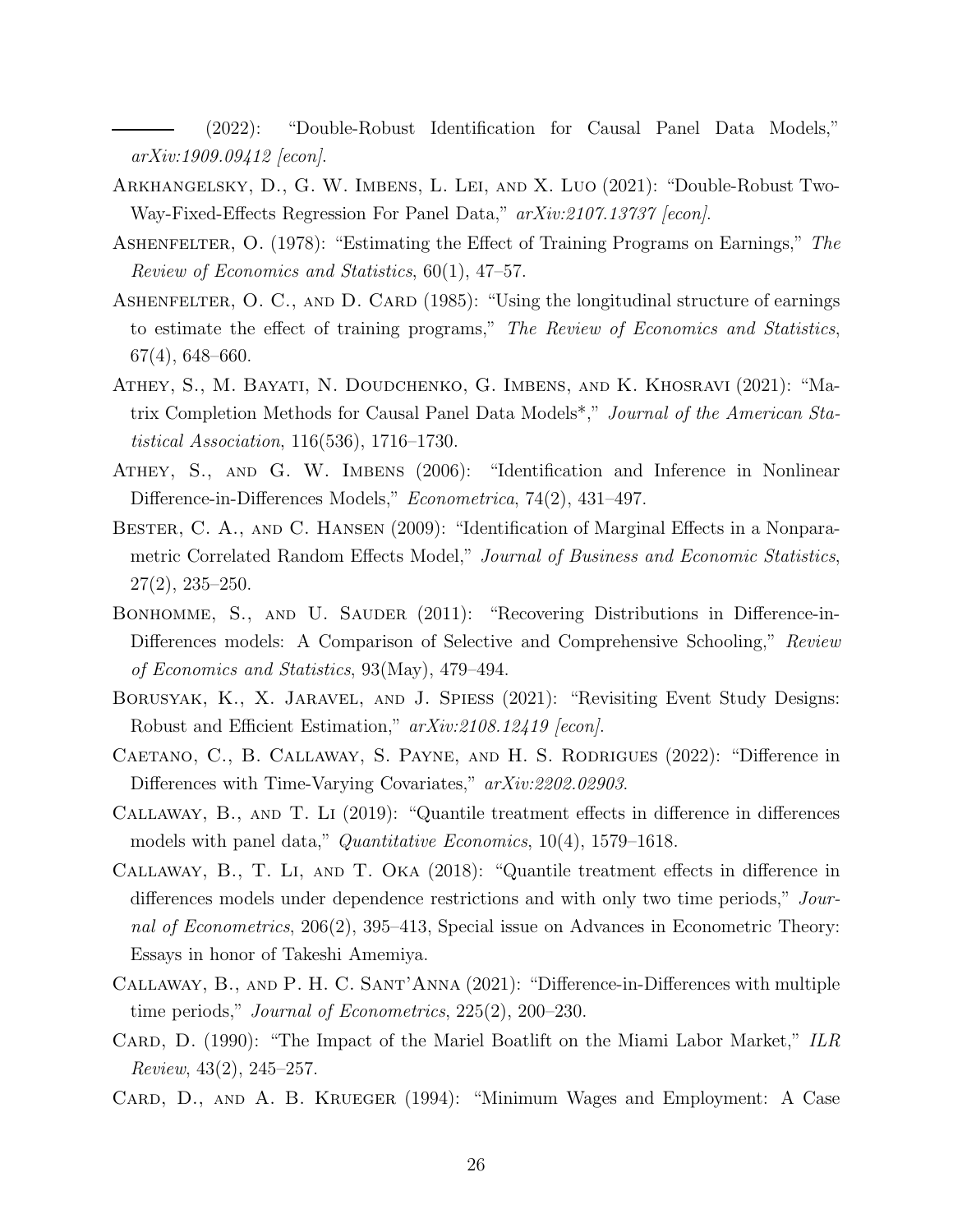Study of the Fast-Food Industry in New Jersey and Pennsylvania," American Economic Review, 84(4), 772–793.

- <span id="page-27-4"></span>CHABÉ-FERRET, S. (2015): "Analysis of the bias of Matching and Difference-in-Difference under alternative earnings and selection processes," Journal of Econometrics, 185(1), 110– 123.
- <span id="page-27-8"></span><span id="page-27-7"></span>CHAMBERLAIN, G. (1982): "Multivariate regression models for panel data," *Journal of* Econometrics,  $18(1)$ , 5-46.
	- (1984): "Chapter 22 Panel data," vol. 2 of Handbook of Econometrics, pp. 1247– 1318. Elsevier.
- <span id="page-27-9"></span>- (1992): "Efficiency Bounds for Semiparametric Regression," *Econometrica*, 60(3), 567–596.
- <span id="page-27-5"></span>CHERNOZHUKOV, V., I. FERNÁNDEZ-VAL, J. HAHN, AND W. NEWEY (2013): "Average and Quantile Effects in Nonseparable Panel Models," Econometrica, 81(2), 535–580.
- <span id="page-27-13"></span><span id="page-27-0"></span>DE CHAISEMARTIN, C., AND X. D'HAULTFŒUILLE (2017): "Fuzzy Differences-in-Differences," The Review of Economic Studies, 85(2), 999–1028.
	- (2020): "Two-Way Fixed Effects Estimators with Heterogeneous Treatment Effects," American Economic Review, 110(9), 2964–2996.
	- (2021): "Two-Way Fixed Effects and Differences-in-Differences with Heterogeneous Treatment Effects: A Survey," SSRN Scholarly Paper ID 3980758, Social Science Research Network, Rochester, NY.
- <span id="page-27-14"></span><span id="page-27-3"></span>D'HAULTFŒUILLE, X., S. HODERLEIN, AND Y. SASAKI (2021): "Nonparametric differencein-differences in repeated cross-sections with continuous treatments," arXiv preprint arXiv:2104.14458.
- <span id="page-27-11"></span>EVDOKIMOV, K. (2010): "Identification and estimation of a nonparametric panel data model with unobserved heterogeneity," Department of Economics, Princeton University, 1.
- <span id="page-27-12"></span>FREYBERGER, J. (2017): "Non-parametric Panel Data Models with Interactive Fixed Effects," The Review of Economic Studies, 85(3), 1824–1851.
- <span id="page-27-2"></span>GARDNER, J. (2021): "Two-stage differences in differences," Working Paper.
- <span id="page-27-6"></span>Ghanem, D. (2017): "Testing identifying assumptions in nonseparable panel data models," Journal of Econometrics, 197(2), 202–217.
- <span id="page-27-1"></span>Goodman-Bacon, A. (2021): "Difference-in-differences with variation in treatment timing," Journal of Econometrics, 225(2), 254–277.
- <span id="page-27-10"></span>GRAHAM, B. S., AND J. L. POWELL (2012): "Identification and estimation of average partial effects in "irregular" correlated random coefficient panel data models," Econometrica, 80(5), 2105–2152.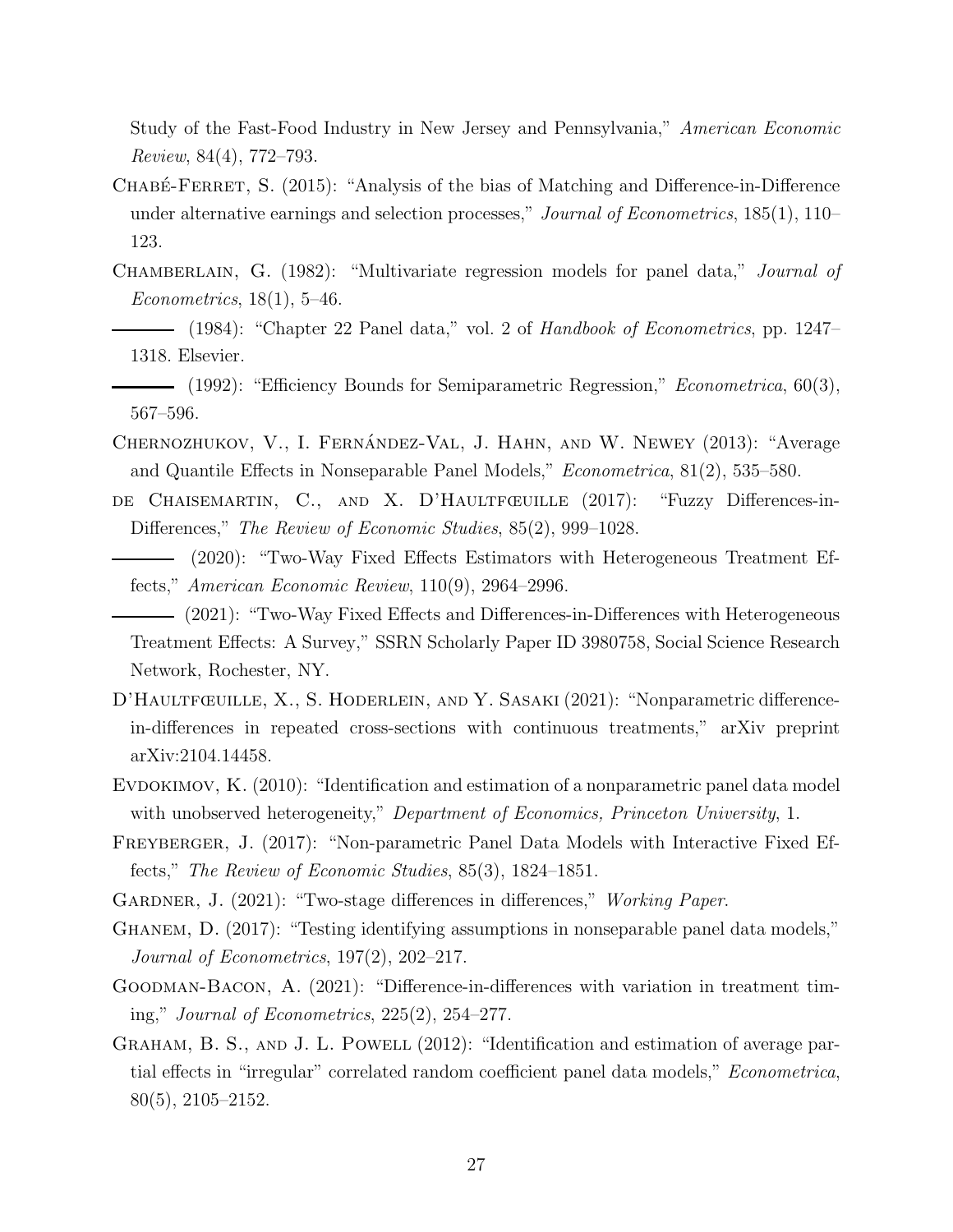- <span id="page-28-14"></span>HECKMAN, J. J., H. ICHIMURA, AND P. E. TODD (1997): "Matching As An Econometric Evaluation Estimator: Evidence from Evaluating a Job Training Programme," The Review of Economic Studies, 64(4), 605–654.
- <span id="page-28-2"></span>HECKMAN, J. J., AND R. ROBB (1985): "Alternative methods for evaluating the impact of interventions: An overview," Journal of Econometrics, 30(1), 239–267.
- <span id="page-28-6"></span>HODERLEIN, S., AND H. WHITE (2012): "Nonparametric identification in nonseparable panel data models with generalized fixed effects," Journal of Econometrics, 168(2), 300– 314.
- <span id="page-28-12"></span>HONORÉ, B., AND E. KYRIAZIDOU (2000a): "Estimation of Tobit-type models with individual specific effects," Econometric Reviews, 19, 341–366.
- <span id="page-28-10"></span>HONORÉ, B. E. (1993): "Orthogonality conditions for Tobit models with fixed effects and lagged dependent variables," *Journal of Econometrics*,  $59(1-2)$ ,  $35-61$ .
- <span id="page-28-13"></span>HONORÉ, B. E., AND E. KYRIAZIDOU (2000b): "Panel Data Discrete Choice Models with Lagged Dependent Variables," Econometrica, 68(4), 839–874.
- <span id="page-28-11"></span>KYRIAZIDOU, E. (1997): "Estimation of a Panel Data Sample Selection Model," *Economet* $rica, 65(6), 1335-1364.$
- <span id="page-28-4"></span>Lechner, M. (2010): "The Estimation of Causal Effects by Difference-in-Difference Methods," Foundations and Trends in Econometrics, 4(3), 165–224.
- <span id="page-28-15"></span>LEHMANN, E., AND J. P. ROMANO (2005): Testing Statistical Hypotheses. Springer Texts in Statistics.
- <span id="page-28-9"></span>Manski, C. F. (1987): "Semiparametric Analysis of Random Effects Linear Models from Binary Panel Data," Econometrica, 55(2), 357–362.
- <span id="page-28-1"></span>MARCUS, M., AND P. H. C. SANT'ANNA (2021): "The role of parallel trends in event study settings : An application to environmental economics," Journal of the Association of Environmental and Resource Economists, 8(2), 235–275.
- <span id="page-28-0"></span>McKenzie, D. (2022): "A new synthesis and key lessons from the recent difference-indifferences literature," World Bank Blogs [\(Link\),](https://blogs.worldbank.org/impactevaluations/new-synthesis-and-key-lessons-recent-difference-differences-literature?cid=SHR_BlogSiteShare_EN_EXT) Accessed: 2022-02-22.
- <span id="page-28-3"></span>Meyer, B. D., W. K. Viscusi, and D. L. Durbin (1995): "Workers' Compensation and Injury Duration: Evidence from a Natural Experiment," The American Economic Review, 85(3), 322–340.
- <span id="page-28-7"></span>MUNDLAK, Y. (1961): "Empirical Production Function Free of Management Bias," Journal of Farm Economics, 43(1), 44–56.
- <span id="page-28-8"></span>- (1978): "On the Pooling of Time Series and Cross Section Data," *Econometrica*,  $46(1), 69-85.$
- <span id="page-28-5"></span>ROTH, J., AND P. H. C. SANT'ANNA (2021): "When Is Parallel Trends Sensitive to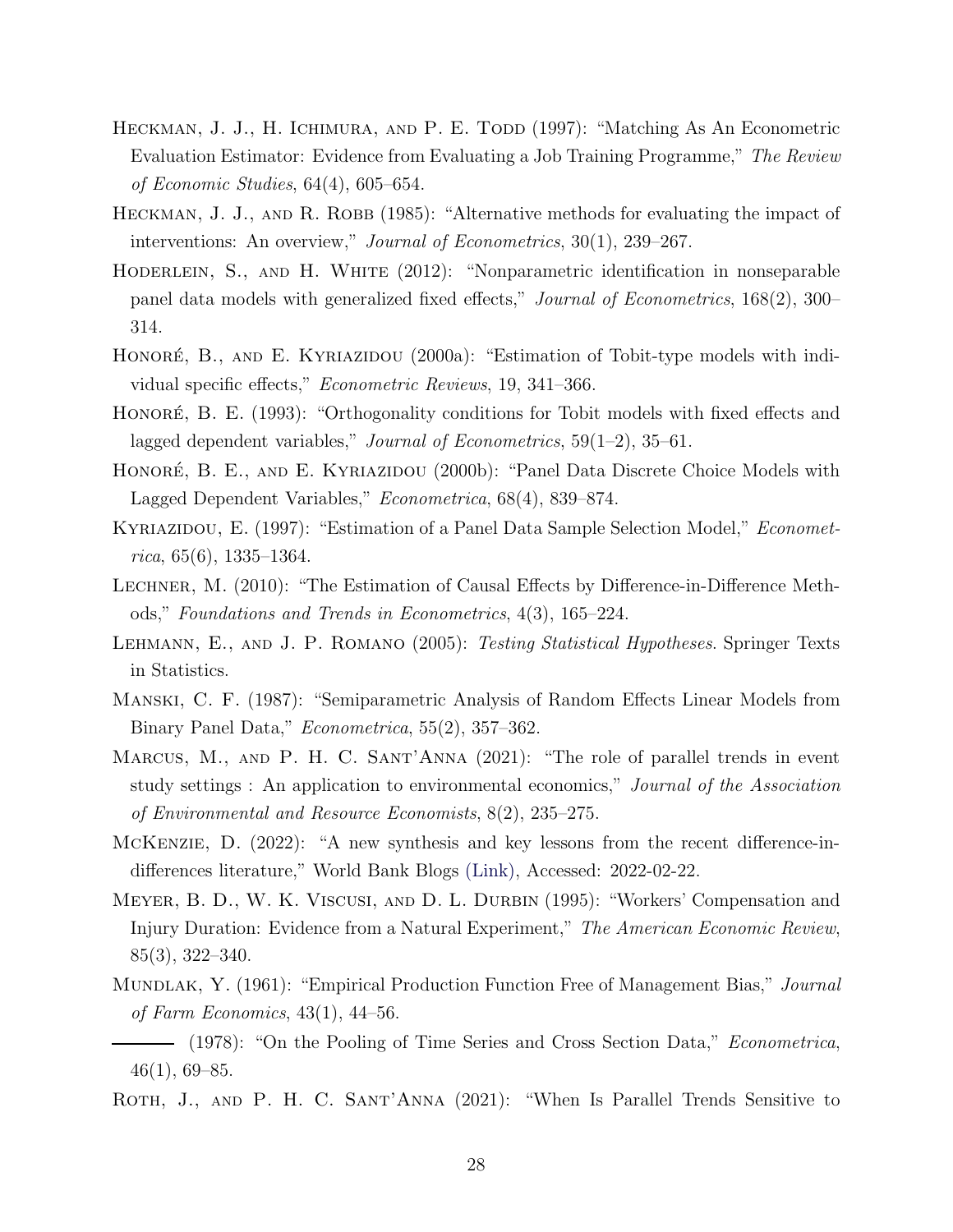Functional Form?,"  $arXiv:2010.04814$  [econ, stat].

- <span id="page-29-2"></span>ROTH, J., P. H. C. SANT'ANNA, A. BILINSKI, AND J. POE (2022): "What's Trending in Difference-in-Differences? A Synthesis of the Recent Econometrics Literature," arXiv:2201.01194 [econ].
- <span id="page-29-5"></span>SANT'ANNA, P. H. C., AND J. ZHAO (2020): "Doubly robust difference-in-differences estimators," Journal of Econometrics, 219(1), 101–122.
- <span id="page-29-0"></span>Sun, L., and S. Abraham (2021): "Estimating dynamic treatment effects in event studies with heterogeneous treatment effects," Journal of Econometrics, 225(2), 175–199.
- <span id="page-29-3"></span>VERDIER, V. (2020): "Average treatment effects for stayers with correlated random coefficient models of panel data," Journal of Applied Econometrics, 35(7), 917–939.
- <span id="page-29-4"></span>WOOLDRIDGE, J. M. (2010): *Econometric analysis of cross section and panel data*. The MIT Press, Cambridge, MA and London, England.
- <span id="page-29-1"></span>WOOLDRIDGE, J. M. (2021): "Two-Way Fixed Effects, the Two-Way Mundlak Regression, and Difference-in-Differences Estimators," Working Paper.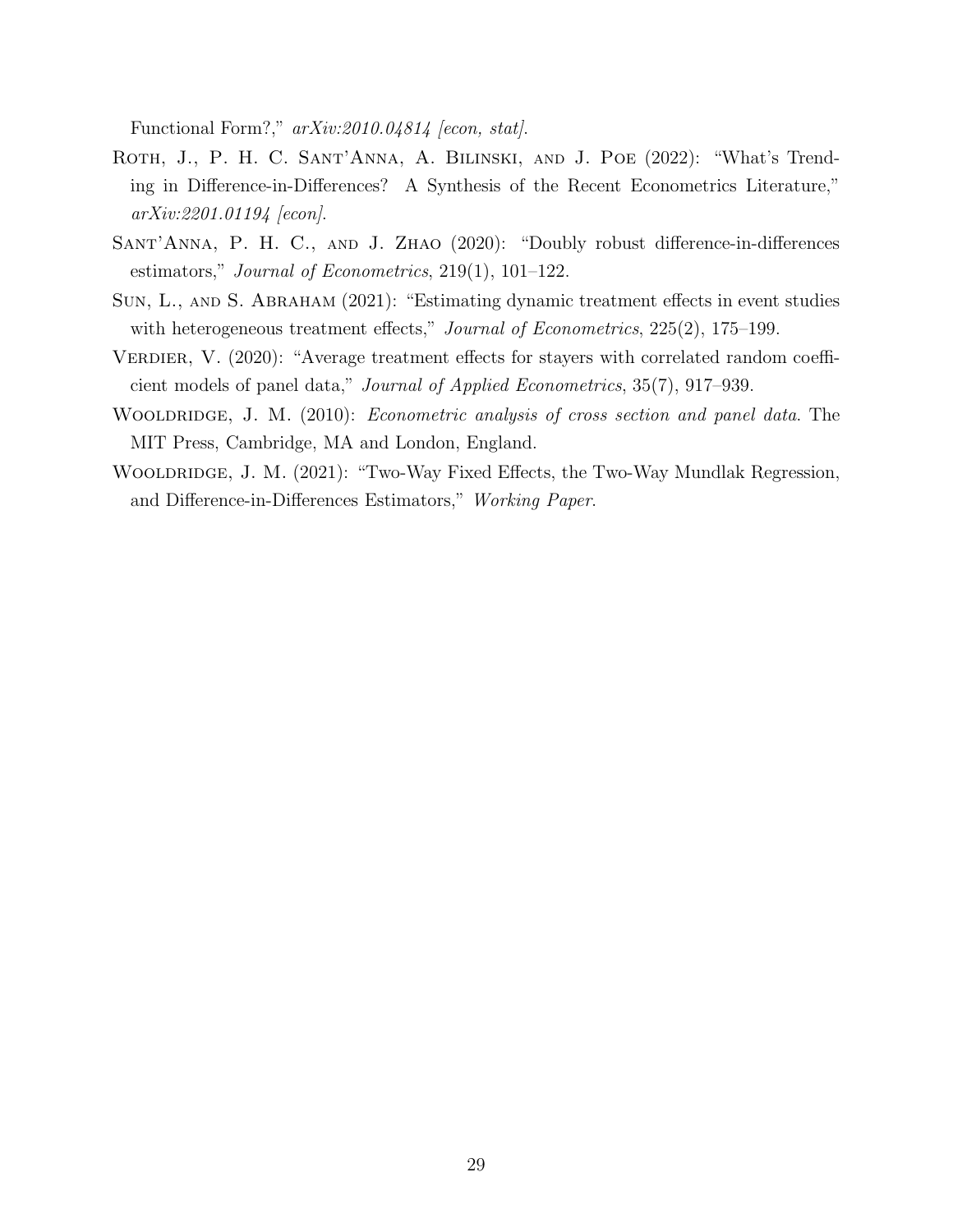# Appendix to Selection and Parallel Trends

Dalia Ghanem Pedro H. C. Sant'Anna Kaspar Wüthrich

| A Necessary conditions for nonseparable models | 1                       |
|------------------------------------------------|-------------------------|
| <b>B</b> Proofs                                | $\overline{\mathbf{4}}$ |
|                                                | $\overline{4}$          |
|                                                | $-5$                    |
|                                                | $-6$                    |
|                                                | $\overline{7}$          |
|                                                | 8 <sup>8</sup>          |
|                                                | 8 <sup>8</sup>          |
|                                                | -9                      |
|                                                | <b>10</b>               |
|                                                | 11                      |
|                                                | 14                      |
|                                                | <sup>15</sup>           |

# <span id="page-30-0"></span>A Necessary conditions for nonseparable models

Here we provide necessary conditions for parallel trends in the nonseparable model. To simplify the exposition, we abstract from covariates. We derive the necessary conditions in the context of a fully nonseparable, time-varying outcome model and a general selection mechanism that can depend on all unobservable determinants of the outcome as well as additional unobservables  $(\eta_{i1}, \eta_{i2})$ .

<span id="page-30-1"></span>Assumption A.1 (Nonseparable model).

$$
Y_{it}(0) = \xi_t(\alpha_i, \varepsilon_{it}), \quad i = 1, ..., N, \quad t = 1, 2,
$$

where  $\alpha_i$ ,  $\varepsilon_{i1}$  and  $\varepsilon_{i2}$  are finite-dimensional vector-valued random variables.

<span id="page-30-2"></span>**Assumption A.2** (Selection mechanism).  $G_i = g(\alpha_i, \varepsilon_{i1}, \varepsilon_{i2}, \eta_{i1}, \eta_{i2})$ , where  $P(G_i = 1) \in$  $(0, 1)$ .

To simplify exposition, we use  $\tilde{Y}_{it}(0)$  to denote the centered potential outcome without the treatment,  $\tilde{Y}_{it}(0) = Y_{it}(0) - E[Y_{it}(0)]$  for  $t = 1, 2$ . Furthermore, let  $\mathcal T$  denote the support of  $\eta_{it}$  for  $t = 1, 2$ .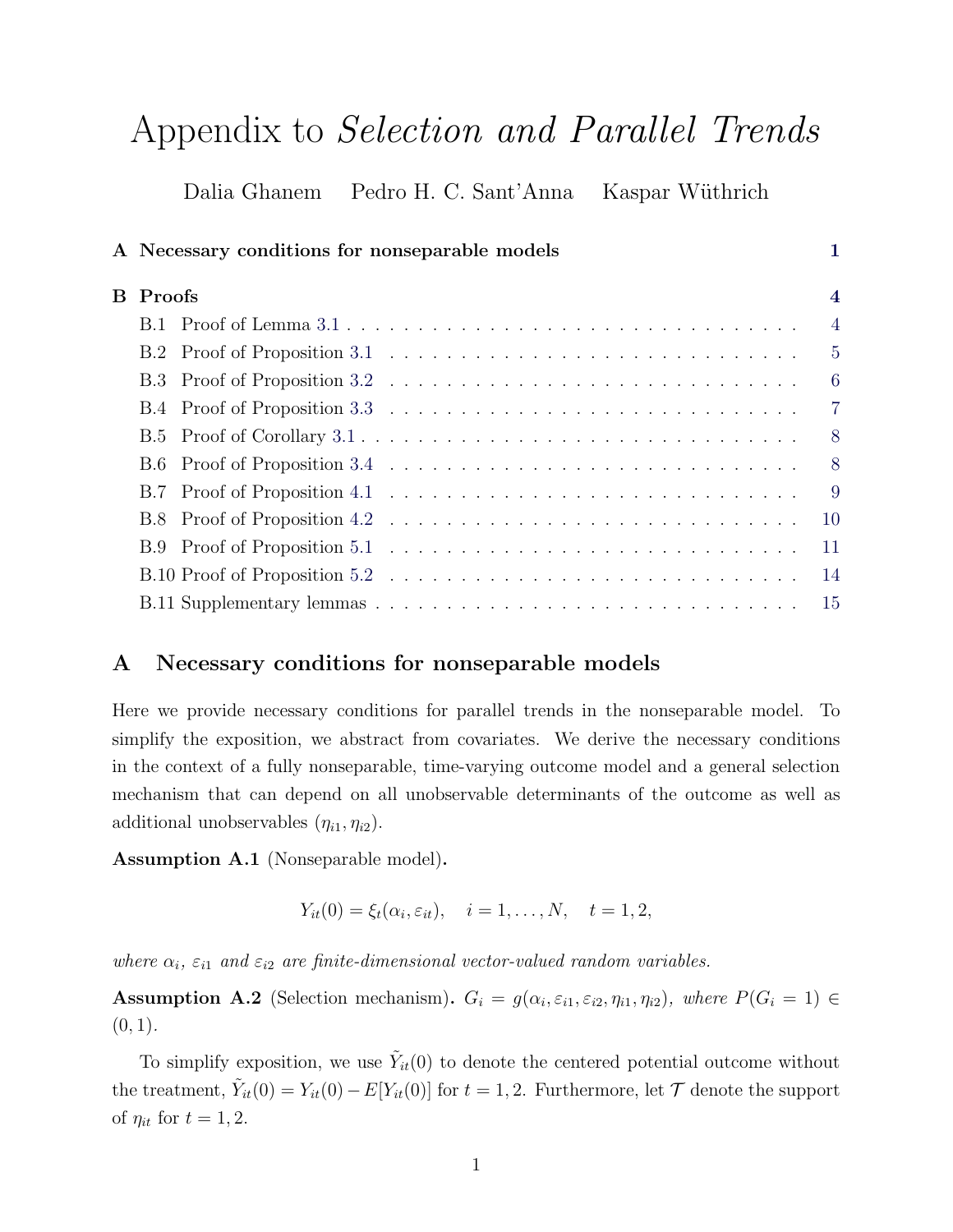Proposition A.1 (Necessary condition for parallel trends for any selection mechanism). Suppose that Assumptions [A.1](#page-30-1) and [A.2](#page-30-2) hold. Suppose further that  $(\alpha_i, \varepsilon_{i1}, \varepsilon_{i2}, \eta_{i1}, \eta_{i2})$  is a vector of non-degenerate random variables satisfying  $(\eta_{i1}, \eta_{i2}) \perp (\alpha_i, \varepsilon_{i1}, \varepsilon_{i2}), P(\tilde{Y}_{i1}(0) \leq$  $\tilde{Y}_{i2}(0)) > 0$ , and  $P(\tilde{Y}_{i1}(0) \ge \tilde{Y}_{i2}(0)) > 0$ . If Assumption [PT](#page-6-2) holds for all  $g: \mathcal{A} \times \mathcal{E}^2 \times \mathcal{T}^2 \mapsto$  ${0, 1}$ , then  $\tilde{Y}_{i1}(0) = \tilde{Y}_{i2}(0)$  w.p.1.

*Proof.* First, note that, by definition,  $\tilde{Y}_{i2}(0) - \tilde{Y}_{i1}(0) = (\tilde{Y}_{i2}(0) - \tilde{Y}_{i1}(0))^+ - (\tilde{Y}_{i2}(0) - \tilde{Y}_{i1}(0))^-,$ where  $(\tilde{Y}_{i2}(0) - \tilde{Y}_{i1}(0))^+ = |\tilde{Y}_{i2}(0) - \tilde{Y}_{i1}(0)|1\{\tilde{Y}_{i2}(0) - \tilde{Y}_{i1}(0) > 0\}$  and  $(\tilde{Y}_{i2}(0) - \tilde{Y}_{i1}(0))^ |\tilde{Y}_{i2}(0) - \tilde{Y}_{i1}(0)|1\{\tilde{Y}_{i2}(0) - \tilde{Y}_{i1}(0) \leq 0\}$ . Now we can re-write  $E[G_i(Y_{i2}(0) - Y_{i1}(0))] =$  $E[G_i]E[Y_{i2}(0) - Y_{i1}(0)]$  (the equivalent condition for Assumption [PT](#page-6-2) by Lemma [B.2\)](#page-45-0) as

$$
E[G_i(\tilde{Y}_{i2}(0) - \tilde{Y}_{i1}(0))] = 0,
$$

which is equivalent to

$$
E[G_i(\tilde{Y}_{i2}(0) - \tilde{Y}_{i1}(0))^+] = E[G_i(\tilde{Y}_{i2}(0) - \tilde{Y}_{i1}(0))^-\].
$$
\n(15)

If Assumption [PT](#page-6-2) holds for any  $g: \mathcal{A} \times \mathcal{E}^2 \times \mathcal{T}^2 \mapsto \{0,1\}$ , then it holds for (i)  $G_i = 1\{\bar{\eta}_i >$  $c\}1\{\xi_2(\alpha_i,\varepsilon_{i2}) - \xi_1(\alpha_i,\varepsilon_{i1}) \ge E[Y_{i2}(0) - Y_{i1}(0)]\} = 1\{\bar{\eta}_i > c\}1\{\tilde{Y}_{i2}(0) - \tilde{Y}_{i1}(0) \ge 0\}$  and (ii)  $G_i = 1\{\bar{\eta}_i > c\}1\{\xi_2(\alpha_i, \varepsilon_{i2}) - \xi_1(\alpha_i, \varepsilon_{i1}) \le E[Y_{i2}(0) - Y_{i1}(0)]\} = 1\{\bar{\eta}_i > c\}1\{\tilde{Y}_{i2}(0) - \tilde{Y}_{i1}(0) \le E[Y_{i2}(0) - Y_{i2}(0)]\}$ 0}, where  $\bar{\eta}_i = (\eta_{i1} + \eta_{i2})/2$  and c is chosen such that  $P(\bar{\eta}_i > c) \in (0, 1)$ . We consider both cases separately.

(i) Consider

$$
E[1{\bar{\eta}_i > c}1{\bar{Y}_{i2}(0) - \tilde{Y}_{i1}(0) \ge 0}(\tilde{Y}_{i2}(0) - \tilde{Y}_{i1}(0))^+]
$$
  
\n
$$
=E[1{\bar{\eta}_i > c}1{\bar{Y}_{i2}(0) - \tilde{Y}_{i1}(0) \ge 0}(\tilde{Y}_{i2}(0) - \tilde{Y}_{i1}(0))^-],
$$
  
\n
$$
P(\bar{\eta}_i > c)E[1{\bar{Y}_{i2}(0) - \tilde{Y}_{i1}(0) \ge 0}(\tilde{Y}_{i2}(0) - \tilde{Y}_{i1}(0))^+]
$$
  
\n
$$
=P(\bar{\eta}_i > c)E[1{\bar{Y}_{i2}(0) - \tilde{Y}_{i1}(0) \ge 0}(\tilde{Y}_{i2}(0) - \tilde{Y}_{i1}(0))^-],
$$
  
\n
$$
E[1{\bar{Y}_{i2}(0) - \tilde{Y}_{i1}(0) \ge 0}(\tilde{Y}_{i2}(0) - \tilde{Y}_{i1}(0))^+]
$$
  
\n
$$
=E[1{\bar{Y}_{i2}(0) - \tilde{Y}_{i1}(0) \ge 0}(\tilde{Y}_{i2}(0) - \tilde{Y}_{i1}(0))^-],
$$
  
\n(16)

where the second equality follows by the independence of  $(\eta_{i1}, \eta_{i2}) \perp (\alpha_i, \varepsilon_{i1}, \varepsilon_{i2})$ . The last equality follows from  $P(\bar{\eta}_i > c) > 0$ . Since the term on the right-hand side equals zero,  $E[1\{\tilde{Y}_{i2}(0) - \tilde{Y}_{i1}(0) \ge 0\}(\tilde{Y}_{i2}(0) - \tilde{Y}_{i1}(0))^+] = E[(\tilde{Y}_{i2}(0) - \tilde{Y}_{i1}(0))^+] = 0.$  Since by definition  $(\tilde{Y}_{i2}(0) - \tilde{Y}_{i1}(0))^+ \geq 0$ , it follows that  $P(\tilde{Y}_{i2}(0) > \tilde{Y}_{i1}(0)) = 0$ .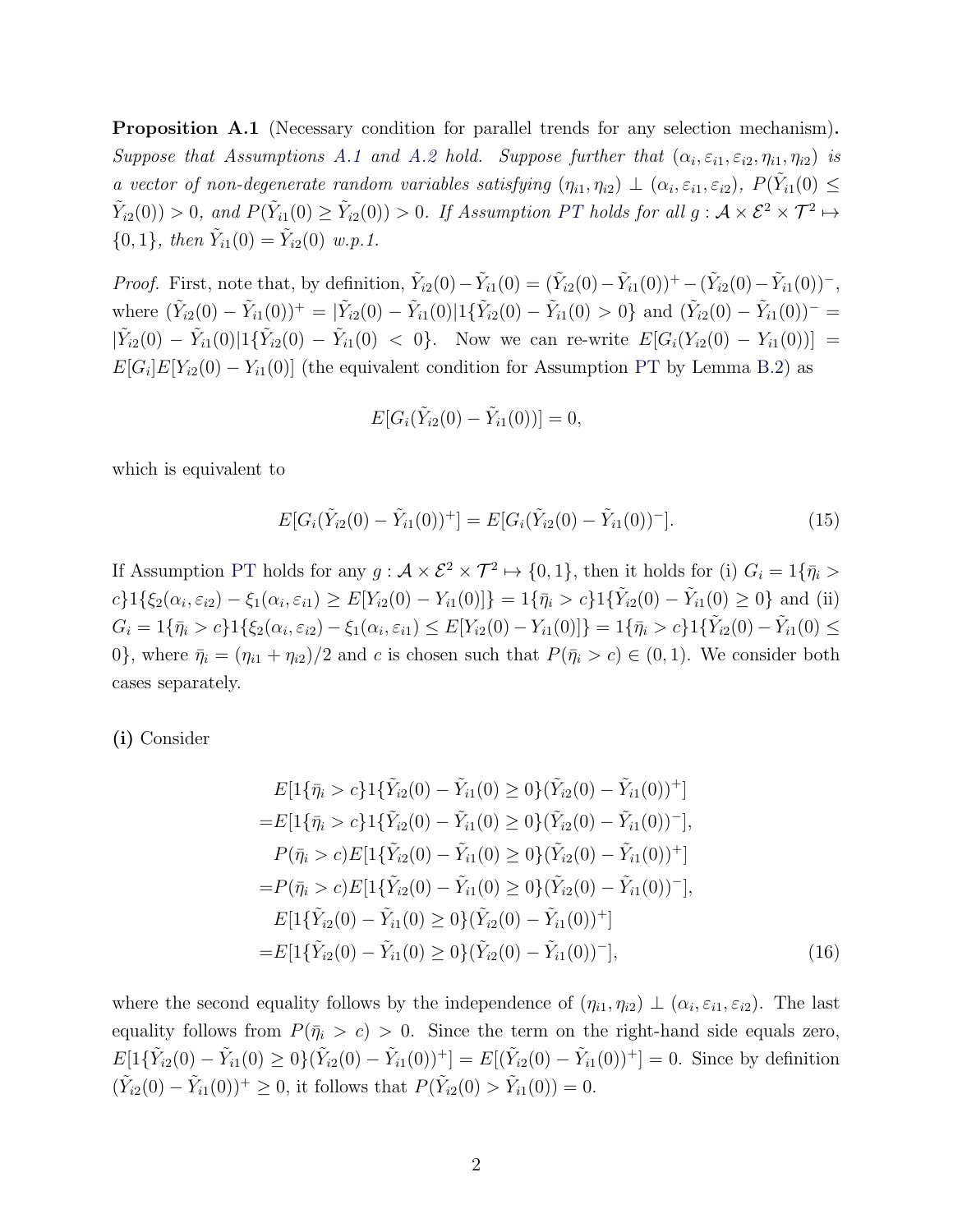(ii) Similarly, consider

$$
E[1{\{\bar{\eta}_i > c\}}1{\{\tilde{Y}_{i2}(0) - \tilde{Y}_{i1}(0) \le 0\}}(\tilde{Y}_{i2}(0) - \tilde{Y}_{i1}(0))^{+}]
$$
  
\n
$$
= E[1{\{\bar{\eta}_i > c\}}1{\{\tilde{Y}_{i2}(0) - \tilde{Y}_{i1}(0) \le 0\}}(\tilde{Y}_{i2}(0) - \tilde{Y}_{i1}(0))^{-}],
$$
  
\n
$$
E[1{\{\tilde{Y}_{i2}(0) - \tilde{Y}_{i1}(0) \le 0\}}(\tilde{Y}_{i2}(0) - \tilde{Y}_{i1}(0))^{+}]
$$
  
\n
$$
= E[1{\{\tilde{Y}_{i2}(0) - \tilde{Y}_{i1}(0) \le 0\}}(\tilde{Y}_{i2}(0) - \tilde{Y}_{i1}(0))^{-}].
$$
\n(17)

Now the left-hand side in the above equality equals zero,  $E[1\{\tilde{Y}_{i2}(0) - \tilde{Y}_{i1}(0) \le 0\}(\tilde{Y}_{i2}(0) \tilde{Y}_{i1}(0)^{-1} = 0$ . Since by definition  $(\tilde{Y}_{i2}(0) - \tilde{Y}_{i1}(0))^{-} \geq 0$ , it follows that  $P(\tilde{Y}_{i2}(0) < \tilde{Y}_{i1}(0)) =$ 0.

Statements (i) and (ii) together imply that  $\tilde{Y}_{i2}(0) = \tilde{Y}_{i1}(0)$  w.p.1, which completes the proof.

Proposition A.2 (Necessary condition for parallel trends for any distribution of unobserv-ables). Suppose that Assumptions [A.1](#page-30-1) and [A.2](#page-30-2) hold. Suppose further that  $F_{\alpha_i,\varepsilon_{i1},\varepsilon_{i2},\eta_{i1},\eta_{i2}} \in \mathcal{F}$ , where F is a complete family of probability distributions satisfying  $P(\tilde{Y}_{i1}(0) = \tilde{Y}_{i2}(0)) = 0$  and  $P(g(\alpha_i, \varepsilon_{i1}, \varepsilon_{i2}, \eta_{i1}, \eta_{i2}) = 1) \in (0, 1)$ . If Assumption [PT](#page-6-2) holds for any  $F_{\alpha_i, \varepsilon_{i1}, \varepsilon_{i2}, \eta_{i1}, \eta_{i2}} \in \mathcal{F}$ , then  $P(G_i = 1 | \alpha_i, \varepsilon_{i1}, \varepsilon_{i2}) = P(G_i = 1)$  a.s. for all  $F_{\alpha_i, \varepsilon_{i1}, \varepsilon_{i2}, \eta_{i1}, \eta_{i2}} \in \mathcal{F}$ .

*Proof.* By Lemma [B.2,](#page-45-0) Assumption [PT](#page-6-2) is equivalent to  $E[G_i(\tilde{Y}_{i2}(0) - \tilde{Y}_{i1}(0))] = 0$ , which in turn is equivalent to the following under Assumption [A.2](#page-30-2)

$$
E[\bar{g}(\alpha_i, \varepsilon_{i1}, \varepsilon_{i2})(\tilde{\xi}_2(\alpha_i, \varepsilon_{i1}, \varepsilon_{i2}) - \tilde{\xi}_1(\alpha_i, \varepsilon_{i1}, \varepsilon_{i2}))] = 0,
$$
\n(18)

where  $\bar{g}(\alpha_i, \varepsilon_{i1}, \varepsilon_{i2}, \eta_{i1}, \eta_{i2}) = E[g(\alpha_i, \varepsilon_{i1}, \varepsilon_{i2}, \eta_{i1}, \eta_{i2}) - E[G_i] | \alpha_i, \varepsilon_{i1}, \varepsilon_{i2}]$  and  $\tilde{\xi}_t(\alpha_i, \varepsilon_{i1}, \varepsilon_{i2}) =$  $\xi_t(\alpha_i, \varepsilon_{i1}, \varepsilon_{i2}) - E[Y_{it}(0)]$ . The equivalence between  $E[G_i(\varepsilon_{i2} - \varepsilon_{i1})] = 0$  and [\(18\)](#page-32-0) follows by the law of iterated expectations and subtracting  $E[G_i]E[\tilde{Y}_{i2}(0) - \tilde{Y}_{i1}(0)]$ , noting that it equals zero by construction.

It follows that Assumption [PT](#page-6-2) holds for all  $F_{\alpha_i,\varepsilon_{i1},\varepsilon_{i2},\eta_{i1},\eta_{i2}} \in \mathcal{F}$  is equivalent to

<span id="page-32-1"></span>
$$
E[\bar{g}(\alpha_i, \varepsilon_{i1}, \varepsilon_{i2})(\tilde{\xi}_2(\alpha_i, \varepsilon_{i1}, \varepsilon_{i2}) - \tilde{\xi}_1(\alpha_i, \varepsilon_{i1}, \varepsilon_{i2}))] = 0,
$$
\n(19)

for all  $F_{\alpha_i,\varepsilon_{i1},\varepsilon_{i2},\eta_{i1},\eta_{i2}} \in \mathcal{F}$ . By completeness of  $\mathcal{F}$ [, the last equality implies \(](#page-28-15)Lehmann and Romano, [2005](#page-28-15), p.115) that

$$
P(\bar{g}(\alpha_i, \varepsilon_{i1}, \varepsilon_{i2})(\tilde{\xi}_2(\alpha_i, \varepsilon_{i1}, \varepsilon_{i2}) - \tilde{\xi}_1(\alpha_i, \varepsilon_{i1}, \varepsilon_{i2})) = 0) = 1 \text{ for all } F_{\alpha_i, \varepsilon_{i1}, \varepsilon_{i2}, \eta_{i1}, \eta_{i2}} \in \mathcal{F}. \tag{20}
$$

<span id="page-32-0"></span> $\Box$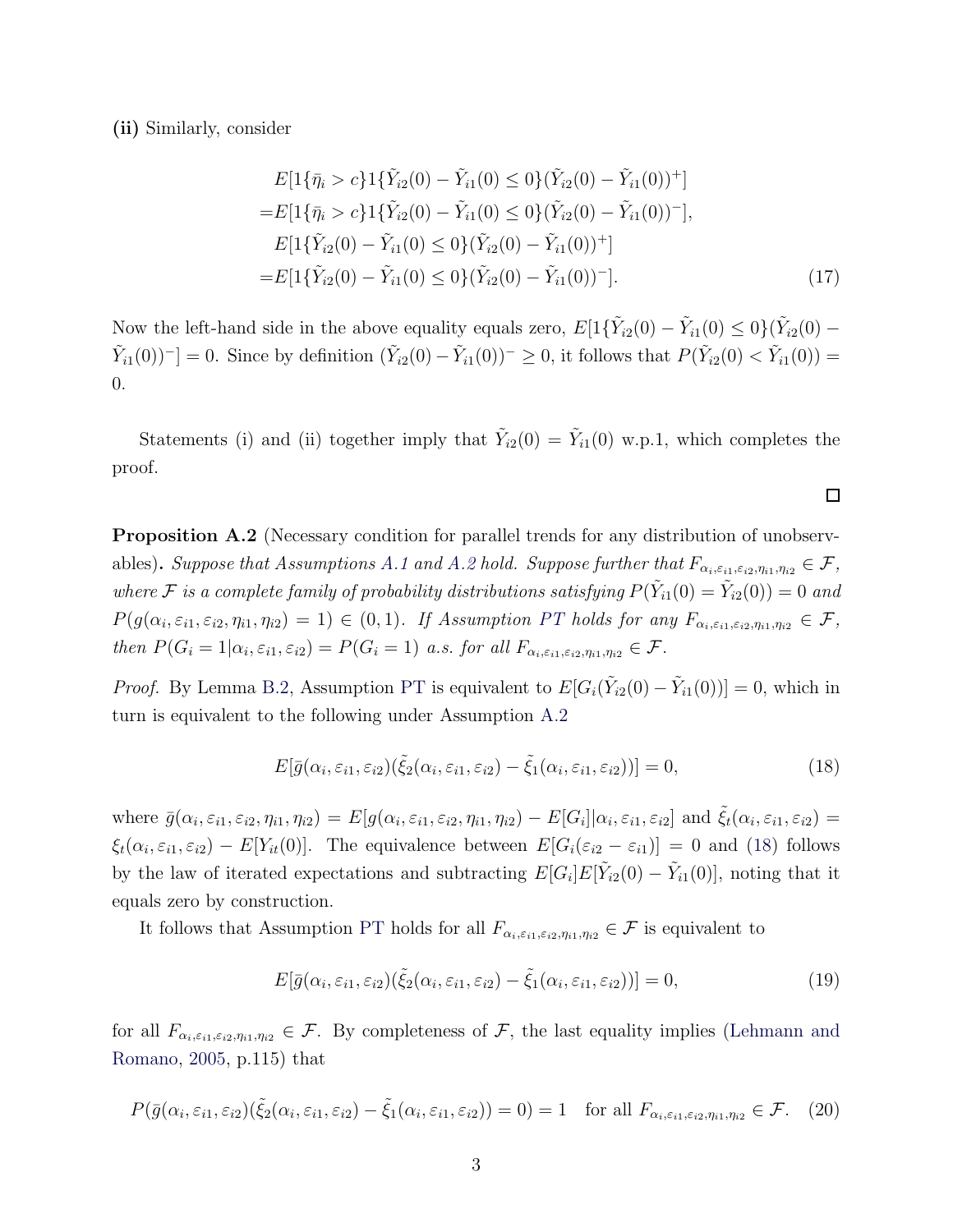Now note that the left-hand side of [\(20\)](#page-32-1) can be simplified as follows,

$$
P(\bar{g}(\alpha_i, \varepsilon_{i1}, \varepsilon_{i2})(\tilde{\xi}_2(\alpha_i, \varepsilon_{i1}, \varepsilon_{i2}) - \tilde{\xi}_1(\alpha_i, \varepsilon_{i1}, \varepsilon_{i2}) = 0)
$$
  
\n
$$
= P(\bar{g}(\alpha_i, \varepsilon_{i1}, \varepsilon_{i2})(\tilde{\xi}_2(\alpha_i, \varepsilon_{i1}, \varepsilon_{i2}) - \tilde{\xi}_1(\alpha_i, \varepsilon_{i1}, \varepsilon_{i2})), \tilde{\xi}_2(\alpha_i, \varepsilon_{i1}, \varepsilon_{i2}) = \tilde{\xi}_1(\alpha_i, \varepsilon_{i1}, \varepsilon_{i2}))
$$
  
\n
$$
+ P(\bar{g}(\alpha_i, \varepsilon_{i1}, \varepsilon_{i2})(\tilde{\xi}_2(\alpha_i, \varepsilon_{i1}, \varepsilon_{i2}) - \tilde{\xi}_1(\alpha_i, \varepsilon_{i1}, \varepsilon_{i2})), \tilde{\xi}_2(\alpha_i, \varepsilon_{i1}, \varepsilon_{i2}) \neq \tilde{\xi}_1(\alpha_i, \varepsilon_{i1}, \varepsilon_{i2}))
$$
  
\n
$$
= P(\bar{g}(\alpha_i, \varepsilon_{i1}, \varepsilon_{i2})(\tilde{\xi}_2(\alpha_i, \varepsilon_{i1}, \varepsilon_{i2}) - \tilde{\xi}_1(\alpha_i, \varepsilon_{i1}, \varepsilon_{i2}))|\tilde{\xi}_2(\alpha_i, \varepsilon_{i1}, \varepsilon_{i2}) \neq \tilde{\xi}_1(\alpha_i, \varepsilon_{i1}, \varepsilon_{i2}))
$$
  
\n
$$
= P(\bar{g}(\alpha_i, \varepsilon_{i1}, \varepsilon_{i2}) = 0) = 1,
$$
\n(21)

where the penultimate equality follows since  $P(\tilde{\xi}_2(\alpha_i, \varepsilon_{i1}, \varepsilon_{i2}) \neq \tilde{\xi}_1(\alpha_i, \varepsilon_{i1}, \varepsilon_{i2})) = P(\tilde{Y}_{i2}(0) \neq$  $\tilde{Y}_{i1}(0)$  = 1 by assumption. As a result,

$$
P(E[g(\alpha_i, \varepsilon_{i1}, \varepsilon_{i2}, \eta_{i1}, \eta_{i2}) | \alpha_i, \varepsilon_{i1}, \varepsilon_{i2}] = E[G_i]) = 1 \text{ for all } F_{\alpha_i, \varepsilon_{i1}, \varepsilon_{i2}, \eta_{i1}, \eta_{i2}} \in \mathcal{F}.
$$
 (22)

# <span id="page-33-1"></span><span id="page-33-0"></span>B Proofs

# B.1 Proof of Lemma [3.1](#page-8-3)

Under Assumption [SP,](#page-8-0) Assumption [PT](#page-6-2) can be rewritten as

$$
E[\varepsilon_{i2} - \varepsilon_{i1}|G_i = 1] = E[\varepsilon_{i2} - \varepsilon_{i1}|G_i = 0].
$$

It follows that Assumption [PT](#page-6-2) holds if and only if  $E[\varepsilon_{i2} - \varepsilon_{i1} | G_i] = E[\varepsilon_{i2} - \varepsilon_{i1}] = 0$ , where the last equality follows since  $E[\varepsilon_{it}] = 0$  for  $t = 1, 2$ . It remains to show that (a)  $E[\varepsilon_{i2} - \varepsilon_{i1}|G_i] = 0$  if and only if (b)  $E[G_i(\varepsilon_{i2} - \varepsilon_{i1})] = 0$ . Since  $P(G_i = 1) \in (0, 1)$ , the conclusion that  $(a) \Rightarrow (b)$  is immediate. Therefore, we are left to show that  $(b) \Rightarrow (a)$ . Note that  $E[G_i(\varepsilon_{i2} - \varepsilon_{i1})] = 0$  implies  $E[\varepsilon_{i2} - \varepsilon_{i1} | G_i = 1] = 0$  since

$$
E[G_i(\varepsilon_{i2} - \varepsilon_{i1})] = E[\varepsilon_{i2} - \varepsilon_{i1} | G_i = 1]P(G_i = 1)
$$

and  $P(G_i = 1) \in (0, 1)$  by assumption. To show that  $E[G_i(\varepsilon_{i2} - \varepsilon_{i1})] = 0$  implies  $E[\varepsilon_{i2} \varepsilon_{i1}|G_i = 0| = 0$ , we subtract  $E[\varepsilon_{i2} - \varepsilon_{i1}]$  from both sides of the former equality, multiply by −1, which yields

$$
E[(1 - G_i)(\varepsilon_{i2} - \varepsilon_{i1})] = 0
$$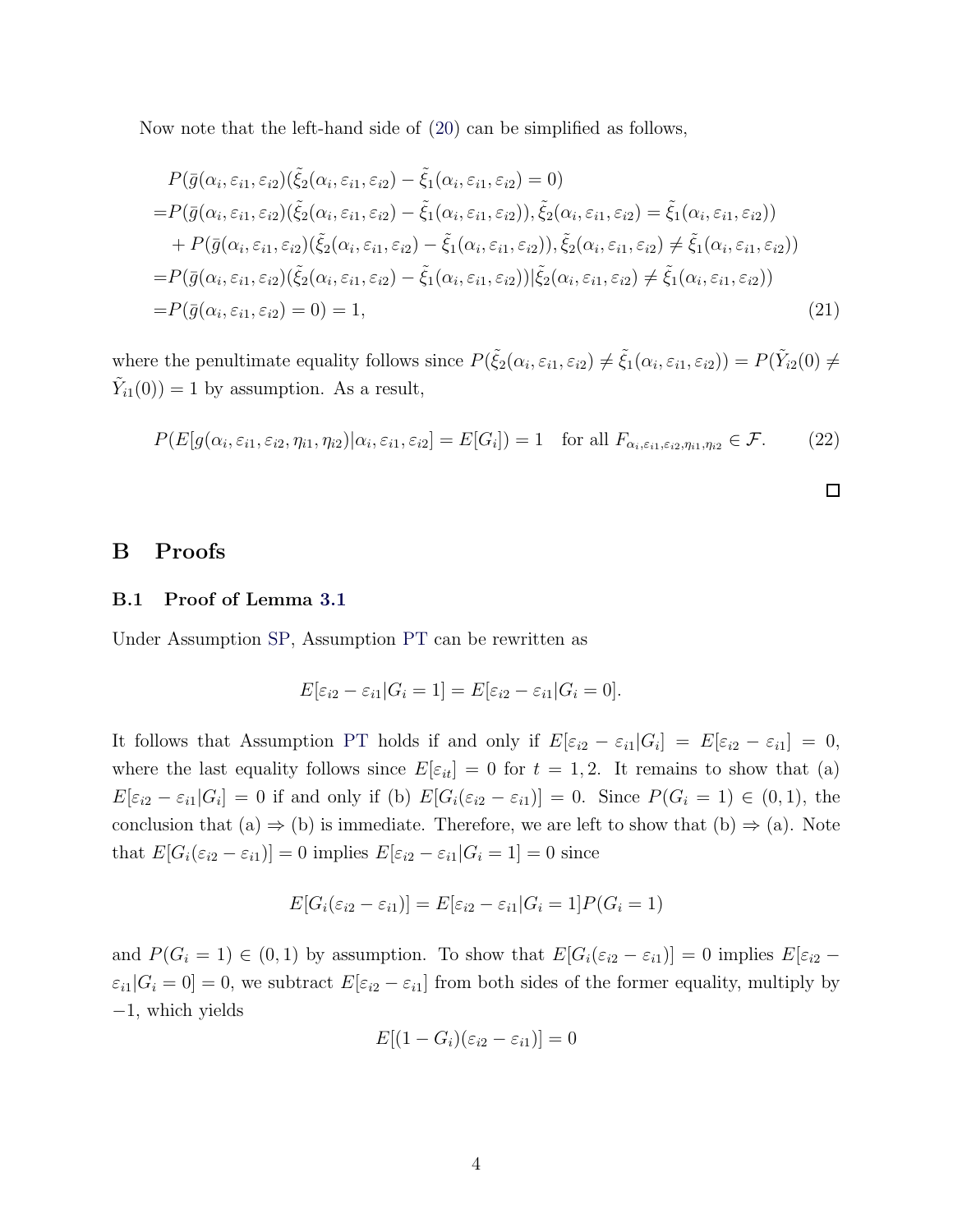since  $E[(\varepsilon_{i2} - \varepsilon_{i1})] = 0$  (Assumption [SP\)](#page-8-0). This implies  $E[\varepsilon_{i2} - \varepsilon_{i1} | G_i = 0] = 0$  since  $P(G_i =$  $0 \in (0, 1)$  and, by definition,

$$
E[\varepsilon_{i2} - \varepsilon_{i1}|G_i = 0] = \frac{E[(1 - G_i)(\varepsilon_{i2} - \varepsilon_{i1})]}{P(G_i = 0)}.
$$

# <span id="page-34-0"></span>B.2 Proof of Proposition [3.1](#page-9-4)

By Lemma [3.1,](#page-8-3) it suffices to show that  $E[G_i(\varepsilon_{i2} - \varepsilon_{i1})] = 0$ . To this end, first, note that, by definition,  $\varepsilon_{i2} - \varepsilon_{i1} = (\varepsilon_{i2} - \varepsilon_{i1})^+ - (\varepsilon_{i2} - \varepsilon_{i1})^-$ , where  $(\varepsilon_{i2} - \varepsilon_{i1})^+ = |\varepsilon_{i2} - \varepsilon_{i1}| \{ \varepsilon_{i2} - \varepsilon_{i1} > 0 \}$ and  $(\varepsilon_{i2} - \varepsilon_{i1})^{-} = |\varepsilon_{i2} - \varepsilon_{i1}| \mathbb{1}_{\{\varepsilon_{i2} - \varepsilon_{i1} \leq 0\}}$ . As a result,  $E[G_i(\varepsilon_{i2} - \varepsilon_{i1})] = 0$  is equivalent to

$$
E[G_i(\varepsilon_{i2} - \varepsilon_{i1})^+] = E[G_i(\varepsilon_{i2} - \varepsilon_{i1})^-].
$$
\n(23)

 $\Box$ 

If Assumption [PT](#page-6-2) holds for all  $g: \mathcal{A} \times \mathcal{E}^2 \mapsto \{0,1\}$ , then it holds for (i)  $G_i = 1\{\alpha_i >$ c}1{ $\varepsilon_{i2} - \varepsilon_{i1} \geq 0$ } and (ii)  $G_i = 1\{\alpha_i > c\}1\{\varepsilon_{i2} - \varepsilon_{i1} \leq 0\}$ , where c is chosen such that  $P(\alpha_i > c) \in (0, 1)$ . We consider both cases separately.

(i) Consider

$$
E[1\{\alpha_i > c\}1\{\varepsilon_{i2} - \varepsilon_{i1} \ge 0\}(\varepsilon_{i2} - \varepsilon_{i1})^+\} = E[1\{\alpha_i > c\}1\{\varepsilon_{i2} - \varepsilon_{i1} \ge 0\}(\varepsilon_{i2} - \varepsilon_{i1})^-\}]
$$
  
\n
$$
P(\alpha_i > c)E[1\{\varepsilon_{i2} - \varepsilon_{i1} \ge 0\}(\varepsilon_{i2} - \varepsilon_{i1})^+\} = P(\alpha_i > c)E[1\{\varepsilon_{i2} - \varepsilon_{i1} \ge 0\}(\varepsilon_{i2} - \varepsilon_{i1})^-\}]
$$
  
\n
$$
E[1\{\varepsilon_{i2} - \varepsilon_{i1} \ge 0\}(\varepsilon_{i2} - \varepsilon_{i1})^+\} = E[1\{\varepsilon_{i2} - \varepsilon_{i1} \ge 0\}(\varepsilon_{i2} - \varepsilon_{i1})^-\}]
$$
 (24)

The second equality follows by the independence of  $\alpha_i$  and  $(\varepsilon_{i1}, \varepsilon_{i2})$ . The last equality follows by  $P(\alpha_i > c) > 0$ . Since the term on the right-hand side of the last equality equals zero,  $E[1\{\varepsilon_{i2}-\varepsilon_{i1}\geq 0\}(\varepsilon_{i2}-\varepsilon_{i1})^+] = E[(\varepsilon_{i2}-\varepsilon_{i1})^+] = 0$ . Since by definition  $(\varepsilon_{i2}-\varepsilon_{i1})^+ \geq 0$ , it follows that  $P(\varepsilon_{i2} > \varepsilon_{i1}) = 0$ .

(ii) Similarly, consider

$$
E[1\{\alpha_i > c\}1\{\varepsilon_{i2} - \varepsilon_{i1} \le 0\}(\varepsilon_{i2} - \varepsilon_{i1})^+] = E[1\{\alpha_i > c\}1\{\varepsilon_{i2} - \varepsilon_{i1} \le 0\}(\varepsilon_{i2} - \varepsilon_{i1})^-]
$$

$$
E[1\{\varepsilon_{i2} - \varepsilon_{i1} \le 0\}(\varepsilon_{i2} - \varepsilon_{i1})^+] = E[1\{\varepsilon_{i2} - \varepsilon_{i1} \le 0\}(\varepsilon_{i2} - \varepsilon_{i1})^-].
$$
(25)

Now the left-hand side in the last equality equals zero,  $E[1\{\varepsilon_{i2} - \varepsilon_{i1} \leq 0\}(\varepsilon_{i2} - \varepsilon_{i1})^{-}] =$  $E[(\varepsilon_{i2} - \varepsilon_{i1})^{-}] = 0$ . Since by definition  $(\varepsilon_{i2} - \varepsilon_{i1})^{-} \geq 0$ , it follows that  $P(\varepsilon_{i2} < \varepsilon_{i1}) = 0$ .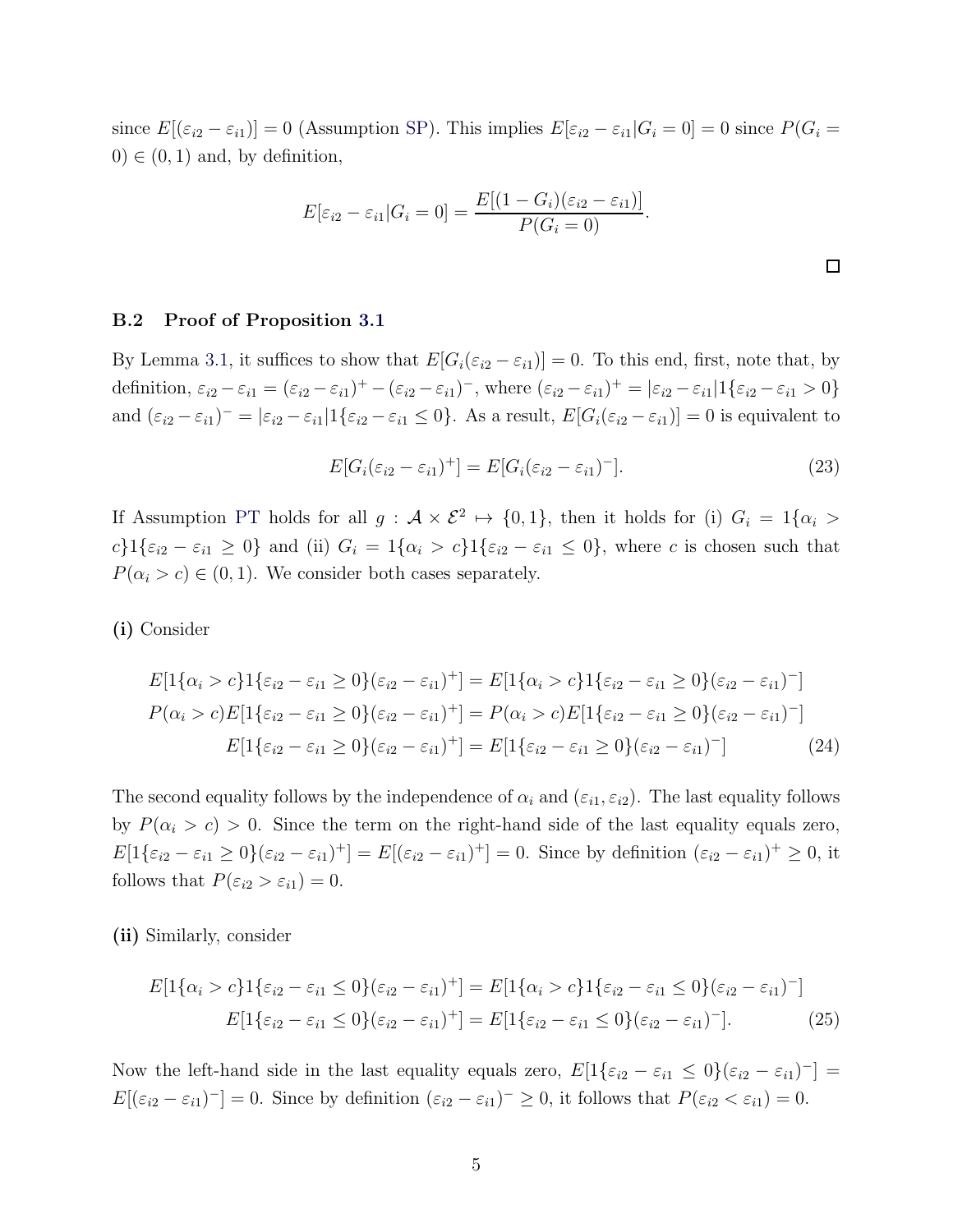<span id="page-35-0"></span>Statements (i) and (ii) together imply that  $\varepsilon_{i1} = \varepsilon_{i2}$  w.p.1, which completes the proof.  $\Box$ 

# B.3 Proof of Proposition [3.2](#page-10-0)

Recall that F is a complete family of distributions satisfying  $P(\varepsilon_{i1} = \varepsilon_{i2}) = 0$ ,  $E[\varepsilon_{i1}] =$  $E[\varepsilon_{i2}] = 0$ , and  $P(g(\alpha_i, \varepsilon_{i1}, \varepsilon_{i2}) = 1) \in (0, 1)$ .

By Lemma [3.1,](#page-8-3) Assumption [PT](#page-6-2) is equivalent to  $E[G_i(\varepsilon_{i2} - \varepsilon_{i1})] = 0$ , which in turn is equivalent to

$$
E[\bar{g}(\varepsilon_{i1}, \varepsilon_{i2})(\varepsilon_{i2} - \varepsilon_{i1})] = 0, \qquad (26)
$$

where  $\bar{g}(\varepsilon_{i1}, \varepsilon_{i2}) = E[g(\alpha_i, \varepsilon_{i1}, \varepsilon_{i2}) - E[g(\alpha_i, \varepsilon_{i1}, \varepsilon_{i2})] | \varepsilon_{i1}, \varepsilon_{i2}]$ . This follows by the law of iterated expectations and subtracting  $E[G_i]E[\varepsilon_{i2}-\varepsilon_{i1}]$ , noting that it equals zero by assumption.

It follows that Assumption [PT](#page-6-2) holding for all  $F_{\alpha_i,\varepsilon_{i1},\varepsilon_{i2}} \in \mathcal{F}$  is equivalent to

$$
E[\bar{g}(\varepsilon_{i1}, \varepsilon_{i2})(\varepsilon_{i2} - \varepsilon_{i1})] = 0 \quad \text{for all } F_{\alpha_i, \varepsilon_{i1}, \varepsilon_{i2}} \in \mathcal{F}.
$$
 (27)

By completeness of  $F$ , the last equality implies [\(Lehmann and Romano,](#page-28-15) [2005,](#page-28-15) p.115) that

$$
P(\bar{g}(\varepsilon_{i1}, \varepsilon_{i2})(\varepsilon_{i2} - \varepsilon_{i1}) = 0) = 1 \quad \text{for all } F_{\alpha_i, \varepsilon_{i1}, \varepsilon_{i2}} \in \mathcal{F}.
$$
 (28)

Now note that the left-hand side of [\(28\)](#page-35-1) can be simplified as follows,

$$
P(\bar{g}(\varepsilon_{i1}, \varepsilon_{i2})(\varepsilon_{i2} - \varepsilon_{i1}) = 0)
$$
  
=  $P(\bar{g}(\varepsilon_{i1}, \varepsilon_{i2})(\varepsilon_{i2} - \varepsilon_{i1}) = 0, \varepsilon_{i1} = \varepsilon_{i2}) + P(\bar{g}(\varepsilon_{i1}, \varepsilon_{i2})(\varepsilon_{i2} - \varepsilon_{i1}) = 0, \varepsilon_{i1} \neq \varepsilon_{i2})$   
=  $P(\bar{g}(\varepsilon_{i1}, \varepsilon_{i2})(\varepsilon_{i2} - \varepsilon_{i1}) = 0 | \varepsilon_{i1} \neq \varepsilon_{i2})$   
=  $P(\bar{g}(\varepsilon_{i1}, \varepsilon_{i2}) = 0) = 1,$  (29)

where the penultimate equality follows since  $P(\varepsilon_{i1} \neq \varepsilon_{i2}) = 1$  by assumption. As a result, by the definition of  $\bar{g}(\varepsilon_{i1}, \varepsilon_{i2})$ , it follows that

$$
P(E[g(\alpha_i, \varepsilon_{i1}, \varepsilon_{i2}) | \varepsilon_{i1}, \varepsilon_{i2}] = E[G_i]) = 1 \text{ for all } F_{\alpha_i, \varepsilon_{i1}, \varepsilon_{i2}} \in \mathcal{F}.
$$
 (30)

<span id="page-35-1"></span> $\Box$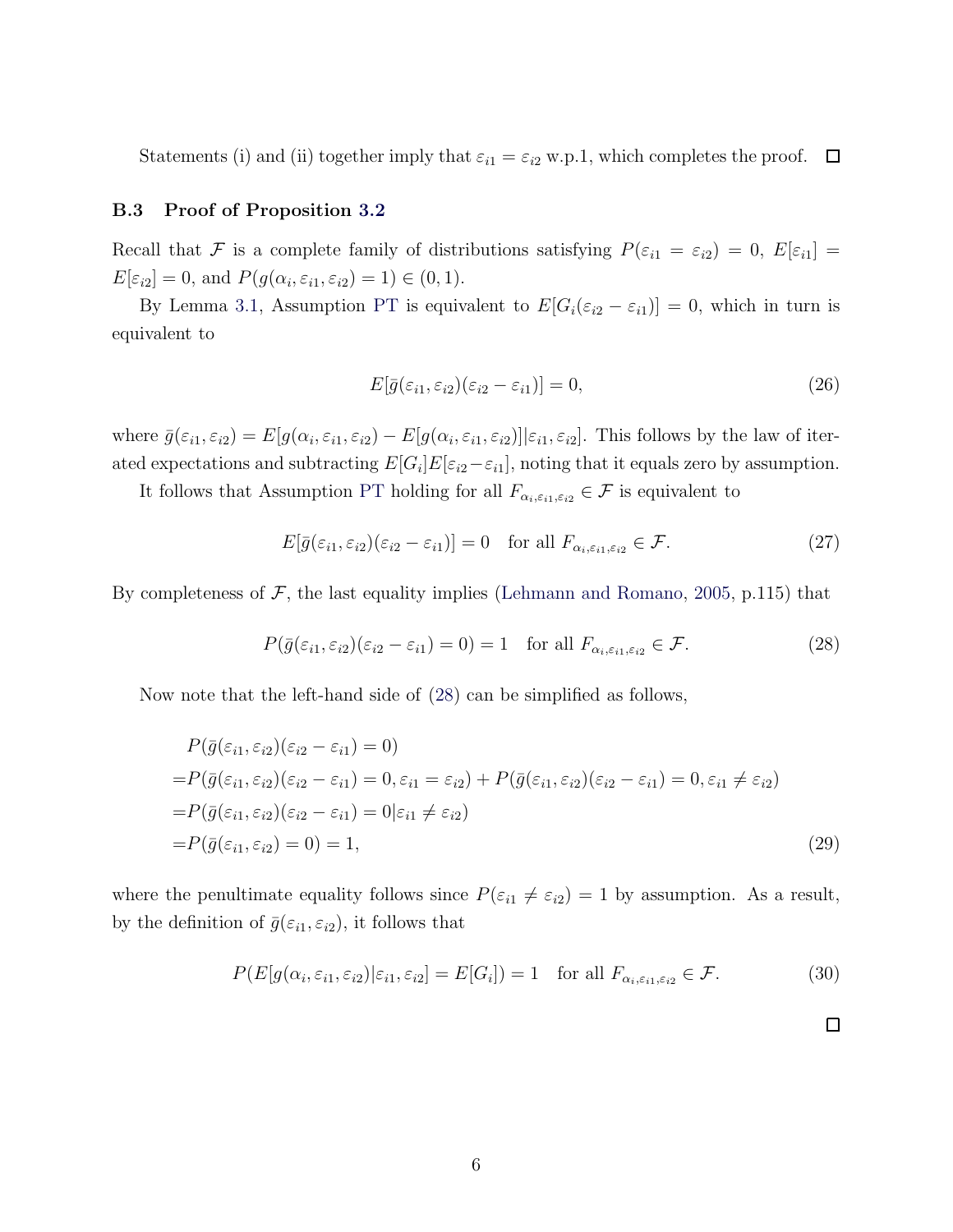# <span id="page-36-0"></span>B.4 Proof of Proposition [3.3](#page-13-1)

We prove the three statements separately. By Lemma [3.1,](#page-8-3) it suffices to show that  $E[G_i(\varepsilon_{i2} [\varepsilon_{i1})]=0.$ 

(i) First, consider Assumption [SC1](#page-11-1) with  $(\varepsilon_{i1}, \varepsilon_{i2}) \perp \alpha_i$ . Then

$$
E[G_i(\varepsilon_{i2}-\varepsilon_{i1})]=E[g(\alpha_i)(\varepsilon_{i2}-\varepsilon_{i1})]=E[g(\alpha_i)]E[\varepsilon_{i2}-\varepsilon_{i1}]=0,
$$
\n(31)

where the first equality follows from Assumption  $SC1.1<sup>21</sup>$  $SC1.1<sup>21</sup>$  $SC1.1<sup>21</sup>$  $SC1.1<sup>21</sup>$  The second equality follows from Assumption [SC1.](#page-11-1)2(i), and the last follows from  $E[\varepsilon_{it}] = 0$  for  $t = 1, 2$ .

Second, consider Assumption [SC1](#page-11-1) with  $\varepsilon_{i1}|\alpha_i \stackrel{d}{=} \varepsilon_{i2}|\alpha_i$ , then

$$
E[G_i(\varepsilon_{i2} - \varepsilon_{i1})] = \int g(a)e_2 dF_{\alpha_i, \varepsilon_{i2}}(a, e_2) - \int g(a)e_1 dF_{\alpha_i, \varepsilon_{i1}}(a, e_1) = 0,
$$
 (32)

where the first equality follows from Assumption [SC1.](#page-11-1)1 and the last equality follows from Assumption [SC1.](#page-11-1)2(ii), which implies  $F_{\alpha_i,\varepsilon_{i1}} = F_{\alpha_i,\varepsilon_{i2}}$ . As a result, Assumption [SC1](#page-11-1) implies Assumption [PT.](#page-6-2)

(ii) Consider

$$
E[G_i(\varepsilon_{i2} - \varepsilon_{i1})]
$$
  
=  $\int \left( \int g(a, e_1, e_2) e_2 dF_{\varepsilon_{i1}, \varepsilon_{i2} | \alpha_i}(e_1, e_2 | a) - \int g(a, e_1, e_2) e_1 dF_{\varepsilon_{i1}, \varepsilon_{i2} | \alpha_i}(e_1, e_2 | a) \right) dF_{\alpha_i}(a)$   
=  $\int \left( \int g(a, e_2, e_1) e_2 dF_{\varepsilon_{i1}, \varepsilon_{i2} | \alpha_i}(e_2, e_1 | a) - \int g(a, e_1, e_2) e_1 dF_{\varepsilon_{i1}, \varepsilon_{i2} | \alpha_i}(e_1, e_2 | a) \right) dF_{\alpha_i}(a) = 0,$ 

where the first equality follows from the definition of the selection mechanism under As-sumption [SC2.](#page-12-0)1. The second equality follows from the symmetry restrictions on  $g(\cdot)$  and  $F_{\varepsilon_{i1},\varepsilon_{i2}|\alpha_i}$  in Assumption [SC2,](#page-12-0) which imply that the difference in the conditional expectations in parenthesis equals zero. As a result, Assumption [SC2](#page-12-0) implies Assumption [PT.](#page-6-2)

(iii) Consider

$$
E[G_i(\varepsilon_{i2} - \varepsilon_{i1})] = E[g(\alpha_i, \varepsilon_{i1})(\varepsilon_{i2} - \varepsilon_{i1})] = E[g(\alpha_i, \varepsilon_{i1})]E[\varepsilon_{i2} - \varepsilon_{i1}] = 0,
$$
\n(33)

<span id="page-36-1"></span><sup>&</sup>lt;sup>21</sup>Here and below, to avoid introducing additional notation, we write  $g(a, e_1, e_2) = g(a)$  with a slight abuse of notation.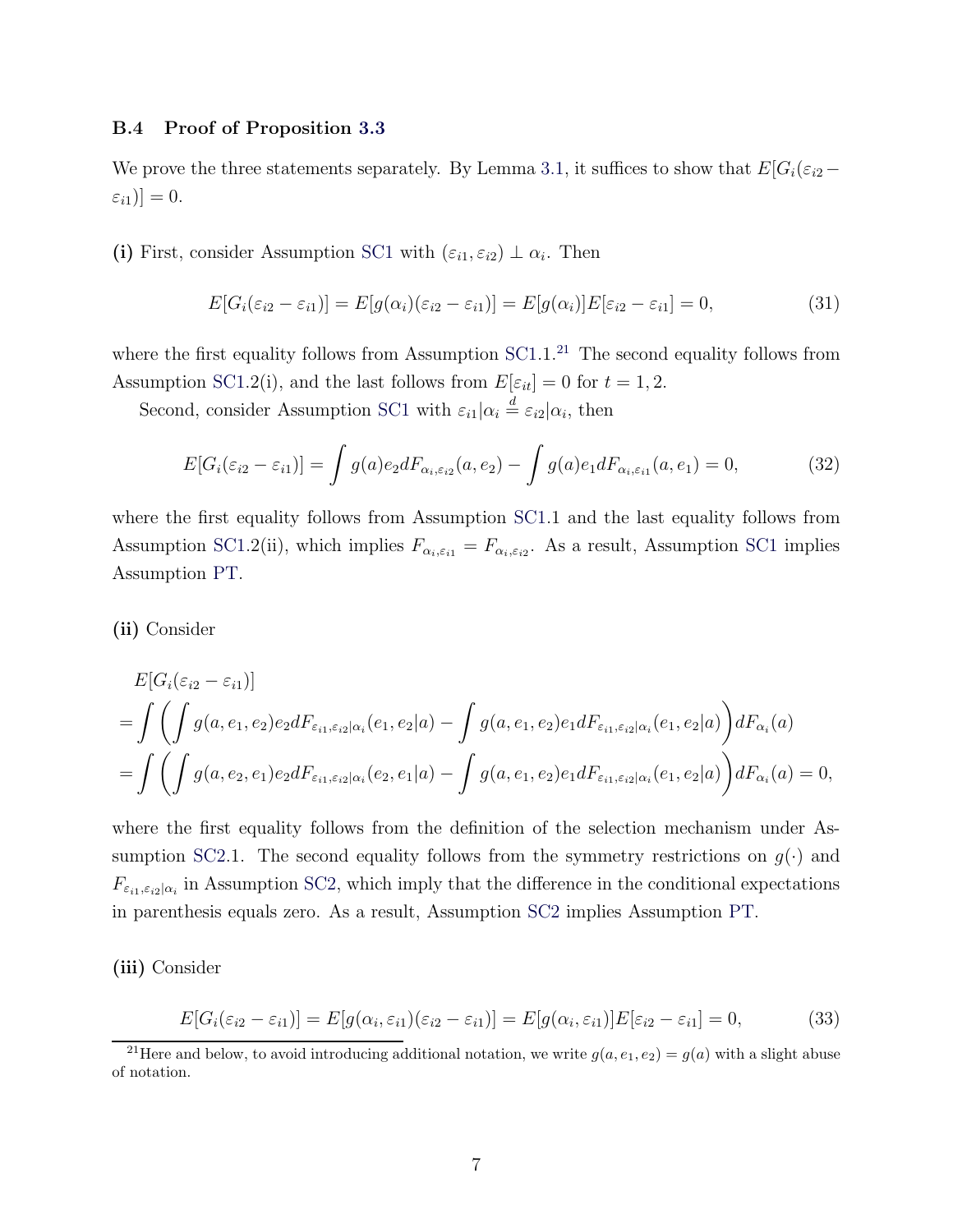where the first equality follows from Assumption [SC3.](#page-12-4)1 and the second equality follows from the independence of  $(\varepsilon_{i2} - \varepsilon_{i1}) \perp (\alpha_i, \varepsilon_{i1})$  in Assumption [SC3.](#page-12-4)2. As a result, Assumption [SC3](#page-12-4) implies Assumption [PT.](#page-6-2)  $\Box$ 

# <span id="page-37-0"></span>B.5 Proof of Corollary [3.1](#page-14-0)

By Lemma [3.1,](#page-8-3) Assumption [PT](#page-6-2) is equivalent to

$$
E[G_i(\varepsilon_{i2} - \varepsilon_{i1})] = 0. \tag{34}
$$

By the law of iterated expectations,

$$
E[G_i(\varepsilon_{i2}-\varepsilon_{i1})]=E[E[G_i|\alpha_i,\varepsilon_{i1},\varepsilon_{i2}](\varepsilon_{i2}-\varepsilon_{i1})]\equiv E[g(\alpha_i,\varepsilon_{i1},\varepsilon_{i2})(\varepsilon_{i2}-\varepsilon_{i1})].
$$
 (35)

Since the proof of Proposition [3.3](#page-13-1) does not rely on  $g(\cdot)$  being a binary variable, Assumptions [SC1,](#page-11-1) [SC2,](#page-12-0) and [SC3](#page-12-4) imply that the right-hand side of the last equality is zero by identical arguments to those in the proof of Proposition [3.3,](#page-13-1) which completes the proof.  $\Box$ 

### <span id="page-37-1"></span>B.6 Proof of Proposition [3.4](#page-14-1)

(i) The following holds for  $(a, e_1, e_2, e'_1e'_2) \in \mathcal{A} \times \mathcal{E}^4$ , where  $e_1 \neq e'_1$  and  $e_2 \neq e'_2$ ,

$$
g(a, e_1, e_2) = \int \check{g}(a, e_1, e_2, t_1, t_2) dF_{\eta_{i1}, \eta_{i2} | \alpha_i, \varepsilon_{i1}, \varepsilon_{i2}}(t_1, t_2 | a, e_1, e_2)
$$
  
= 
$$
\int \check{g}(a, e'_1, e'_2, t_1, t_2) dF_{\eta_{i1}, \eta_{i2} | \alpha_i}(t_1, t_2 | a) = g(a, e'_1, e'_2),
$$
 (36)

where the penultimate equality follows by the definition of a trivial function and the conditional independence assumption imposed in (i).

(ii) The following holds for  $(a, e_1, e_2) \in \mathcal{A} \times \mathcal{E}^2$ 

$$
g(a, e_1, e_2) = \int \check{g}(a, e_1, e_2, t_1, t_2) dF_{\eta_{i1}, \eta_{i2} | \alpha_i, \varepsilon_{i1}, \varepsilon_{i2}}(t_1, t_2 | a, e_1, e_2)
$$
  
= 
$$
\int \check{g}(a, e_2, e_1, t_1, t_2) dF_{\eta_{i1}, \eta_{i2} | \alpha_i, \varepsilon_{i1}, \varepsilon_{i2}}(t_1, t_2 | a, e_2, e_1) = g(a, e_2, e_1),
$$
 (37)

where the penultimate equality follows by the symmetry of  $\check{g}(\cdot)$  and  $F_{\eta_i|\alpha_i,\varepsilon_{i1},\varepsilon_{i2}}$  in  $\varepsilon_{i1}$  and  $\varepsilon_{i2}$ in  $(ii)$ .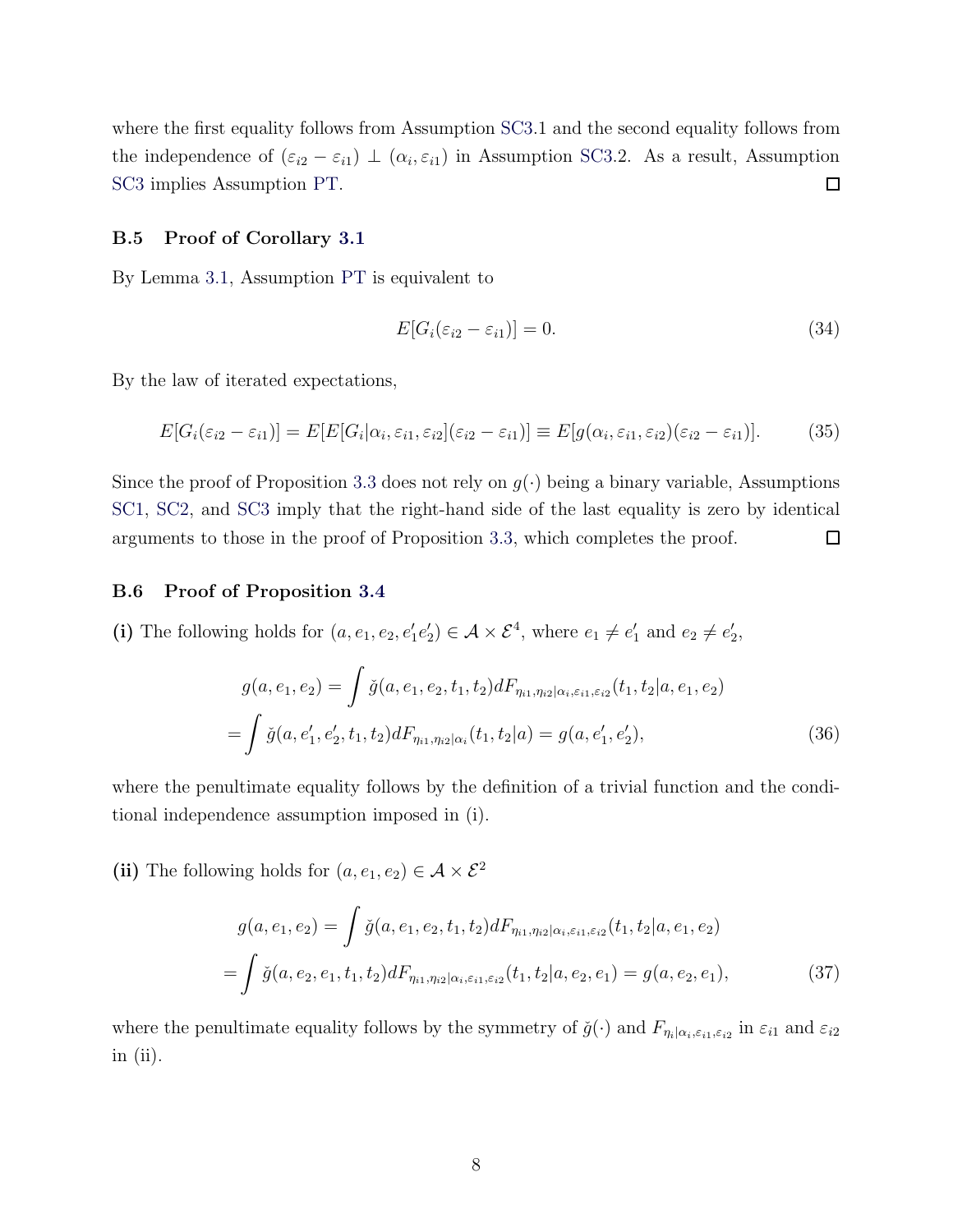(iii) The following holds for  $(a, e_1, e_2, e'_2) \in \mathcal{A} \times \mathcal{E}^3$ ,  $e_2 \neq e'_2$ ,

$$
g(a, e_1, e_2) = \int \check{g}(a, e_1, e_2, t_1, t_2) dF_{\eta_{i1}, \eta_{i2} | \alpha_i, \varepsilon_{i1}, \varepsilon_{i2}}(t_1, t_2 | a, e_1, e_2)
$$
  
= 
$$
\int \check{g}(a, e_1, e'_2, t_1, t_2) dF_{\eta_{i1}, \eta_{i2} | \alpha_i, \varepsilon_{i1}}(t_1, t_2 | a, e_1) = g(a, e_1, e'_2),
$$
 (38)

where the penultimate equality follows from the definition of a trivial function and the  $\Box$ conditional independence assumption in (iii).

# <span id="page-38-0"></span>B.7 Proof of Proposition [4.1](#page-16-2)

The proof proceeds in two steps. First, consider

$$
E[G_i(Y_{i2}(0) - Y_{i1}(0))] = E[G_i](\lambda_2 - \lambda_1) + E[G_i(\gamma_2(X_{i2}) - \gamma_1(X_{i1}))] + E[G_i(\varepsilon_{i2} - \varepsilon_{i1})]
$$
  
\n
$$
= E[G_i](\lambda_2 - \lambda_1) + E[g(\alpha_i, \varepsilon_{i1}, \varepsilon_{i2})(\gamma_2(X_{i2}) - \gamma_1(X_{i1}))]
$$
  
\n
$$
= E[G_i](\lambda_2 - \lambda_1) + E[G_i]E[\gamma_2(X_{i2}) - \gamma_1(X_{i1})]
$$
  
\n
$$
= E[G_i]E[Y_{i2}(0) - Y_{i1}(0)], \tag{39}
$$

where the second equality follows from  $E[G_i(\varepsilon_{i2} - \varepsilon_{i1})] = 0$  and Assumption [SEL,](#page-9-0) the third equality follows from the independence of  $X_i$  and the unobservables, and the last one from the fact that, under Assumption [SP-X,](#page-16-1)  $E[Y_{i2}(0) - Y_{i1}(0)] = \lambda_2 - \lambda_1 + E[\gamma_2(X_{i2}) - \gamma_1(X_{i1})],$ since  $E[\varepsilon_{i1}] = E[\varepsilon_{i2}] = 0.$ 

Equation [\(39\)](#page-38-1) and  $P(G_i = 1) > 0$  imply that

<span id="page-38-2"></span><span id="page-38-1"></span>
$$
E[Y_{i2}(0) - Y_{i1}(0)|G_i = 1] = E[Y_{i2}(0) - Y_{i1}(0)].
$$
\n(40)

Note that

$$
E[Y_{i2}(0) - Y_{i1}(0)] = P(G_i = 1)E[Y_{i2}(0) - Y_{i1}(0)|G_i = 1] + P(G_i = 0)E[Y_{i2}(0) - Y_{i1}(0)|G_i = 0]
$$

Imposing [\(40\)](#page-38-2) yields

$$
(1 - P(G_i = 1))E[Y_{i2}(0) - Y_{i1}(0)] = P(G_i = 0)E[Y_{i2}(0) - Y_{i1}(0)|G_i = 0],
$$
\n(41)

which implies  $E[Y_{i2}(0) - Y_{i1}(0)|G_i = 0] = E[Y_{i2}(0) - Y_{i1}(0)]$ , since  $P(G_i = 0) > 0$ . This completes the proof.  $\Box$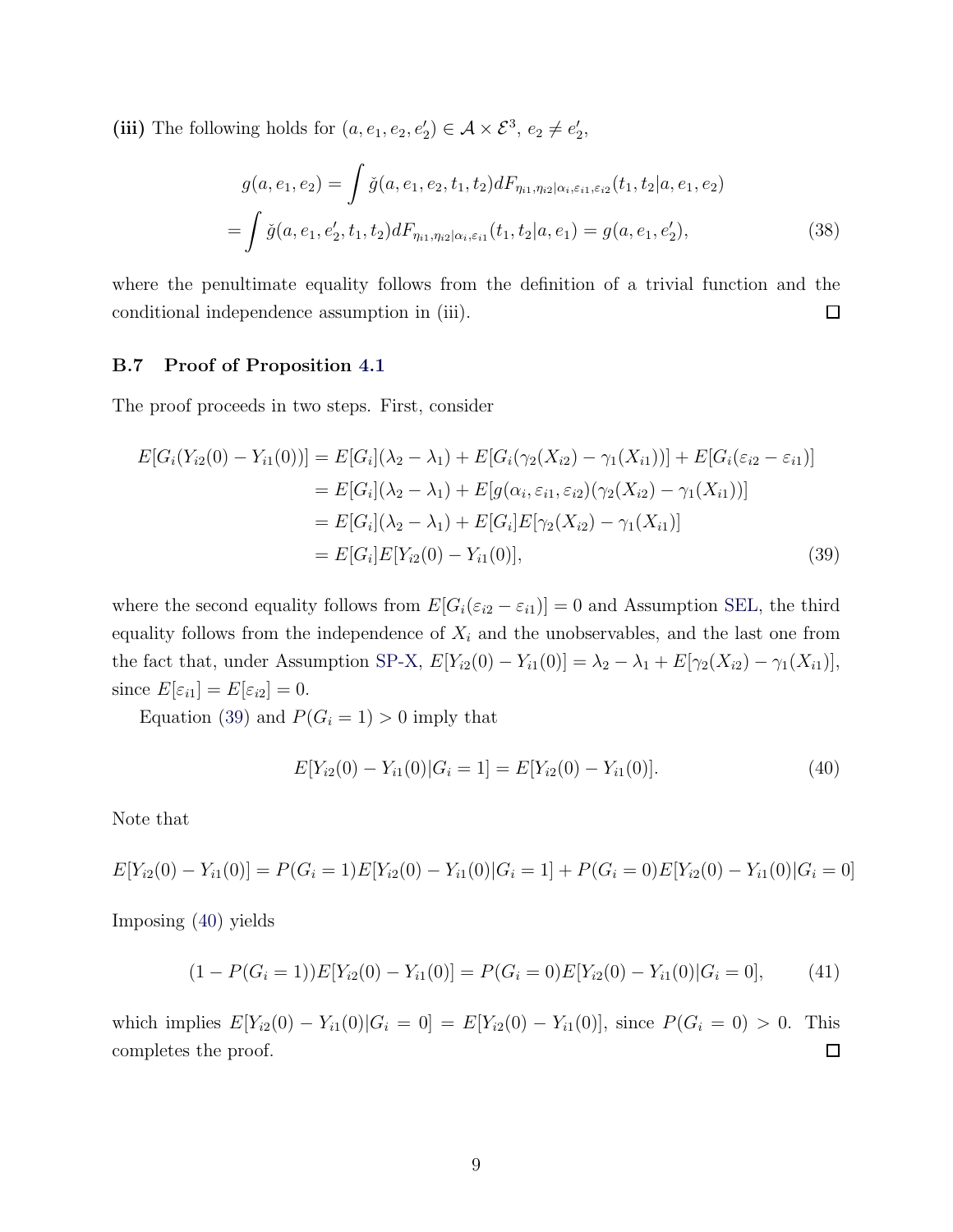# <span id="page-39-0"></span>B.8 Proof of Proposition [4.2](#page-18-1)

By Lemma [B.1,](#page-44-1) it suffices to show that each assumption implies  $E[G_i(\varepsilon_{i2} - \varepsilon_{i1})|X_i] =$  $E[G_i|X_i]E[\varepsilon_{i2}-\varepsilon_{i1}|X_i]$  a.s.

(i) First, consider Assumption [SC1-X](#page-17-2) with the conditional independence restriction,  $(\varepsilon_{i1}, \varepsilon_{i2}) \perp \alpha_i | X_i$ . Thus, it follows that, a.e.  $(x_1, x_2) \in \mathcal{X}^2$ ,

$$
E[G_i(\varepsilon_{i2} - \varepsilon_{i1})|X_i = (x_1, x_2)]
$$
  
=  $\int g(a, x_1, x_2)(e_2 - e_1) dF_{\alpha_i, \varepsilon_{i1}, \varepsilon_{i2}|X_i}(a, e_1, e_2|x_1, x_2)$   
=  $\int g(a, x_1, x_2) dF_{\alpha_i|X_i}(a|x_1, x_2) \int (e_2 - e_1) dF_{\varepsilon_{i1}, \varepsilon_{i2}|X_i}(e_1, e_2|x_1, x_2)$   
=  $E[G_i|X_i = (x_1, x_2)]E[\varepsilon_{i2} - \varepsilon_{i1}|X_i = (x_1, x_2)],$  (42)

where the first equality follows by Assumption [SC1-X.](#page-17-2)1 and the second follows by Assumption [SC1-X.](#page-17-2)2(i). The last equality follows by the definition of conditional expectations, which then implies Assumption [PT-X](#page-6-3) holds.

Second, consider Assumption [SC1-X](#page-17-2) with the conditional time homogeneity restriction,  $\varepsilon_{i1}|\alpha_i, X_i \stackrel{d}{=} \varepsilon_{i2}|\alpha_i, X_i$ . Thus, we have that, a.e.  $(x_1, x_2) \in \mathcal{X}^2$ ,

$$
E[G_i(\varepsilon_{i2} - \varepsilon_{i1})|X_i = (x_1, x_2)]
$$
  
= 
$$
\int \left( \int g(a, x_1, x_2) e_2 dF_{\varepsilon_{i2}|\alpha_i, X_i}(e_2|a, x_1, x_2) - \int g(a, x_1, x_2) e_1 dF_{\varepsilon_{i1}|\alpha_i, X_i}(e_1|a, x_1, x_2) \right) dF_{\alpha_i|X_i}(a|x_1, x_2)
$$
  
= 
$$
\int \left( \int g(a, x_1, x_2) e_2 dF_{\varepsilon_{i1}|\alpha_i, X_i}(e_2|a, x_1, x_2) - \int g(a, x_1, x_2) e_1 dF_{\varepsilon_{i1}|\alpha_i, X_i}(e_1|a, x_1, x_2) \right) dF_{\alpha_i|X_i}(a|x_1, x_2)
$$
  
= 0, (43)

where the first equality follows from Assumption [SC1-X.](#page-17-2)1 and the second follows from As-sumption [SC1-X.](#page-17-2)2(ii). The last equality is immediate and completes the proof.

(ii) The exchangeability restrictions in Assumption [SC2-X](#page-17-3) imply the following: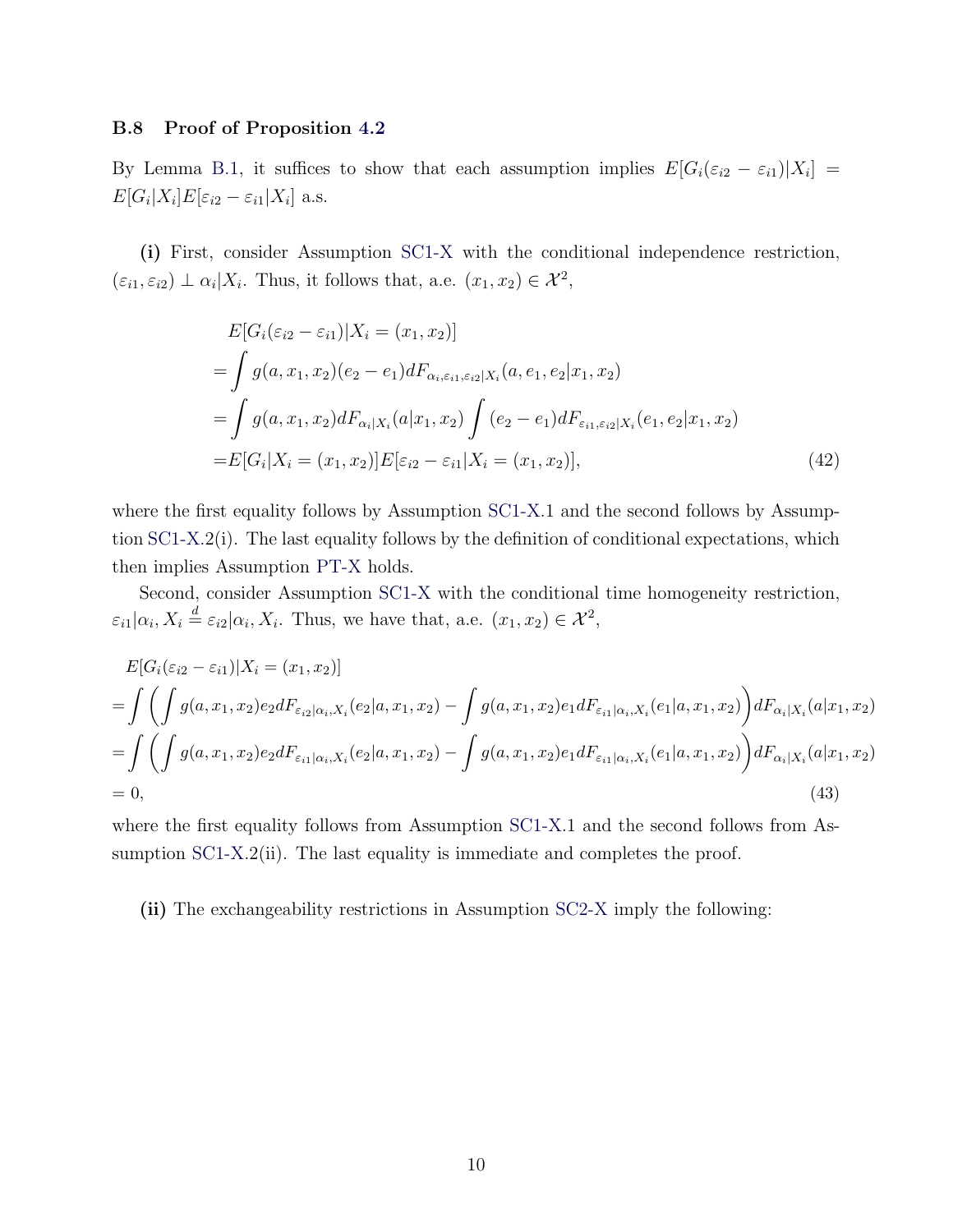$$
E[g(\alpha_i, X_{i1}, X_{i2}, \varepsilon_{i1}, \varepsilon_{i2})\varepsilon_{i1} | \alpha_i = a, X_i = (x_1, x_2)]
$$
  
= 
$$
\int g(a, x_1, x_2, e_1, e_2) e_1 dF_{\varepsilon_{i1}, \varepsilon_{i2} | \alpha_i, X_i}(e_1, e_2 | a, x_1, x_2)
$$
  
= 
$$
\int g(a, x_1, x_2, e_2, e_1) e_1 dF_{\varepsilon_{i1}, \varepsilon_{i2} | \alpha_i, X_i}(e_2, e_1 | a, x_1, x_2)
$$
  
= 
$$
\int g(a, x_1, x_2, e_2, e_1) e_1 dF_{\varepsilon_{i1}, \varepsilon_{i2} | \alpha_i, X_i}(e_2, e_1 | a, x_1, x_2)
$$
  
= 
$$
E[g(\alpha_i, X_{i1}, X_{i2}, \varepsilon_{i1}, \varepsilon_{i2})\varepsilon_{i2} | \alpha_i = a, X_i = (x_1, x_2)],
$$
 (44)

a.e.  $(a, x_1, x_2) \in \mathcal{A} \times \mathcal{X}^2$ .

Integrating out  $\alpha_i | X_i$  in the above yields the following a.e. equality:

$$
\int E[g(\alpha_i, X_{i1}, X_{i2}, \varepsilon_{i1}, \varepsilon_{i2})\varepsilon_{i1} | \alpha_i = a, X_{i1} = x_1, X_{i2} = x_2] dF_{\alpha_i | X_{i1}, X_{i2}}(a | x_1, x_2)
$$

$$
= \int E[g(\alpha_i, X_{i1}, X_{i2}, \varepsilon_{i1}, \varepsilon_{i2})\varepsilon_{i2} | \alpha_i = a, X_{i1} = x_1, X_{i2} = x_2] dF_{\alpha_i | X_{i1}, X_{i2}}(a | x_1, x_2).
$$
(45)

As a result, by the law of iterated expectations we have that  $E[G_i(\varepsilon_{i2} - \varepsilon_{i1})|X_{i1}, X_{i2}] = 0$ almost surely. This completes the proof, since Assumptions [SP-X](#page-16-1) and Assumption [SC2-X.](#page-17-3)2 directly imply that  $E[\varepsilon_{i2} - \varepsilon_{i1}|X_{i1}, X_{i2}] = 0$  a.s.

(iii) Consider

$$
E[G_i(\varepsilon_{i2} - \varepsilon_{i1})|X_i]
$$
  
= 
$$
E[g(\alpha_i, X_{i1}, X_{i2}, \varepsilon_{i1})(\varepsilon_{i2} - \varepsilon_{i1})|X_i]
$$
  
= 
$$
E[G_i|X_i]E[\varepsilon_{i2} - \varepsilon_{i1}|X_i] \ a.s.,
$$
 (46)

where the first and second a.s. equality follow from Assumption [SC3-X.](#page-17-4)1 and SC3-X.2,  $\Box$ respectively, which completes the proof.

# <span id="page-40-0"></span>B.9 Proof of Proposition [5.1](#page-21-4)

First, note that Lemma [B.4](#page-46-0) applies here by simply changing the conditioning set under Assumption [SEL-NSP.](#page-19-2) As a result, Assumption [PT-NSP](#page-7-1) under Assumption [NSP](#page-19-0) and [SEL-NSP](#page-19-2) holds iff

$$
E[G_i(Y_{i2}(0) - Y_{i1}(0)) | X_i^{\lambda}, X_{i1}^{\mu} = X_{i2}^{\mu}] = E[G_i | X_i^{\lambda}, X_{i1}^{\mu} = X_{i2}^{\mu}] E[Y_{i2}(0) - Y_{i1}(0) | X_i^{\lambda}, X_{i1}^{\mu} = X_{i2}^{\mu}] a.s.
$$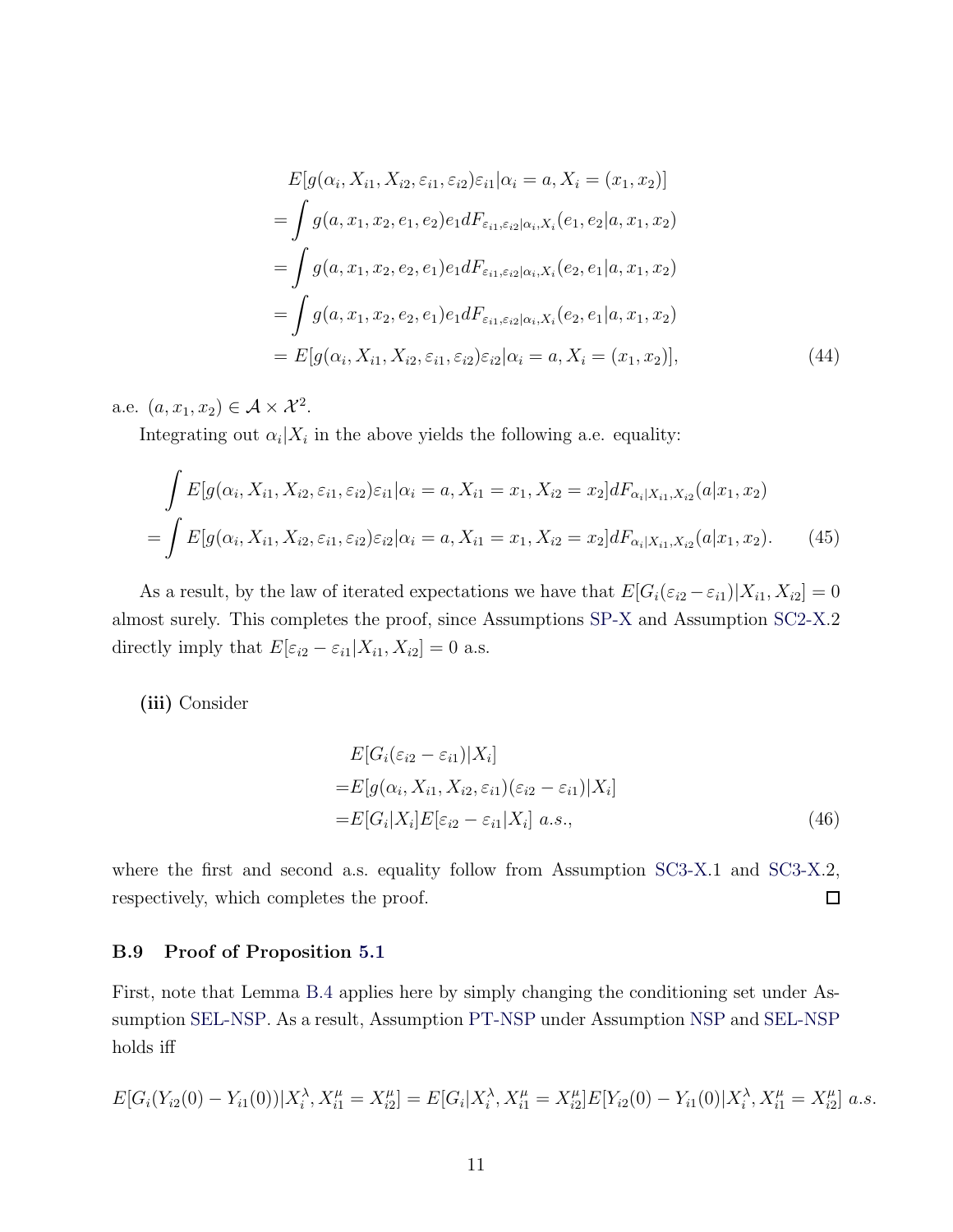Here and below equalities involving conditional expectations are understood to hold a.s. We now proceed to show each statement separately.

# (i): By Assumption [NSP,](#page-19-0) [SEL-NSP,](#page-19-2) and [SC1-NSP](#page-20-0)[.1,](#page-20-2) it follows that

$$
E[G_i(Y_{i2}(0) - Y_{i1}(0))|X_i^{\lambda}, X_{i1}^{\mu} = X_{i2}^{\mu}]
$$
\n
$$
= E[g(\alpha_i^{\mu}, X_{i1}^{\mu}, X_{i2}^{\mu}, X_{i1}^{\lambda}, X_{i2}^{\lambda})(\mu(X_{i2}^{\mu}, \alpha_i^{\mu}, \varepsilon_{i2}^{\mu}) - \mu(X_{i1}^{\mu}, \alpha_i^{\mu}, \varepsilon_{i1}^{\mu}))|X_i^{\lambda}, X_{i1}^{\mu} = X_{i2}^{\mu}]
$$
\n
$$
+ E[g(\alpha_i^{\mu}, X_{i1}^{\mu}, X_{i2}^{\mu}, X_{i1}^{\lambda}, X_{i2}^{\lambda})(\lambda_2(X_{i2}^{\lambda}, \alpha_i^{\lambda}, \varepsilon_{i2}^{\lambda}) - \lambda_1(X_{i1}^{\lambda}, \alpha_i^{\lambda}, \varepsilon_{i1}^{\lambda}))|X_i^{\lambda}, X_{i1}^{\mu} = X_{i2}^{\mu}]
$$
\n
$$
= E[g(\alpha_i^{\mu}, X_{i1}^{\mu}, X_{i2}^{\mu}, X_{i1}^{\lambda}, X_{i2}^{\lambda})E[\mu(X_{i2}^{\mu}, \alpha_i^{\mu}, \varepsilon_{i2}^{\mu}) - \mu(X_{i1}^{\mu}, \alpha_i^{\mu}, \varepsilon_{i1}^{\mu})|X_i^{\lambda}, X_{i1}^{\mu} = X_{i2}^{\mu}, \alpha_i^{\mu}|]X_i^{\lambda}, X_{i1}^{\mu} = X_{i2}^{\mu}]
$$
\n
$$
+ E[g(\alpha_i^{\mu}, X_{i1}^{\mu}, X_{i2}^{\mu}, X_{i1}^{\lambda}, X_{i2}^{\lambda})|X_i^{\lambda}, X_{i1}^{\mu} = X_{i2}^{\mu}]E[\lambda_2(X_{i2}^{\lambda}, \alpha_i^{\lambda}, \varepsilon_{i2}^{\lambda}) - \lambda_1(X_{i1}^{\lambda}, \alpha_i^{\lambda}, \varepsilon_{i1}^{\lambda})|X_i^{\lambda}, X_{i1}^{\mu} = X_{i2}^{\mu}]
$$
\n
$$
= E[G_i|X_i^{\lambda}, X_{i1}^{\mu} = X_{i2}^{\mu}]E[\lambda_2(X_{i2}^{\lambda}, \alpha_i^{\lambda}, \varepsilon_{i2}^{\lambda}) -
$$

where the first equality follows from Assumptions [NSP,](#page-19-0) [SEL-NSP](#page-19-2) and [SC1-NSP](#page-20-0)[.1.](#page-20-2) The second equality follows by applying the law of iterated expectations to the first term and the conditional independence imposed in Assumption [SC1-NSP.](#page-20-0)[3](#page-20-3) to the second term. The first term on the RHS of the second equality equals zero by the conditioning on  $X_{i1}^{\mu} = X_{i2}^{\mu}$  $\frac{\mu}{i2}$  and the time homogeneity condition in Assumption [SC1-NSP](#page-20-0)[.2.](#page-20-4) The last equality follows from noting that since  $E[\mu(X_{i2}^{\mu})]$  $\mu_{i2}^{\mu}, \alpha_i^{\mu}$  $\mu_i^{\mu}, \varepsilon_{i2}^{\mu}$  $\mu_{i2}^{\mu}) - \mu(X_{i1}^{\mu})$  $\frac{\mu}{i1}, \alpha_i^{\mu}$  $\mu_i^{\mu}, \varepsilon_{i1}^{\mu}$  $_{i1}^{\mu})|X_i^{\lambda}, X_{i1}^{\mu}=X_{i2}^{\mu}$  $\mu_{i2}^{\mu}, \alpha_i^{\mu}$  $\binom{\mu}{i} = 0,$ 

$$
E[Y_{i2}(0) - Y_{i1}(0)|X_i^{\lambda}, X_{i1}^{\mu} = X_{i2}^{\mu}] = E[\lambda_2(X_{i2}^{\lambda}, \alpha_i^{\lambda}, \varepsilon_{i2}^{\lambda}) - \lambda_1(X_{i1}^{\lambda}, \alpha_i^{\lambda}, \varepsilon_{i1}^{\lambda})|X_i^{\lambda}, X_{i1}^{\mu} = X_{i2}^{\mu}]
$$

by the law of iterated expectations.

(ii) By Assumption [NSP](#page-19-0) and [SEL-NSP,](#page-19-2) it follows that

<span id="page-41-0"></span>
$$
E[G_i(Y_{i2}(0) - Y_{i1}(0))|X_i^{\lambda}, X_{i1}^{\mu} = X_{i2}^{\mu}]
$$
  
\n
$$
= E[g(\alpha_i^{\mu}, X_{i1}^{\mu}, X_{i2}^{\mu}, X_{i1}^{\lambda}, X_{i2}^{\lambda}, \varepsilon_{i1}^{\mu}, \varepsilon_{i2}^{\mu})(\mu(X_{i2}^{\mu}, \alpha_i^{\mu}, \varepsilon_{i2}^{\mu}) - \mu(X_{i1}^{\mu}, \alpha_i^{\mu}, \varepsilon_{i1}^{\mu}))|X_i^{\lambda}, X_{i1}^{\mu} = X_{i2}^{\mu}]
$$
  
\n
$$
+ E[g(\alpha_i^{\mu}, X_{i1}^{\mu}, X_{i2}^{\mu}, X_{i1}^{\lambda}, X_{i2}^{\lambda}, \varepsilon_{i1}^{\mu}, \varepsilon_{i2}^{\mu})(\lambda_2(X_{i2}^{\lambda}, \alpha_i^{\lambda}, \varepsilon_{i2}^{\lambda}) - \lambda_1(X_{i1}^{\lambda}, \alpha_i^{\lambda}, \varepsilon_{i1}^{\lambda}))|X_i^{\lambda}, X_{i1}^{\mu} = X_{i2}^{\mu}].
$$
\n(47)

We first examine the first term on the RHS of the above equality. Note that by the symmetry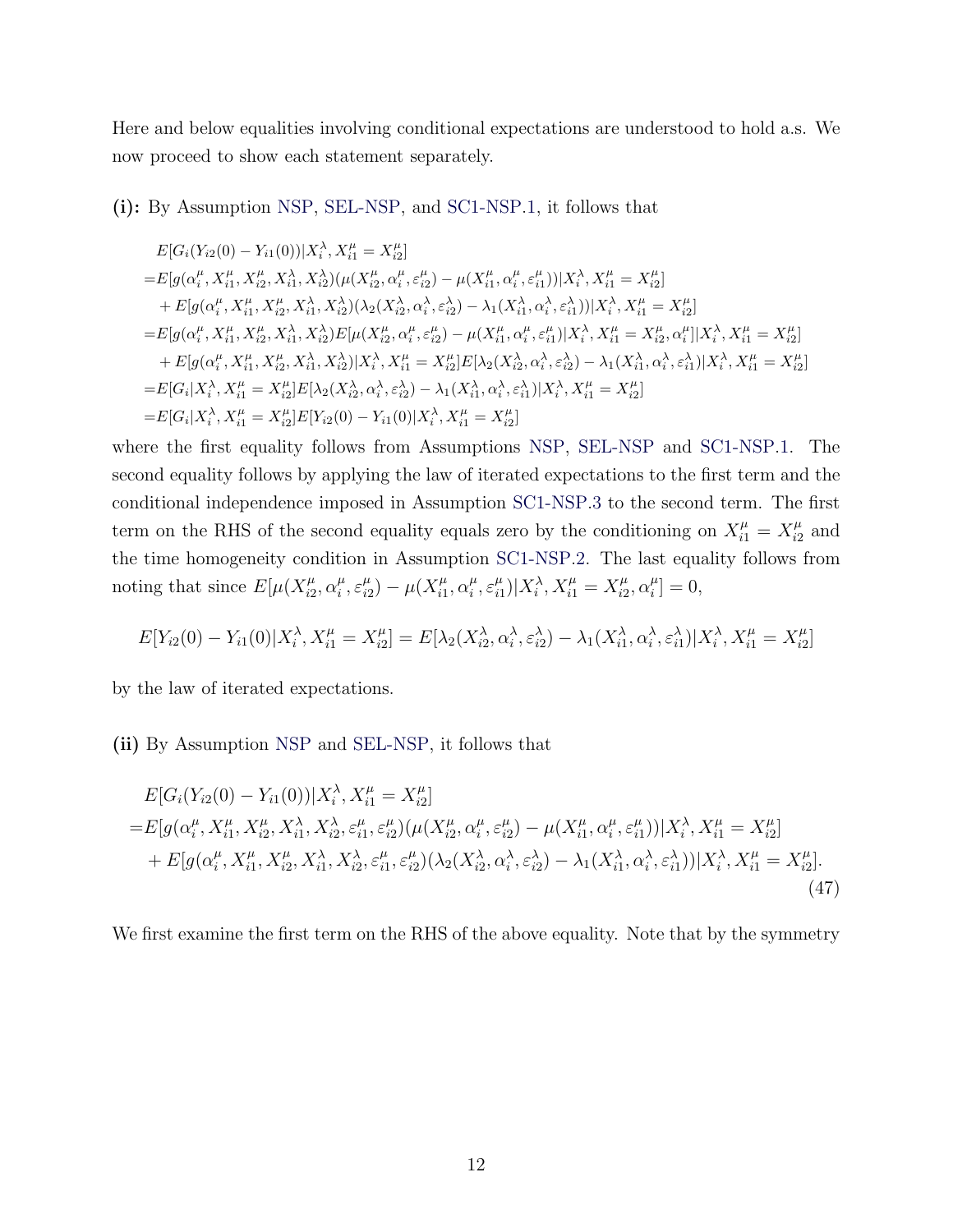restrictions in Assumption [SC2-NSP](#page-20-1)[.1](#page-20-5)[-2,](#page-20-6) it follows that a.e.  $(a, x^{\mu}, x_1^{\lambda}, x_2^{\lambda}) \in \mathcal{A} \times \mathcal{X}_{\mu} \times \mathcal{X}_{\lambda}^2$ 

$$
E[g(\alpha_i^{\mu}, X_{i1}^{\mu}, X_{i2}^{\mu}, X_{i1}^{\lambda}, X_{i2}^{\lambda}, \varepsilon_{i1}^{\mu}, \varepsilon_{i2}^{\mu})\mu(X_{i1}^{\mu}, \alpha_i^{\mu}, \varepsilon_{i1}^{\mu})|X_i^{\lambda} = (x_1^{\lambda}, x_2^{\lambda}), X_{i1}^{\mu} = X_{i2}^{\mu} = x^{\mu}, \alpha_i^{\mu} = a]
$$
  
\n
$$
= \int g(a, x^{\mu}, x^{\mu}, x_1^{\lambda}, x_2^{\lambda}, e_1, e_2) \mu(x^{\mu}, a, e_1) dF_{\varepsilon_{i1}^{\mu}, \varepsilon_{i2}^{\mu}|X_i^{\lambda}, X_{i1}^{\mu} = X_{i2}^{\mu}, \alpha_i^{\mu} (e_1, e_2 | (x_1^{\lambda}, x_2^{\lambda}), x^{\mu}, a)
$$
  
\n
$$
= \int g(a, x^{\mu}, x^{\mu}, x_1^{\lambda}, x_2^{\lambda}, e_2, e_1) \mu(x^{\mu}, a, e_1) dF_{\varepsilon_{i1}^{\mu}, \varepsilon_{i2}^{\mu}|X_i^{\lambda}, X_{i1}^{\mu} = X_{i2}^{\mu}, \alpha_i^{\mu} (e_2, e_1 | (x_1^{\lambda}, x_2^{\lambda}), x^{\mu}, a)
$$
  
\n
$$
= E[g(\alpha_i^{\mu}, X_{i1}^{\mu}, X_{i2}^{\mu}, X_{i1}^{\lambda}, X_{i2}^{\lambda}, \varepsilon_{i1}^{\mu}, \varepsilon_{i2}^{\mu})\mu(X_{i2}^{\mu}, \alpha_i^{\mu}, \varepsilon_{i2}^{\mu})|X_i^{\lambda} = (x_1^{\lambda}, x_2^{\lambda}), X_{i1}^{\mu} = X_{i2}^{\mu} = x^{\mu}, \alpha_i^{\mu} = a].
$$
\n(48)

As a result, the first term in [\(47\)](#page-41-0) equals zero by the law of iterated expectations and [\(48\)](#page-42-0),

<span id="page-42-0"></span>
$$
E[g(\alpha_i^{\mu}, X_{i1}^{\mu}, X_{i2}^{\mu}, X_{i1}^{\lambda}, X_{i2}^{\lambda}, \varepsilon_{i1}^{\mu}, \varepsilon_{i2}^{\mu})(\mu(X_{i2}^{\mu}, \alpha_i^{\mu}, \varepsilon_{i2}^{\mu}) - \mu(X_{i1}^{\mu}, \alpha_i^{\mu}, \varepsilon_{i1}^{\mu}))|X_i^{\lambda}, X_{i1}^{\mu} = X_{i2}^{\mu}, \alpha_i^{\mu}]
$$
  
= 
$$
E[g(\alpha_i^{\mu}, X_{i1}^{\mu}, X_{i2}^{\mu}, X_{i1}^{\lambda}, X_{i2}^{\lambda}, \varepsilon_{i1}^{\mu}, \varepsilon_{i2}^{\mu})\mu(X_{i2}^{\mu}, \alpha_i^{\mu}, \varepsilon_{i2}^{\mu})|X_i^{\lambda}, X_{i1}^{\mu} = X_{i2}^{\mu}, \alpha_i^{\mu}]
$$

$$
- E[g(\alpha_i^{\mu}, X_{i1}^{\mu}, X_{i2}^{\mu}, X_{i1}^{\lambda}, X_{i2}^{\lambda}, \varepsilon_{i1}^{\mu}, \varepsilon_{i2}^{\mu})\mu(X_{i1}^{\mu}, \alpha_i^{\mu}, \varepsilon_{i1}^{\mu})|X_i^{\lambda}, X_{i1}^{\mu} = X_{i2}^{\mu}, \alpha_i^{\mu}] = 0
$$

It follows that

$$
E[G_i(Y_{i2}(0) - Y_{i1}(0))|X_i^{\lambda}, X_{i1}^{\mu} = X_{i2}^{\mu}]
$$
  
\n
$$
= E[g(\alpha_i^{\mu}, X_{i1}^{\mu}, X_{i2}^{\mu}, X_{i1}^{\lambda}, X_{i2}^{\lambda}, \varepsilon_{i1}^{\mu}, \varepsilon_{i2}^{\mu})(\lambda_2(X_{i2}^{\lambda}, \alpha_i^{\lambda}, \varepsilon_{i2}^{\lambda}) - \lambda_1(X_{i1}^{\lambda}, \alpha_i^{\lambda}, \varepsilon_{i1}^{\lambda}))|X_i^{\lambda}, X_{i1}^{\mu} = X_{i2}^{\mu}]
$$
  
\n
$$
= E[g(\alpha_i^{\mu}, X_{i1}^{\mu}, X_{i2}^{\mu}, X_{i1}^{\lambda}, X_{i2}^{\lambda}, \varepsilon_{i1}^{\mu}, \varepsilon_{i2}^{\mu})|X_i^{\lambda}, X_{i1}^{\mu} = X_{i2}^{\mu}]E[\lambda_2(X_{i2}^{\lambda}, \alpha_i^{\lambda}, \varepsilon_{i2}^{\lambda}) - \lambda_1(X_{i1}^{\lambda}, \alpha_i^{\lambda}, \varepsilon_{i1}^{\lambda})|X_i^{\lambda}, X_{i1}^{\mu} = X_{i2}^{\mu}]
$$
  
\n
$$
= E[G_i|X_i^{\lambda}, X_{i1}^{\mu} = X_{i2}^{\mu}]E[Y_{i2}(0) - Y_{i1}(0)|X_i^{\lambda}, X_{i1}^{\mu} = X_{i2}^{\mu}],
$$
  
\n(49)

where the penultimate equality follows from the conditional independence assumption in As-sumption [SC2-NSP](#page-20-1)[.3.](#page-20-7) The last equality follows from the time homogeneity of  $F_{\varepsilon_{it}^{\mu}|X_i^{\mu},X_i^{\lambda},\alpha_i^{\mu}},$ which follows from the exchangeabilty restriction in Assumption [SC2-NSP](#page-20-1)[.2](#page-20-6) by Lemma [B.3](#page-45-1) and implies that  $E[Y_{i2}(0) - Y_{i1}(0)|X_i^{\lambda}, X_{i1}^{\mu} = X_{i2}^{\mu})$  $\mathcal{L}[\lambda_1^{\mu}] = E[\lambda_2(X_{i2}^{\lambda}, \alpha_i^{\lambda}, \varepsilon_{i2}^{\lambda}) - \lambda_1(X_{i1}^{\lambda}, \alpha_i^{\lambda}, \varepsilon_{i1}^{\lambda}))|X_i^{\lambda}, X_{i1}^{\mu} =$  $X_{i2}^{\mu}$  $\binom{\mu}{i2}$  as in the proof of (i). As a result, the above implies that Assumption [PT-NSP](#page-7-1) holds.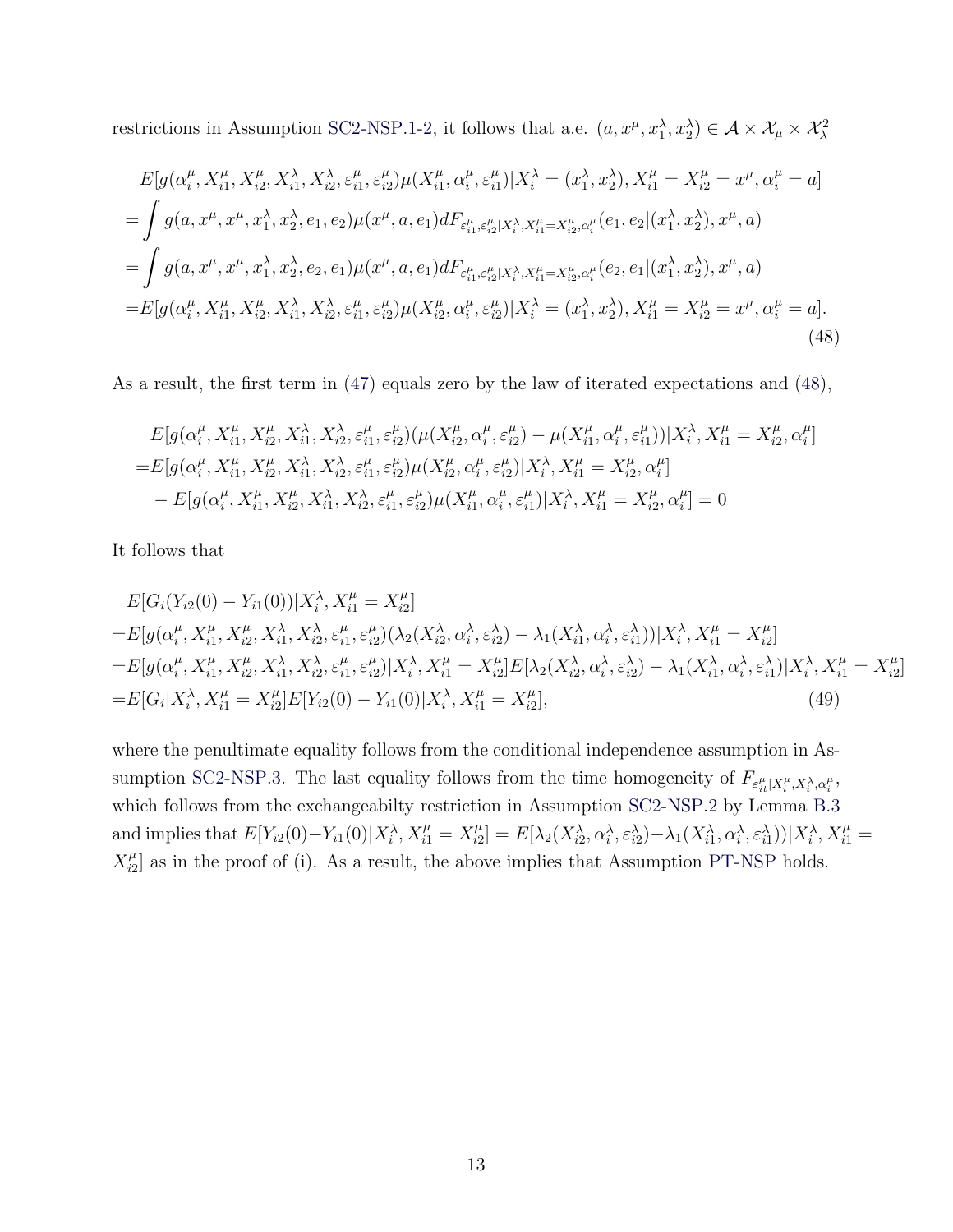(iii) By Assumptions [NSP,](#page-19-0) [SEL-NSP](#page-19-2) and [SC3-NSP](#page-21-1)[.1,](#page-21-5) it follows that

$$
E[G_i(Y_{i2}(0) - Y_{i1}(0))|X_i^{\lambda}, X_{i1}^{\mu} = X_{i2}^{\mu}]
$$
  
\n
$$
= E[g(\alpha_i^{\mu}, X_{i1}^{\mu}, X_{i2}^{\mu}, X_{i1}^{\lambda}, X_{i2}^{\lambda}, \varepsilon_{i1}^{\mu})\Delta_{\mu,i}|X_i^{\lambda}, X_{i1}^{\mu} = X_{i2}^{\mu}]
$$
  
\n
$$
+ E[g(\alpha_i^{\mu}, X_{i1}^{\mu}, X_{i2}^{\mu}, X_{i1}^{\lambda}, X_{i2}^{\lambda}, \varepsilon_{i1}^{\mu}) (\lambda_2(X_{i2}^{\lambda}, \alpha_i^{\lambda}, \varepsilon_{i2}^{\lambda}) - \lambda_1(X_{i1}^{\lambda}, \alpha_i^{\lambda}, \varepsilon_{i1}^{\lambda}))|X_i^{\lambda}, X_{i1}^{\mu} = X_{i2}^{\mu}]
$$
  
\n
$$
= E[g(\alpha_i^{\mu}, X_{i1}^{\mu}, X_{i2}^{\mu}, X_{i1}^{\lambda}, X_{i2}^{\lambda}, \varepsilon_{i1}^{\mu})|X_i^{\lambda}, X_{i1}^{\mu} = X_{i2}^{\mu}]E[\Delta_{\mu,i}|X_i^{\lambda}, X_{i1}^{\mu} = X_{i2}^{\mu}]
$$
  
\n
$$
+ E[g(\alpha_i^{\mu}, X_{i1}^{\mu}, X_{i2}^{\mu}, X_{i1}^{\lambda}, X_{i2}^{\lambda}, \varepsilon_{i1}^{\mu})|X_i^{\lambda}, X_i^{\mu} = X_{i2}^{\mu}]E[\lambda_2(X_{i2}^{\lambda}, \alpha_i^{\lambda}, \varepsilon_{i2}^{\lambda}) - \lambda_1(X_{i1}^{\lambda}, \alpha_i^{\lambda}, \varepsilon_{i1}^{\lambda})|X_i^{\lambda}, X_{i1}^{\mu} = X_{i2}^{\mu}]
$$
  
\n
$$
= E[G_i|X_i^{\lambda}, X_{i1}^{\mu} = X_{i2}^{\mu}]E[Y_{i2}(0) - Y_{i1}(0)|X_i^{\lambda}, X_{i1}^{\mu} = X_{i2}^{\mu}]
$$
  
\n(50)

The penultimate equality follows from the conditional independence conditions in Assump-tion [SC3-NSP.](#page-21-1)[2-](#page-21-2)[3,](#page-21-3) which jointly imply Assumption [PT-NSP.](#page-7-1) This completes the proof.  $\Box$ 

# <span id="page-43-0"></span>B.10 Proof of Proposition [5.2](#page-23-3)

Throughout this proof, equalities involving conditioning statements are understood to hold a.e. We proceed to show each result separately.

(i) To show the result, it suffices to show that (i.a) Assumptions [SC1-NSP.](#page-20-0)[1](#page-20-2) and [SC1-NSP.](#page-20-0)[2](#page-20-4) imply Assumption [TH](#page-23-0) and (i.b) Assumptions [SC1-NSP](#page-20-0)[.1](#page-20-2) and [SC1-NSP.](#page-20-0)[3](#page-20-3) imply Assumption [RE.](#page-23-1)

(i.a) Under Assumptions [SC1-NSP](#page-20-0)[.1](#page-20-2) and SC1-NSP[.2,](#page-20-4)  $G_i = g(\alpha_i^{\mu})$  $\binom{\mu}{i}$  is a degenerate random variable equaling either zero or one with probability one conditional on  $\alpha_i^{\mu}$  $i<sup>\mu</sup>$ . As a result,

$$
F_{\varepsilon_{it}^{\mu}|G_i,\alpha_i^{\mu}}(e|g,a) = \sum_{g=0,1} P(\varepsilon_{it}^{\mu} \le e|G_i = g(a), \alpha_i^{\mu} = a)1\{g(a) = g\}
$$
  
= 
$$
\sum_{g=0,1} P(\varepsilon_{it}^{\mu} \le e|\alpha_i^{\mu} = a)1\{g(a) = g\} = \sum_{g=0,1} F_{\varepsilon_{it}^{\mu}|\alpha_i^{\mu}}(e|a)1\{g(a) = g\}
$$
(51)

As a result, Assumption [SC1-NSP.](#page-20-0)[1](#page-20-2) together with the time homogeneity of  $F_{\varepsilon_{it}^{\mu}|\alpha_i^{\mu}}$  in As-sumption [SC1-NSP.](#page-20-0)[2](#page-20-4) is sufficient for the time homogeneity of  $F_{\varepsilon_{it}^{\mu}|G_i,\alpha_i^{\mu}}(e|g,a)$ , which yields Assumption [TH.](#page-23-0)

(i.b) The statement (i.b) is immediate from noting that  $G_i = g(\alpha_i^{\mu})$  $\binom{\mu}{i}$  (Assumption [SC1-NSP.](#page-20-0)[1\)](#page-20-2) and the independence condition in Assumption SC1-NSP.[3](#page-20-3) imply that  $g(\alpha_i^{\mu})$  $\binom{\mu}{i}$   $\perp$  $(\alpha_i^{\lambda}, \varepsilon_{i1}^{\lambda}, \varepsilon_{i2}^{\lambda})$ , which is equivalent to Assumption [RE.](#page-23-1) This completes the proof of (i).

(ii) Here it suffices to show (ii.a) Assumptions [SC2-NSP.](#page-20-1)[1](#page-20-5) and [SC2-NSP](#page-20-1)[.2](#page-20-6) imply Assumption [TH](#page-23-0) and (ii.b) Assumptions [SC2-NSP](#page-20-1)[.1](#page-20-5) and [SC2-NSP](#page-20-1)[.3](#page-20-7) imply Assumption [RE.](#page-23-1)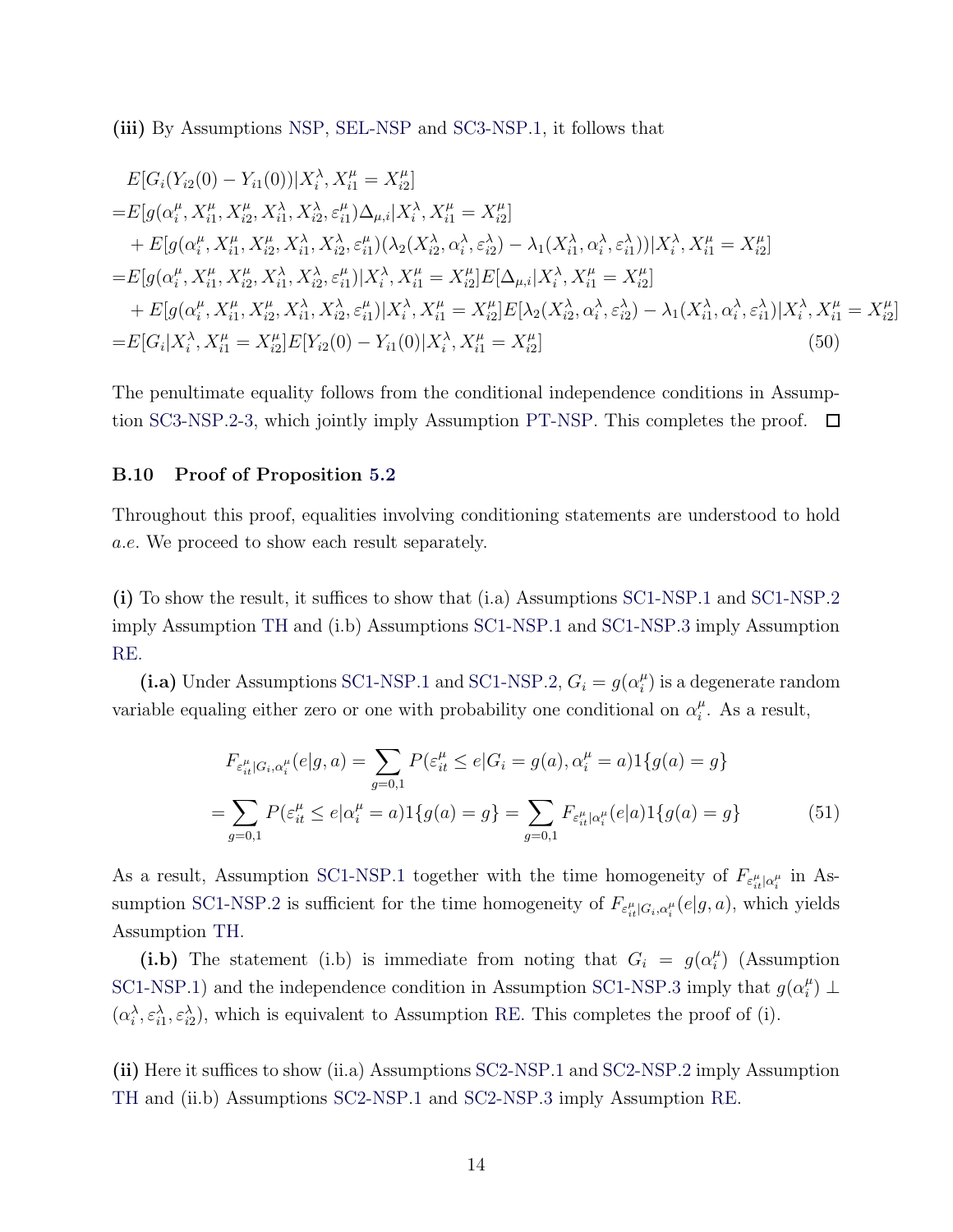(ii.a) Consider

$$
F_{\varepsilon_{i1}^{\mu},G_i|\alpha_i^{\mu}}(e_1,g|a) = F_{G_i|\varepsilon_{i1}^{\mu},\alpha_i^{\mu}}(g|e_1,a)F_{\varepsilon_{i1}^{\mu}|\alpha_i^{\mu}}(e_1|a)
$$
(52)

Assumption [SC2-NSP](#page-20-1)[.2](#page-20-6) implies  $F_{\varepsilon_{i1}^{\mu}|\alpha_{i}^{\mu}}(e|a) = F_{\varepsilon_{i2}^{\mu}|\alpha_{i}^{\mu}}(e|a)$  as well as  $F_{\varepsilon_{i1}^{\mu}|\varepsilon_{i2}^{\mu},\alpha_{i}^{\mu}}(e_1|e_2,a)$  $F_{\varepsilon_{i2}^{\mu}|\varepsilon_{i1}^{\mu},\alpha_{i}^{\mu}}(e_{1}|e_{2},a)$  by Lemma [B.3,](#page-45-1) which implies

$$
F_{G_i|\varepsilon_{i1}^{\mu},\alpha_i^{\mu}}(g|e_1,a) = \int 1\{g(a,e_1,e_2) \le g\} dF_{\varepsilon_{i2}^{\mu}|\varepsilon_{i1}^{\mu},\alpha_i^{\mu}}(e_2|e_1,a)
$$
  
= 
$$
\int 1\{g(a,e_2,e_1) \le g\} dF_{\varepsilon_{i1}^{\mu}|\varepsilon_{i2}^{\mu},\alpha_i^{\mu}}(e_2|e_1,a) = F_{G_i|\varepsilon_{i2}^{\mu},\alpha_i^{\mu}}(g|e_1,a)
$$
(53)

As a result,

$$
F_{\varepsilon_{i1}^{\mu},G_{i}|\alpha_{i}^{\mu}}(e_{1},g|a) = F_{G_{i}|\varepsilon_{i1}^{\mu},\alpha_{i}^{\mu}}(g|e_{1},a)F_{\varepsilon_{i1}^{\mu}|\alpha_{i}^{\mu}}(e_{1}|a) = F_{G_{i}|\varepsilon_{i2}^{\mu},\alpha_{i}^{\mu}}(g|e_{1},a)F_{\varepsilon_{i2}^{\mu}|\alpha_{i}^{\mu}}(e_{1}|a)
$$
  
=  $F_{\varepsilon_{i2}^{\mu},G_{i}|\alpha_{i}^{\mu}}(e_{1},g|a).$  (54)

This implies Assumption [TH](#page-23-0) by the definition of a conditional distribution  $F_{\varepsilon_{it}^{\mu}|G_i,\alpha_i^{\mu}}(e|g, a) =$  $F_{\varepsilon_{it}^{\mu},G_{i}|\alpha_{i}^{\mu}}(e,g|a)$  $F_{G_i|\alpha_i^{\mu}}$ , where  $F_{G_i|\alpha_i^{\mu}}(g|a) > 0$  by assumption.

(ii.b) This statement follows in a straightforward manner from the definition of  $G_i$  in Assumption [SC2-NSP.](#page-20-1)[1](#page-20-5) and the independence condition in Assumption [SC2-NSP.](#page-20-1)[3](#page-20-7) which together imply Assumption [RE.](#page-23-1) This completes the proof of (ii).  $\Box$ 

# <span id="page-44-0"></span>B.11 Supplementary lemmas

<span id="page-44-1"></span>**Lemma B.1.** Suppose [SP-X](#page-16-1) and  $P(G_i = 1 | X_i) \in (0, 1)$  a.s. hold. Assumption [PT-X](#page-6-3) holds if and only if

$$
E[G_i(\varepsilon_{i2} - \varepsilon_{i1})|X_i] = E[G_i|X_i]E[\varepsilon_{i2} - \varepsilon_{i1}|X_i] \ a.s.
$$
\n
$$
(55)
$$

*Proof.* Since  $P(G_i = 1 | X_i) \in (0, 1)$  a.s., Assumption [PT-X](#page-6-3) holds iff

$$
E[G_i(Y_{i2}(0) - Y_{i1}(0))|X_i] = E[G_i|X_i]E[Y_{i2}(0) - Y_{i1}(0)|X_i] \ a.s.
$$
\n(56)

by arguments similar to Lemma [3.1](#page-8-3) while conditioning on  $X_i$ . By Assumption [SP-X,](#page-16-1) the left-hand side of the above simplifies to

$$
E[G_i(Y_{i2}(0) - Y_{i1}(0))|X_i]
$$
  
= 
$$
E[G_i|X_i](\lambda_2 - \lambda_1) + E[G_i|X_i](\gamma_2(X_i) - \gamma_1(X_i)) + E[G_i(\varepsilon_{i2} - \varepsilon_{i1})|X_i] \ a.s.
$$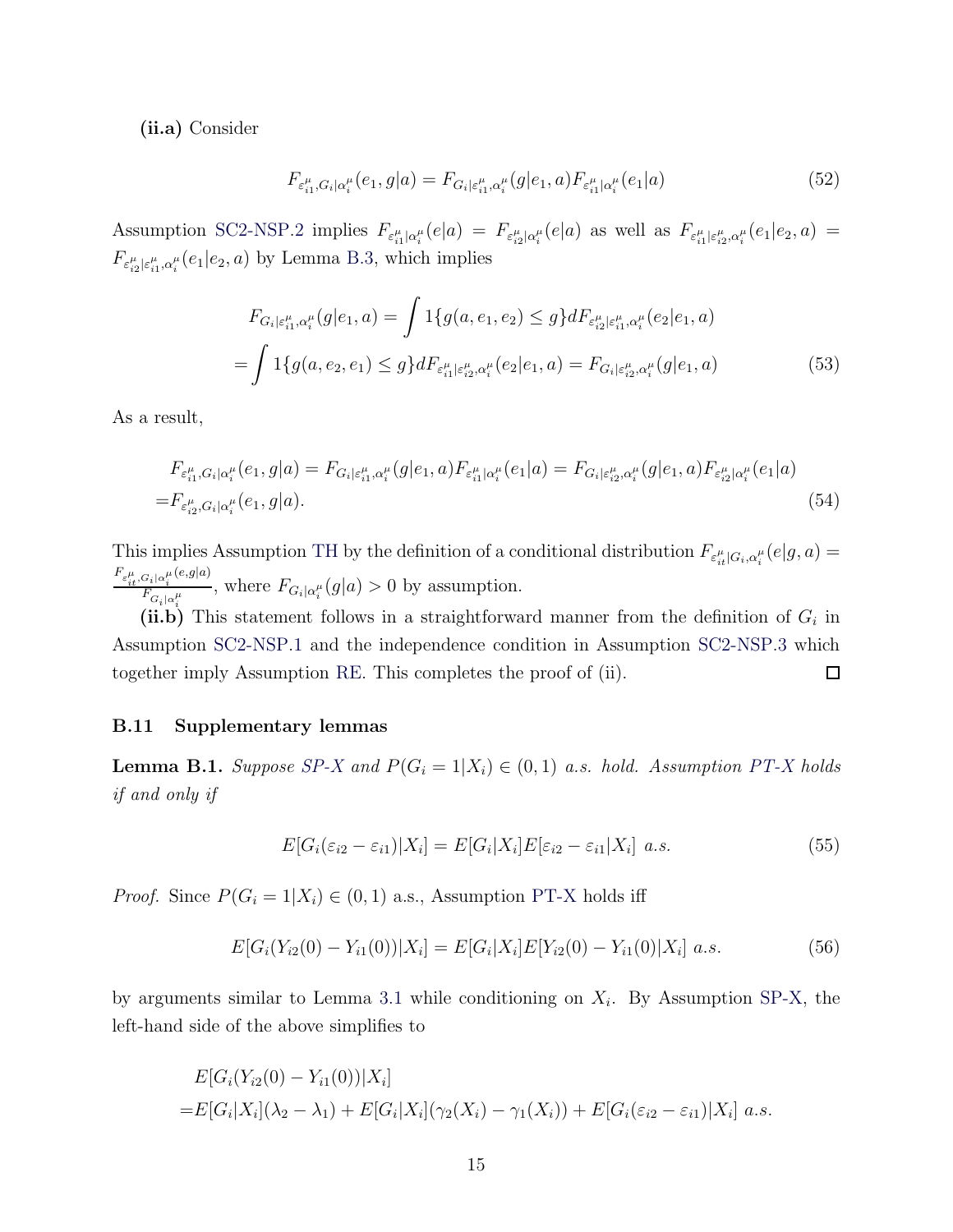As a result, Assumption [PT-X](#page-6-3) holds iff

$$
E[G_i(\varepsilon_{i2} - \varepsilon_{i1})|X_i] = E[G_i|X_i]E[\varepsilon_{i2} - \varepsilon_{i1}|X_i] \ a.s.
$$
\n
$$
(57)
$$

 $\Box$ 

<span id="page-45-0"></span>**Lemma B.2.** Suppose  $P(G_i = 1) \in (0, 1)$  holds. Then, Assumption [PT](#page-6-2) holds iff  $E[G_i(Y_{i2}(0) Y_{i1}(0))] = E[G_i]E[Y_{i2}(0) - Y_{i1}(0)].$ 

Proof. Assumption [PT](#page-6-2) can be written as

$$
E[Y_{i2}(0) - Y_{i1}(0)|G_i = 1] = E[Y_{i2}(0) - Y_{i1}(0)|G_i = 0].
$$
\n(58)

As a result, Assumption [PT](#page-6-2) holds iff  $E[Y_{i2}(0) - Y_{i1}(0)|G_i] = E[Y_{i2}(0) - Y_{i1}(0)]$ . It remains to show that (a)  $E[Y_{i2}(0) - Y_{i1}(0)|G_i] = E[Y_{i2}(0) - Y_{i1}(0)]$  holds if and only if (b)  $E[G_i(Y_{i2}(0) - Y_{i2}(0))]$  $Y_{i1}(0)$ ] =  $E[G_i]E[Y_{i2}(0) - Y_{i1}(0)]$ . The result that (a)  $\Rightarrow$  (b) is immediate. As for (b)  $\Rightarrow$ (a),  $E[G_i(Y_{i2}(0) - Y_{i1}(0))] = E[G_i]E[Y_{i2}(0) - Y_{i1}(0)]$  implies  $E[Y_{i2}(0) - Y_{i1}(0)|G_i = 1]$  $E[Y_{i2}(0) - Y_{i1}(0)]$  by dividing the former equality by  $E[G_i] = P(G_i = 1) \in (0, 1)$ . It remains to show that  $E[G_i(Y_{i2}(0) - Y_{i1}(0))] = E[G_i]E[Y_{i2}(0) - Y_{i1}(0)]$  implies  $E[Y_{i2}(0) - Y_{i1}(0)]G_i =$  $[0] = E[Y_{i2}(0) - Y_{i1}(0)].$  To do so, we subtract  $E[Y_{i2}(0) - Y_{i1}(0)]$  from both sides of the previous equality and multiply by  $-1$ .

$$
E[(1 - G_i)(Y_{i2}(0) - Y_{i1}(0))] = E[1 - G_i]E[Y_{i2}(0) - Y_{i1}(0)]
$$
\n(59)

Since  $E[1 - G_i] = P(G_i = 0) \in (0, 1)$ , the above implies that  $E[Y_{i2}(0) - Y_{i1}(0)|G_i = 0] =$  $E[Y_{i2}(0) - Y_{i1}(0)]$ . This completes the proof.  $\Box$ 

<span id="page-45-1"></span>Lemma B.3. Suppose that Assumption [SC2-NSP.](#page-20-1)[2](#page-20-6) holds, then

(i) 
$$
F_{\varepsilon_{i1}^{\mu}| \alpha_i^{\mu}}(e|a) = F_{\varepsilon_{i2}^{\mu}| \alpha_i^{\mu}}(e|a) \ a.e. \ (a, e) \in \mathcal{A} \times \mathcal{E}
$$
  
\n(ii)  $F_{\varepsilon_{i1}^{\mu}| \varepsilon_{i2}^{\mu}, \alpha_i^{\mu}}(e_1|e_2, a) = F_{\varepsilon_{i2}^{\mu}| \varepsilon_{i1}^{\mu}, \alpha_i^{\mu}}(e_1|e_2, a) \ a.e. \ (a, e_1, e_2) \in \mathcal{A} \times \mathcal{E}^2$ .

*Proof.* (i) By the definition of the marginal distribution, Assumption [SC2-NSP](#page-20-1) implies (i) by the following, a.e.

$$
F_{\varepsilon_{i1}^{\mu}|{\alpha_i^{\mu}}} (e_1|a) = \lim_{e_2 \to \infty} F_{\varepsilon_{i1}^{\mu}, \varepsilon_{i2}^{\mu}|{\alpha_i^{\mu}}} (e_1, e_2|a) = \lim_{e_2 \to \infty} F_{\varepsilon_{i1}^{\mu}, \varepsilon_{i2}^{\mu}|{\alpha_i^{\mu}}} (e_2, e_1|a) = F_{\varepsilon_{i2}^{\mu}|{\alpha_i^{\mu}}} (e_1|a). \tag{60}
$$

(ii) By the definition of the conditional distribution and (i) of this lemma, Assumption